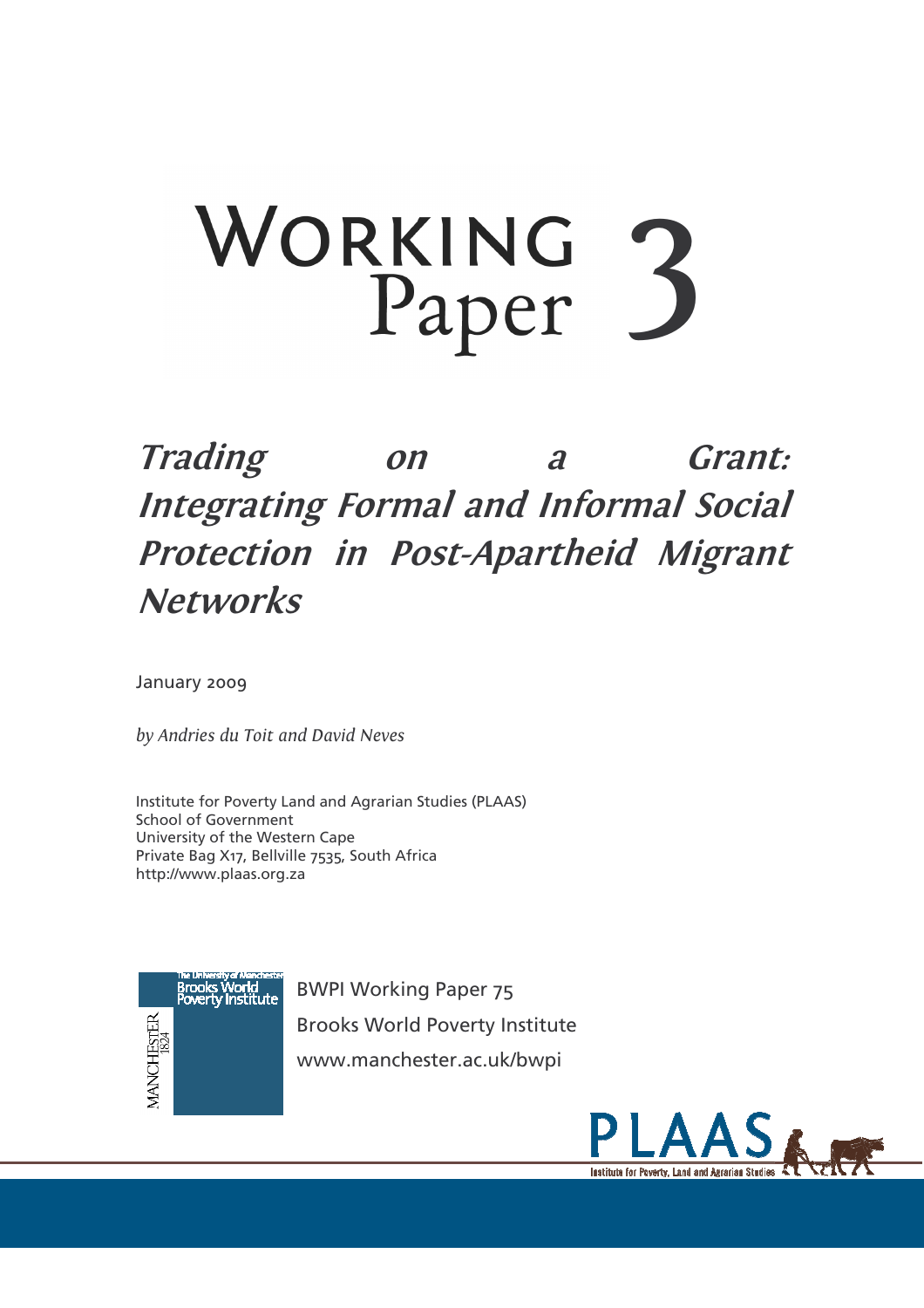## Contents

| $\overline{2}$ |
|----------------|
| 3              |
| 3              |
| $\overline{4}$ |
| 6              |
| 10             |
| 19             |
| 26             |
| 32             |
| 42             |
|                |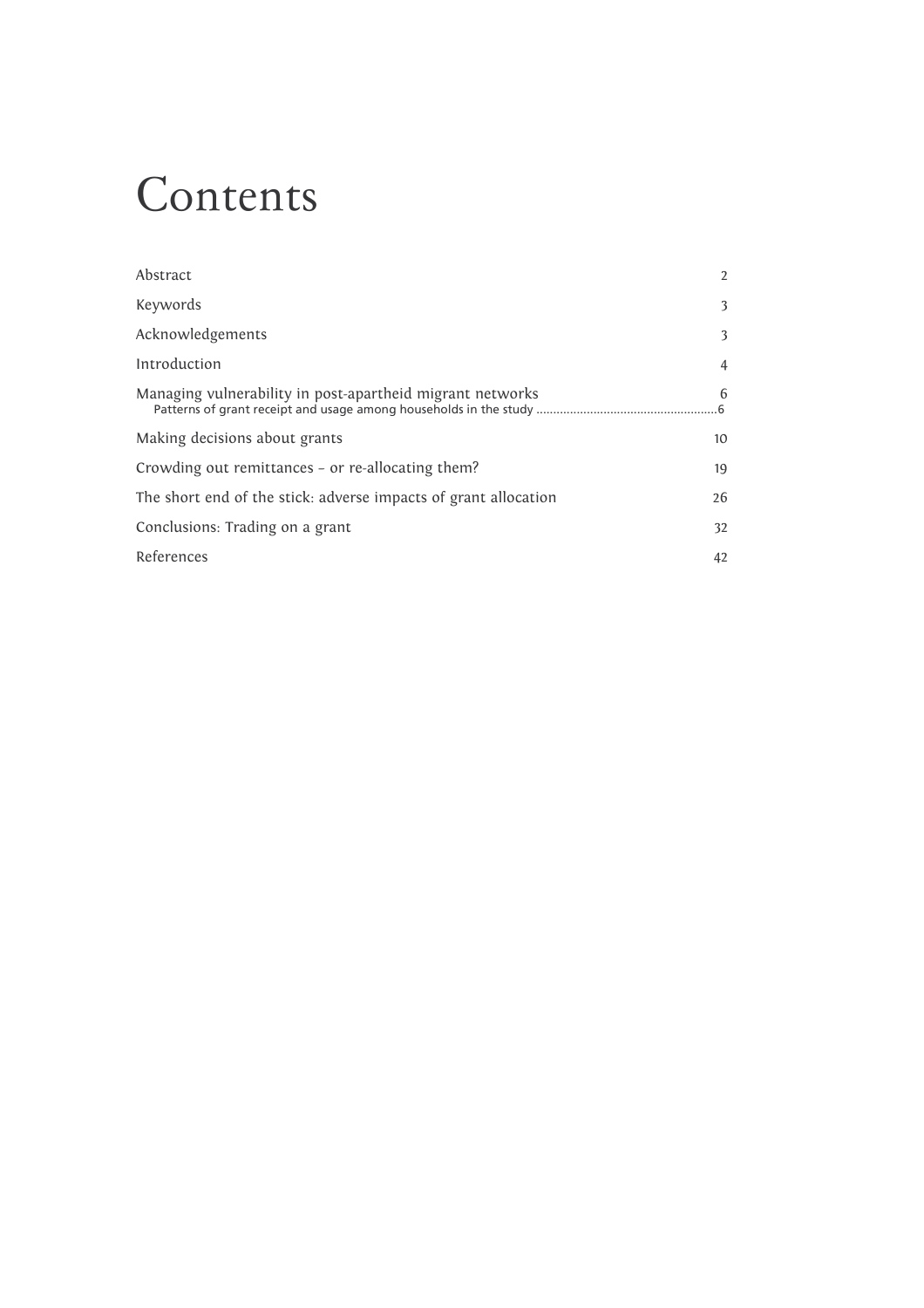## Abstract

This paper describes the findings of in-depth qualitative case studies based research on how poor and marginalised people in post-apartheid migrant networks seek to ameliorate poverty and manage their vulnerability. It argues that the ways in which people make decisions regarding formal social grants and cash transfers, their utilisation and their indirect impacts need to be understood in the context of the pre-existing and underlying systems and practices of informal social protection (Bracking and Sachikonye 2006). These informal strategies are shaped by two key phenomena (du Toit and Neves 2008): first, they depend crucially on the complex, spatially extended, decentred social networks created by domestic fluidity and porosity in an environment of continued migrancy. Second, these networks are partly constituted by – and provide the underpinnings for – deeply sedimented and culturally specific practices of reciprocal exchange. This paper shows how social grants are used in this context. A detailed consideration of the case study material illustrates how cash transfers allow poor and vulnerable people to make 'investments' in human, physical and productive capital. The paper argues that a crucial aspect of the impact of cash transfers lies in the way they allow the leveraging of resources within networks of reciprocal exchange. Cash transfers, instead of 'crowding out' private remittances, can be seen to enable households and individuals to negotiate about the distribution of scarce resources within spatially distributed networks. Social grants thus have an impact far beyond the particular groups targeted in official plans. Crucially, given the existence of unequal power relations and practices of exclusion and exploitation within the informal social protection arrangements, social grants often provide key resources for those who would otherwise be marginalised. At the same time, they have only limited utility in addressing the core dynamics that drive chronic poverty. Reducing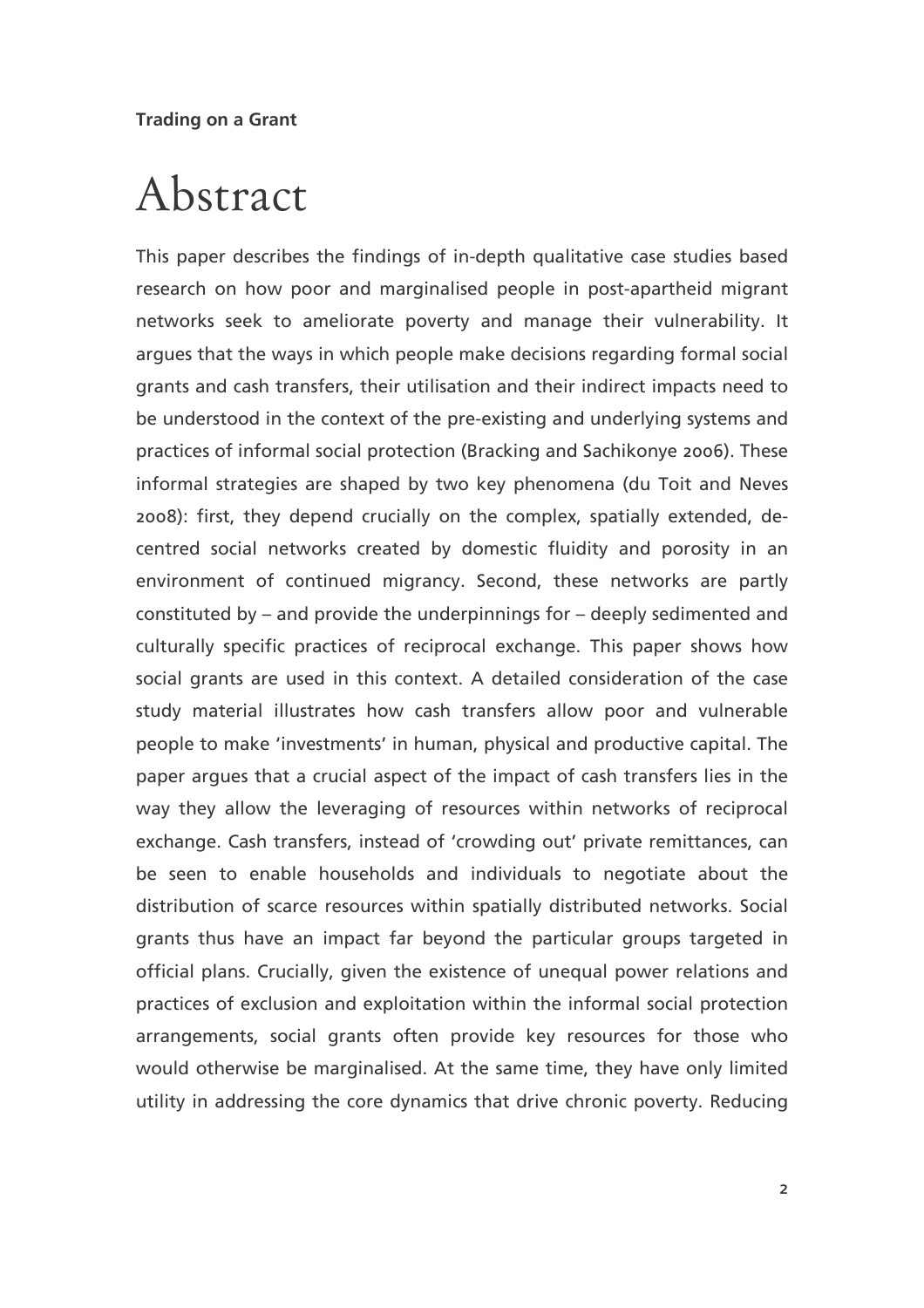structural poverty in South Africa requires measures that address the underlying problems of structural unemployment.

# Keywords

Structural poverty, social policy, informal social protection, cash transfers, vulnerability, social capital, migrancy, South Africa

# Acknowledgements

This paper makes use of case study material and arguments originally discussed in a research report commissioned by the South African Treasury and funded by USAID. Funding for further analysis and writing up both for that report and for this paper was provided by the Chronic Poverty Research Centre (CPRC). The research would not have been possible without the expertise and hard work of the field workers who participated in the project: 'Xaks' Dabula, Sibongile Mtini, and Zuko Ndamane. Many intellectual debts were incurred during the research and write-up phases. The authors gratefully acknowledge the insights and arguments offered in particular by Francie Lund and Armando Barrientos.

Andries du Toit is the deputy director of the Programme for Land and Agrarian Studies (PLAAS) at the School of Government at the University of the Western Cape.

David Neves is a researcher at PLAAS the Programme for Land and Agrarian Studies (PLAAS) at the School of Government at the University of the Western Cape.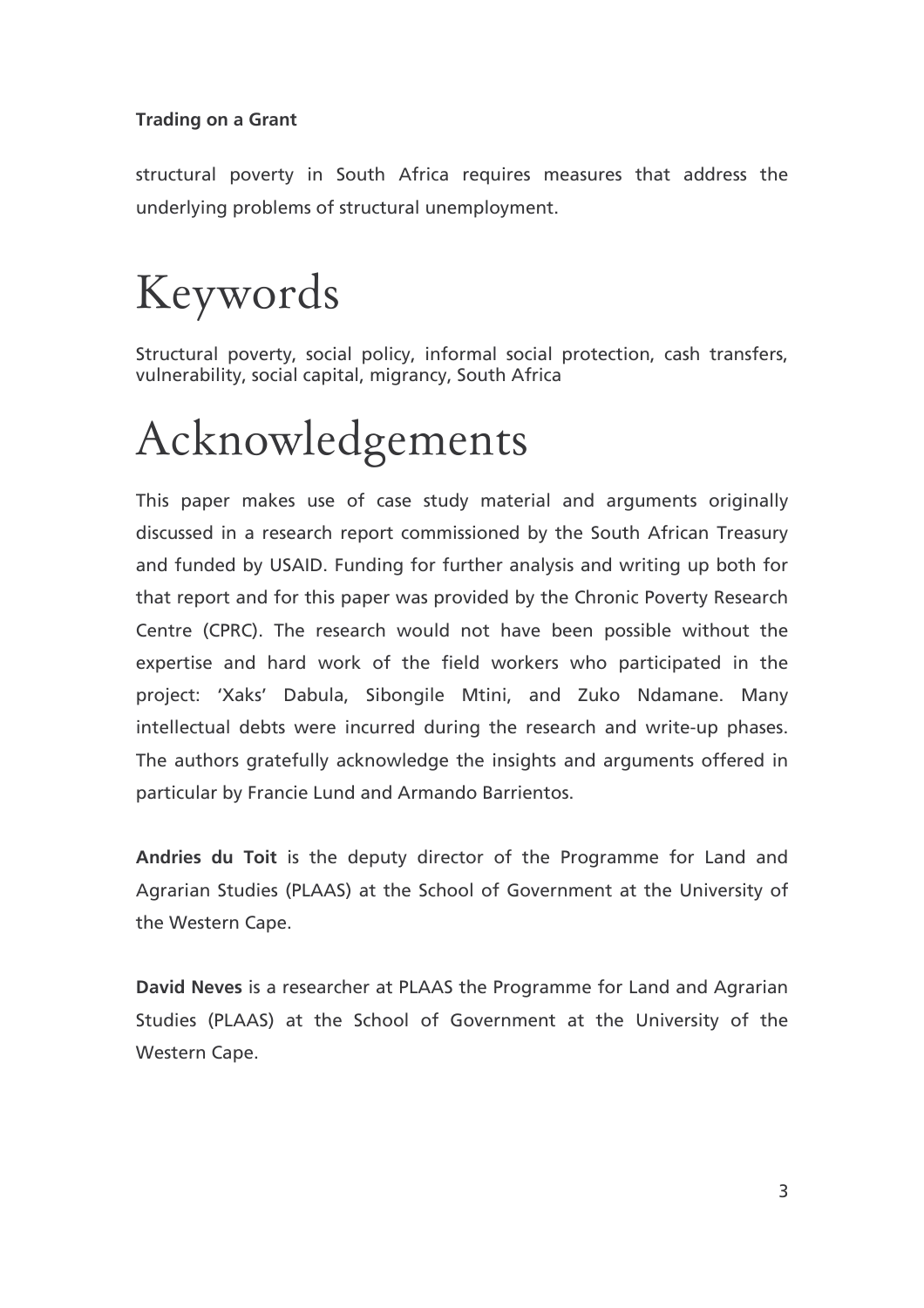## Introduction

South Africa's social protection system plays a key role in the attempts to alleviate the effects of chronic poverty and deepening inequality. Since the 1994 political transition, the South African government has invested significant resources in rolling out and broadening its formal system of social grants, more than tripling annual state expenditure on social grants in the decade since democracy. Ten million South Africans are currently beneficiaries of direct state cash transfers. There is a broad consensus that the programme has made a significant impact on the incomes of the poorest (see e.g., Ardington and Lund 1995; Case and Deaton 1998; Lund 2002; Barrientos 2004; van der Bergh et al. 2005). At the same time, the debate about its indirect impacts continues. Some studies find that cash transfers (particularly to women) show a clear positive impact on the health and nutrition of other household members (Case 2001; Duflo 2003). Some, however, argue that social grants have had perverse effects, for example, leading to a reduction in remittances from children living away from home (Jensen 2003), while others argue that cash transfers lead to a sharp drop in labour participation in the receiving households (Bertrand, Mullainathan and Miller 2003). The latter conclusion, in turn, has been questioned by Posel, Lund and Fairburn, who show that the argument by Bertrand, Mullainathan and Miller ignores the realities of oscillatory rural-urban migration and the crucial role played by non-resident household members (Posel, Lund and Fairburn 2006). They point out that when these are taken into account, the figures show that cash transfers can lead to increased labour market participation by rural African women.

In this and a related paper by du Toit and Neves (2008), the authors attempt to contribute to this dialogue by considering the social context in which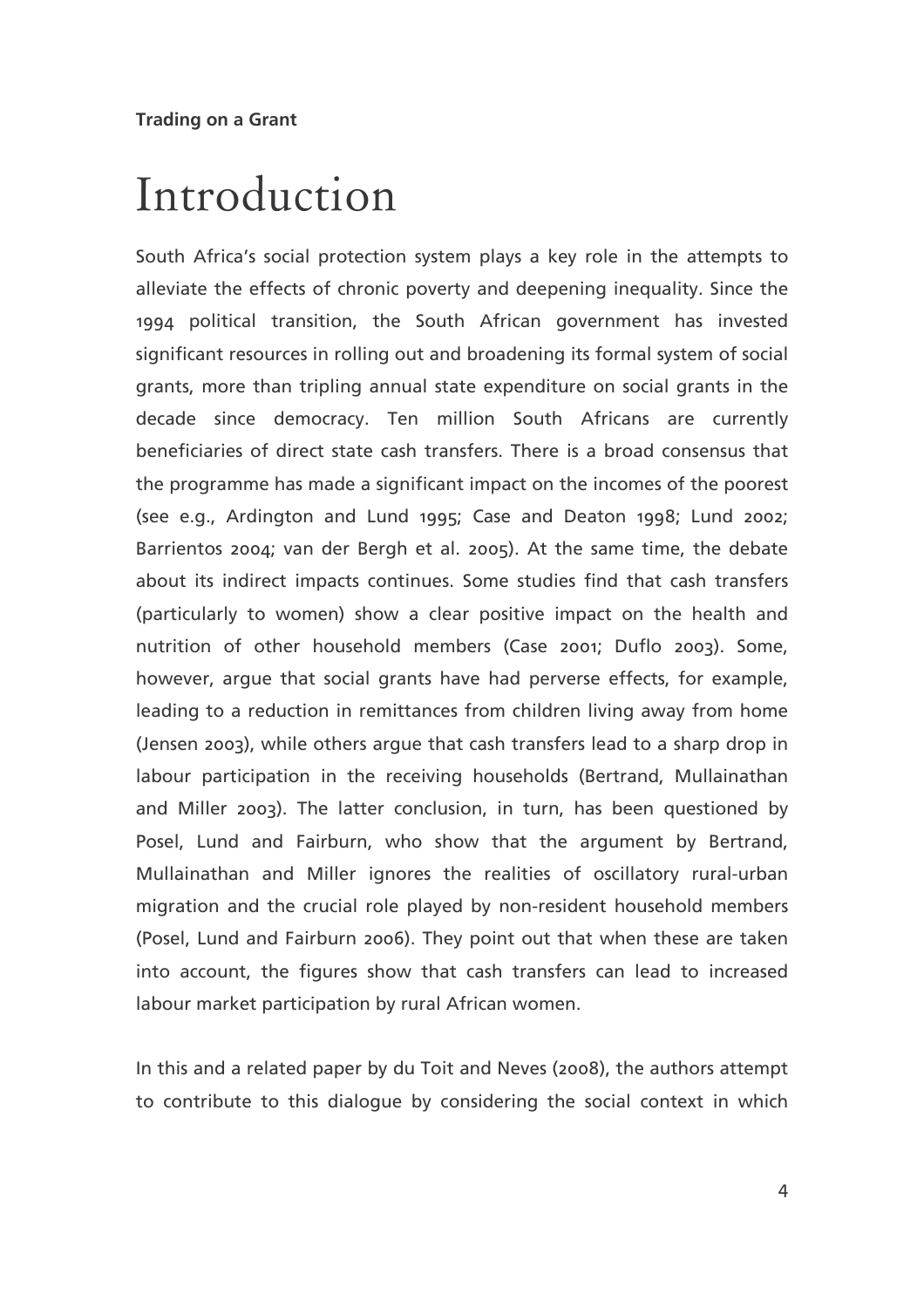these dynamics are played out. This is done through an account of the observations that emerge from a series of in-depth case studies of selected households in Khayelitsha sites B and C in Greater Cape Town, and villages in rural Mount Frere district in the Eastern Cape. These data were collected predominantly in 2005 as part of a research project examining vulnerability, and the role of social protection (i.e., social grants) within impoverished households in the context of post-apartheid migrant networks (du Toit and Neves 2006). This research particular project, in turn, draws on an earlier poverty survey in 2002, and compiles its in-depth case studies based on a series of visits and interviews conducted over a 12-month fieldwork period. Significantly, the research team sought to include in the analysis not only members of the focal households but also ancillary households identified either as significant recipients or dispensers of beneficence vis á vis the index households. Thus the project was able to assemble detailed case studies of the focal households, and to capture not only the array of livelihood supporting activities these families, but also the complex social relationships that trigger and promote these activities.

The present paper begins with a brief discussion of the broader context of vulnerability and poverty experienced in post-apartheid migrant networks. This is followed by a brief summary of what the case studies revealed about the informal social protection systems used by the poor and marginalised. The paper then proceeds to present two detailed descriptions and two shorter vignettes, to illustrate how households make use of social grants and transfers. Next, the broader discussion situates the case-study description within a wider context and illustrates how grant-expenditure decisions are shaped by livelihood opportunities and the underlying strategies and arrangements of informal social protection. The paper reviews the diverse outcomes and options open to households and individuals, and concludes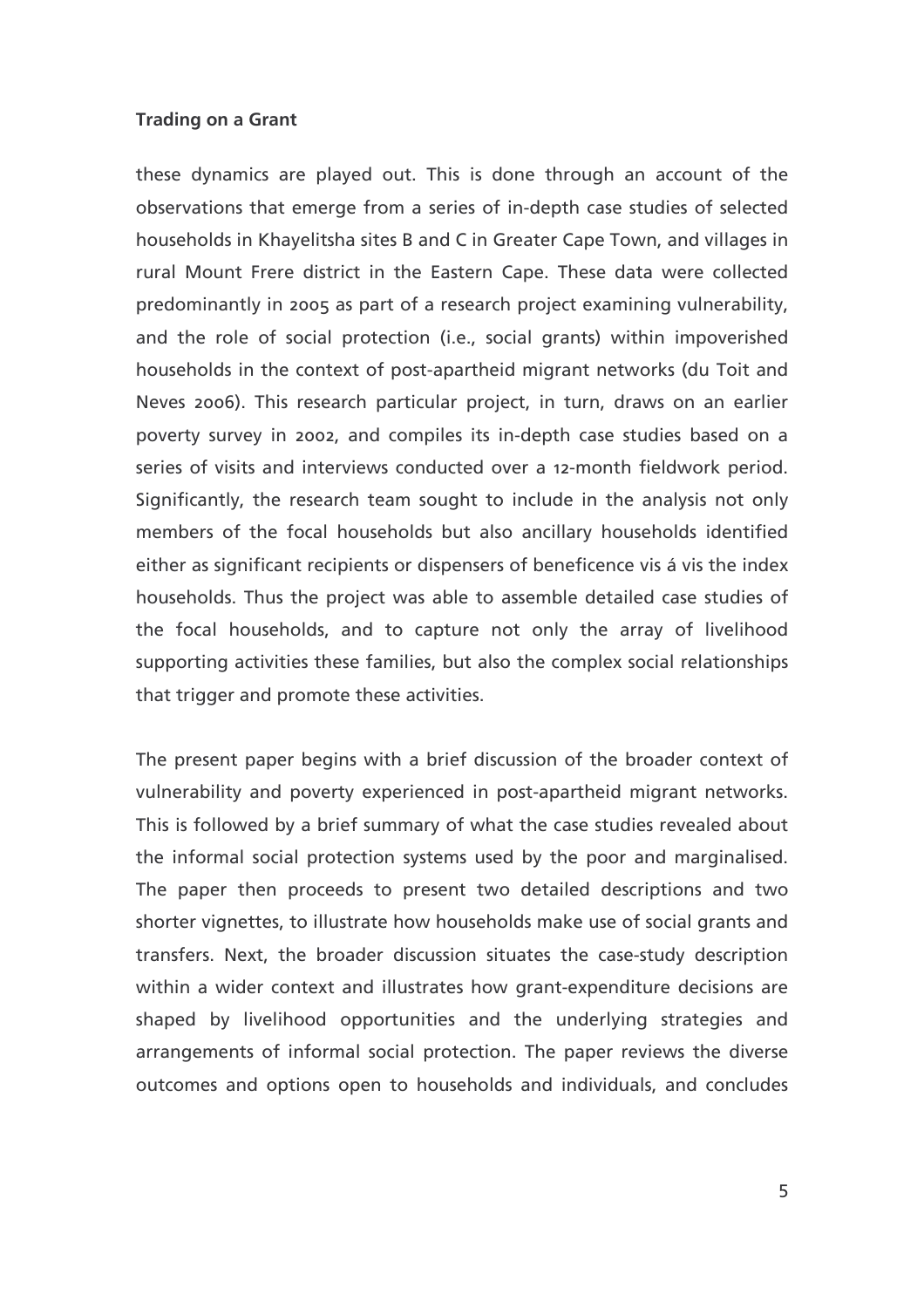with general remarks on how the role of social grants within the informal social protection ought to be conceptualised.

# Managing vulnerability in postapartheid migrant networks

## Patterns of grant receipt and usage among households in the study

Elsewhere the authors (du Toit and Neves 2008) arque that informal strategies for social protection are shaped by two key phenomena. First, they are crucially dependent on the complex, spatially extended, de-centred social networks created in the context of domestic fluidity and porosity of continued migrancy. Second, these networks are partly made up of - and provide the underpinnings for - deeply sedimented and culturally specific discourses and practices of reciprocal exchange. These practices and arrangements play a key role in the process of individual and householdlevel decisionmaking about livelihoods, many of which are, in part, decisions regarding how opportunities and resources (or shocks and costs) are to be distributed within the larger spatially extensive networks. As such, these networks can alleviate poverty and vulnerability. But they can also erode resources, transmit economic shocks over vast distances, and can frequently involve highly unequal and exploitative forms of exchange. Understanding how social grants are used requires knowledge of the power and importance of informal social protection systems, as well as of their limits and potential adverse impacts.

The 2005 research on vulnerability and social protection mentioned earlier examined and conducted interviews with 48 households before selecting 11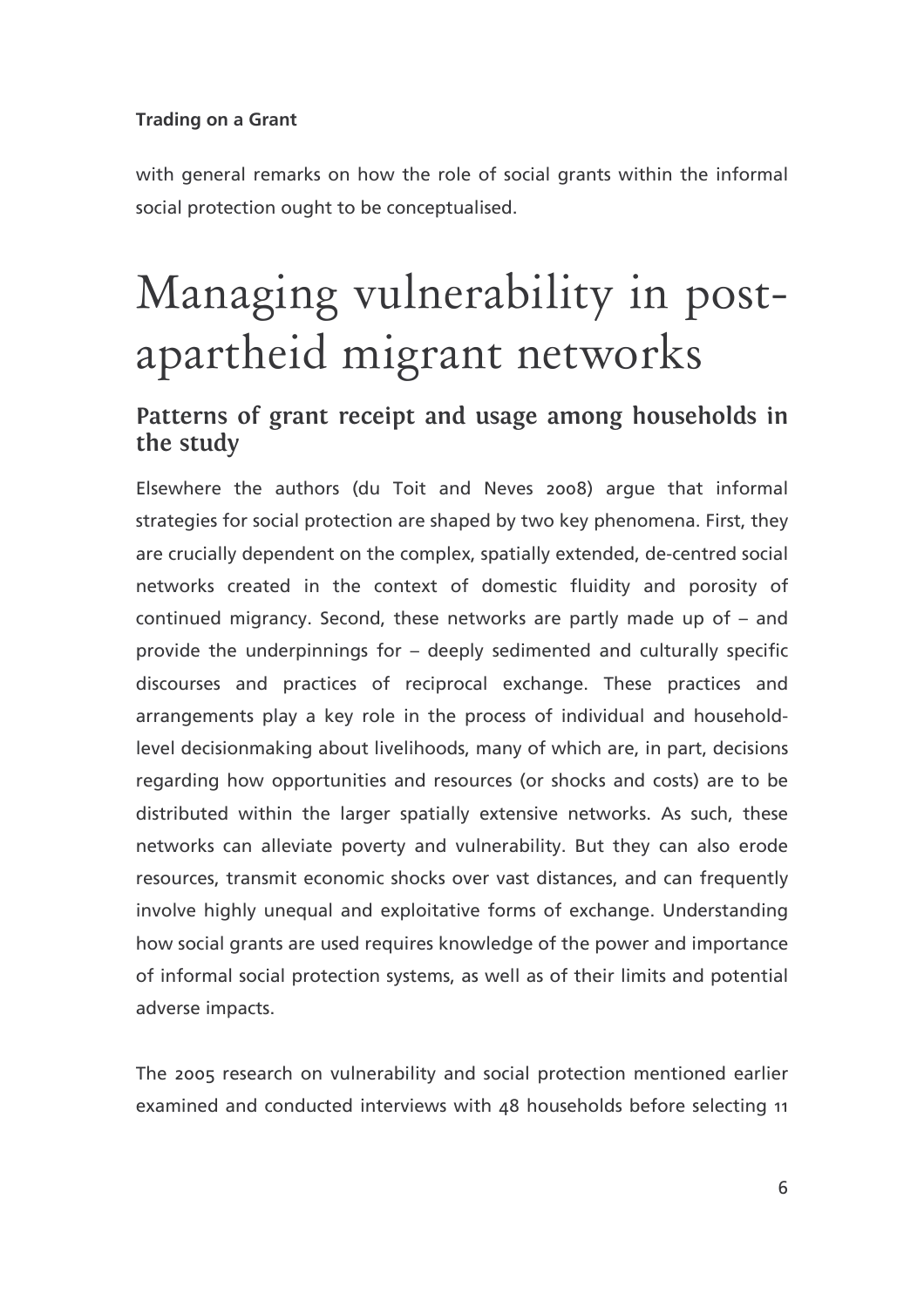as case studies for in-depth analysis. Although the focus of the 2005-06 research was on social reciprocity and livelihood activities that enable impoverished households to survive, it was not particularly concerned with recording household income and expenditure in detail. Instead, the flow of resources (including income) was documented simply in order to understand better the broader household-level dynamics. However, at the same time, the detailed qualitative inquiry did elicit information on typical monthly household income, expenditures, how social grants were spent, and how decisions were made with respect to grant expenditure.

As can be expected with a sample of impoverished households, a large proportion of the households were recipients of state social grants. Some 15 percent of the individuals in the Cape Town urban survey, and 21 percent in the Mount Frere survey reported drawing some form of grant in 2002 (including adults receiving child care grants on behalf of children (Table 1). When these are aggregated to household level, 41 percent of the households in the in Cape Town study and a massive 65 percent of the Mount Frere households were social grant recipients (Table 2). The present project selected half of the households from the poorest quintile, thus the proportion of grant recipients was quite considerable: only nine of the 48 households selected for the in-depth study in 2005 reported not receiving grants at the time of the research. Furthermore, two of these households were eligible but the child grant had been discontinued for some unexplained reason, and where the child's carers were either in the process of reapplying or intending to reapply.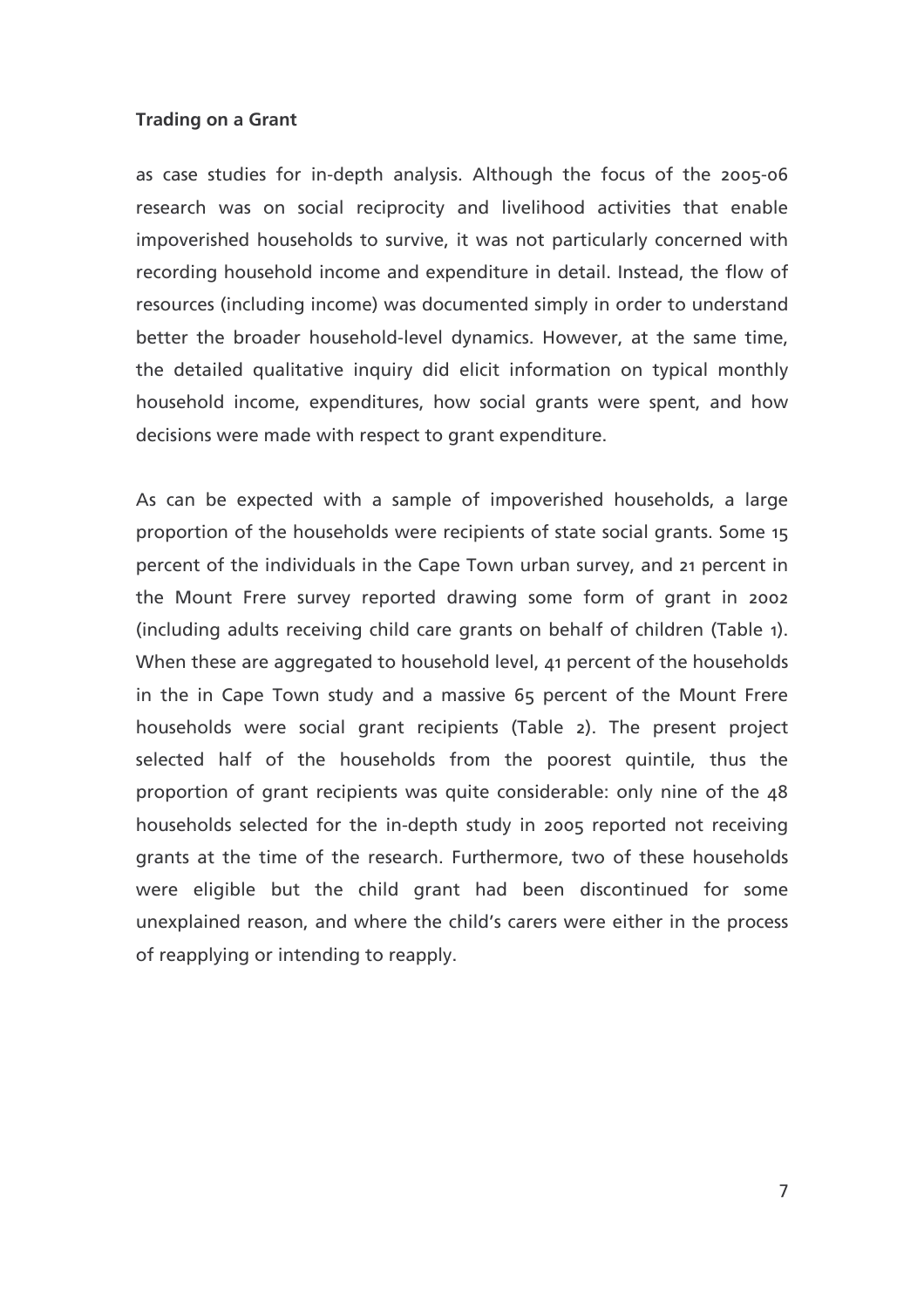| Type of social grant                            | <b>Mount Frere</b> | Cape Town |
|-------------------------------------------------|--------------------|-----------|
| Pension allowance                               | 13.19              | 3.48      |
| Disability allowance                            | 1.31               | 2.58      |
| Child maintenance grant                         | 5.77               | 6.91      |
| Child care allowance                            | 0.42               | 0.24      |
| Care need allowance                             | 0.27               | 1.02      |
| No grant                                        | 79.05              | 85.77     |
| Total                                           | 100.00             | 100.00    |
| CPRC/PLAAS livelihood survey (2002).<br>Source: |                    |           |

| Table 2 : Distribution of receipt of grants across households |  |  |
|---------------------------------------------------------------|--|--|
|                                                               |  |  |

| Number of people in household receiving grants | <b>Mount Frere</b> | Cape Town |
|------------------------------------------------|--------------------|-----------|
| $\circ$                                        | 35.98              | 59.26     |
| 1                                              | 31.52              | 26.89     |
| $\overline{2}$                                 | 20.78              | 10.14     |
| 3                                              | 7.95               | 2.58      |
| 4                                              | 1.95               | 0.64      |
| 5                                              | 0.98               | 0.32      |
| 6                                              | 0.56               | 0.16      |
| 7                                              | 0.28               | 0.0       |
| Total                                          | 100.00             | 100.00    |

Source: CPRC/PLAAS livelihood survey (2002).

In many cases, the interviews collected detailed information on how grants were spent (see below). In most instances, the informants' reports on grant expenditure were of a general nature, listing only usual items without attempting to detail each expenditure for the month in question. More importantly, the interviews also provided information on the use of grants not only within the focal household but also in the households to which they were (at times, distantly) linked, as well as on the impact that the receipt of grants and expenditures had on the spatially distributed care chains and migration decisions.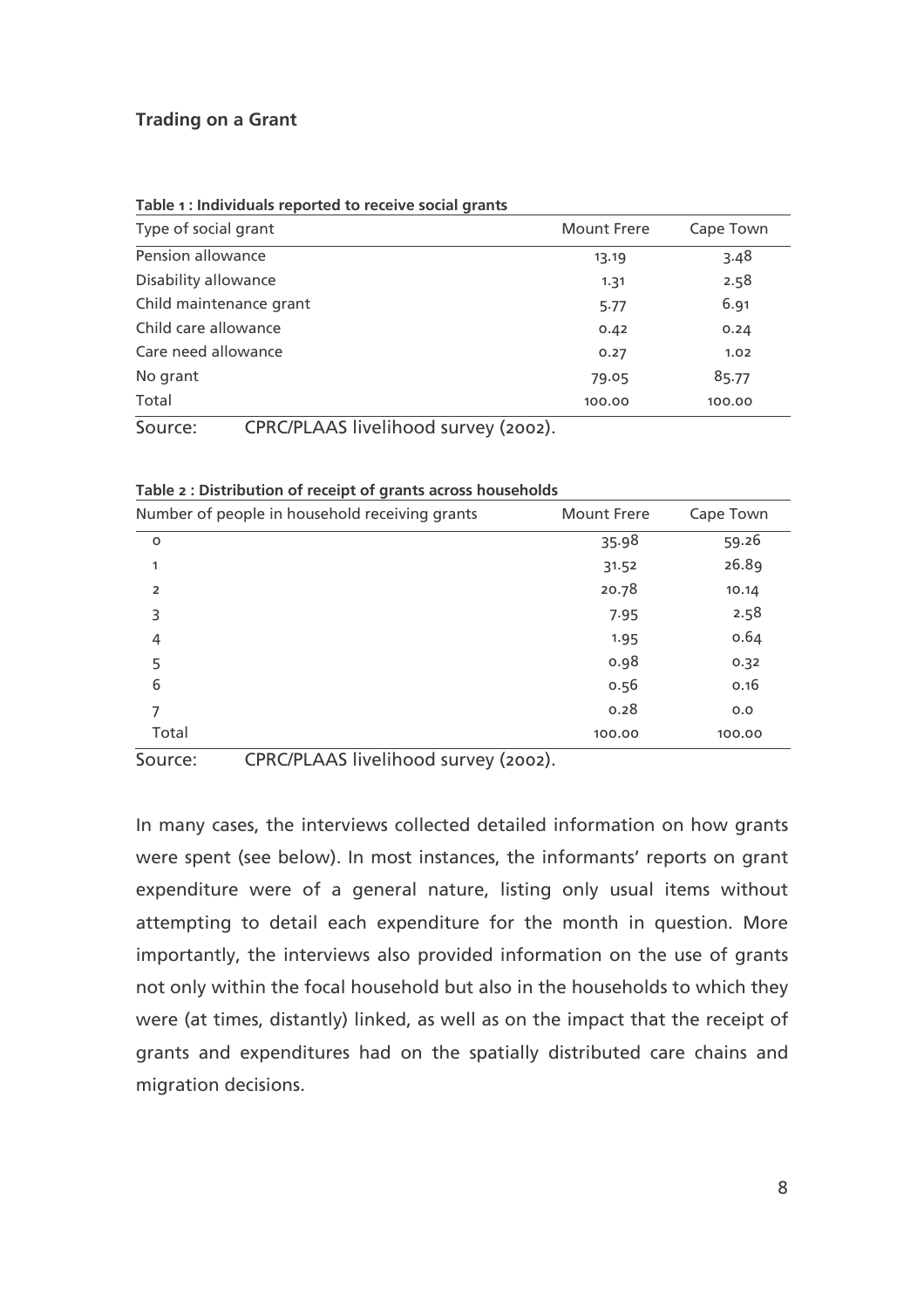Clearly, grants made a significant impact in most households to their day to day survival, allowing these to secure basic energy and food needs for the recipients as well as for other household members. At times, the difference this made was crucial, and as is discussed below, even a relatively small grant (such as the R180 in child support grant in 2005) could be split between more than one household. Of course, advantage to household members other than the primary target is a well established feature of grant usage in South Africa (Duflo 2003) and the present study identified a large number of cases where more than one were 'eating from the grant'. In fourteen cases, concentrated mostly in the Eastern Cape, receipt of a pension or a disability grant also made it possible for the recipient to become involved in care work, looking after children (including those eligible for child support but who had not applied for it) or a relative. Here, as other researchers note (Case and Deaton 1998; Sagner 2000; Barrientos 2004; Goldblatt 2005), disability grants and pensions can be shown to play a vital role in underpinning and enabling the spatially extensive 'care chains' that allow rural households to take care of the children of urban kin.

The study also documented at least ten cases (out of a total of 42 grantreceiving households) where the receipt of social grants triggered other economic activities or investments, functioning as seed money or as operating capital for informal economic activity by the recipient households. Social grants occasionally facilitated agriculture in rural locales by allowing recipients to pay labour or for ploughing. Grants also enabled people to acquire or improve homes, as the following example of the Mashiya family demonstrates. There was also evidence of grants being invested directly and indirectly to support children's education or their access to the job market (du Toit and Neves 2006). Later in the paper, we explore in more depth how decisions regarding such investments are made, and how social relations shape them.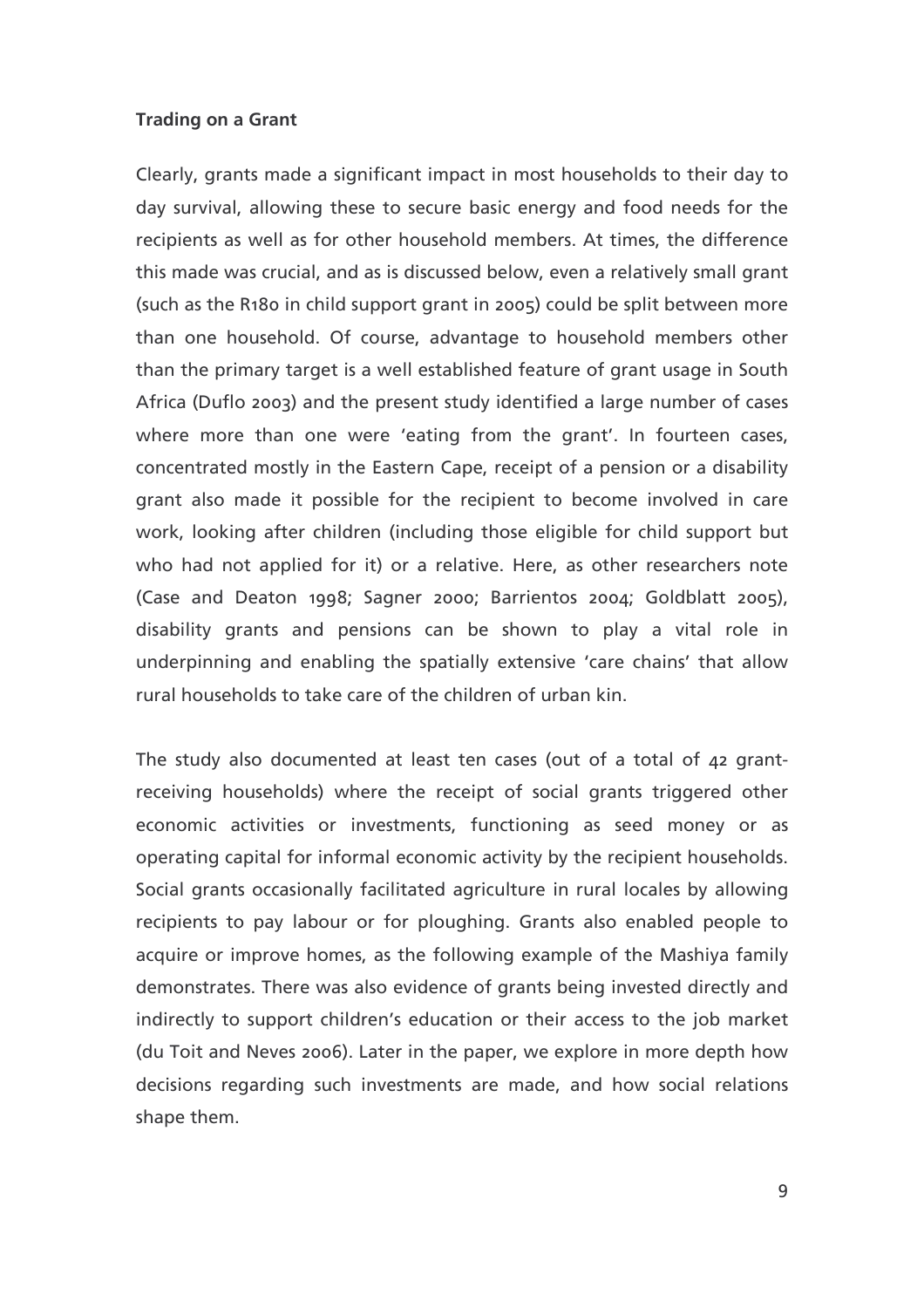## Making decisions about grants

Detailed case studies can highlight important aspects of how poor households use social grants, and point to the complex decisionmaking processes that underpin these. We begin by considering two stories from the 2006 study.

### The Mashiya family: doing so much with so little

At the time of the study, the Mashiya household consisted of four generations: Thandeka Mashiya and Sibongile, her 11-year old daughter, Bulelwa, the middleaged mother, and Nolinda, elderly grandmother (in her eighties); they lived in three small mud block huts in the former Transkei.

If the Mashiya family's collective life stories suggested at the household's long-term marginality, their general response to the research team partially revealed how they had survived. The Mashiyas were amongst the most courteous and hospitable rural respondents visited by the research team. Socially confident and chatty, the Mashiyas never seemed to tire of talking to the researchers, even after half a dozen long interviews. Despite the fact that they were impoverished, with little income and few assets, the Mashiyas had a rich associational life within the village and generally enjoyed the respectability and confidence of those around them. Bulelwa was the chair of a recently established local agriculture development project. Although unremunerated for these efforts and owning no garden or livestock of her own (apart from two pigs), Bulelwa diligently tended the communal fields during growing season. Uncertain of what the final benefit would be, she explained that the household had 'eaten [vegetables] from the project'. In addition, both Bulelwa and Thandeka occupied prominent positions in the complex organisational arrangements required by village funerals, and the frail yet lucid Nolinda was occasionally consulted on the appropriate conduct of various traditional ceremonies. These various roles reflected their *isidima*, their status, dignity and respect within the village.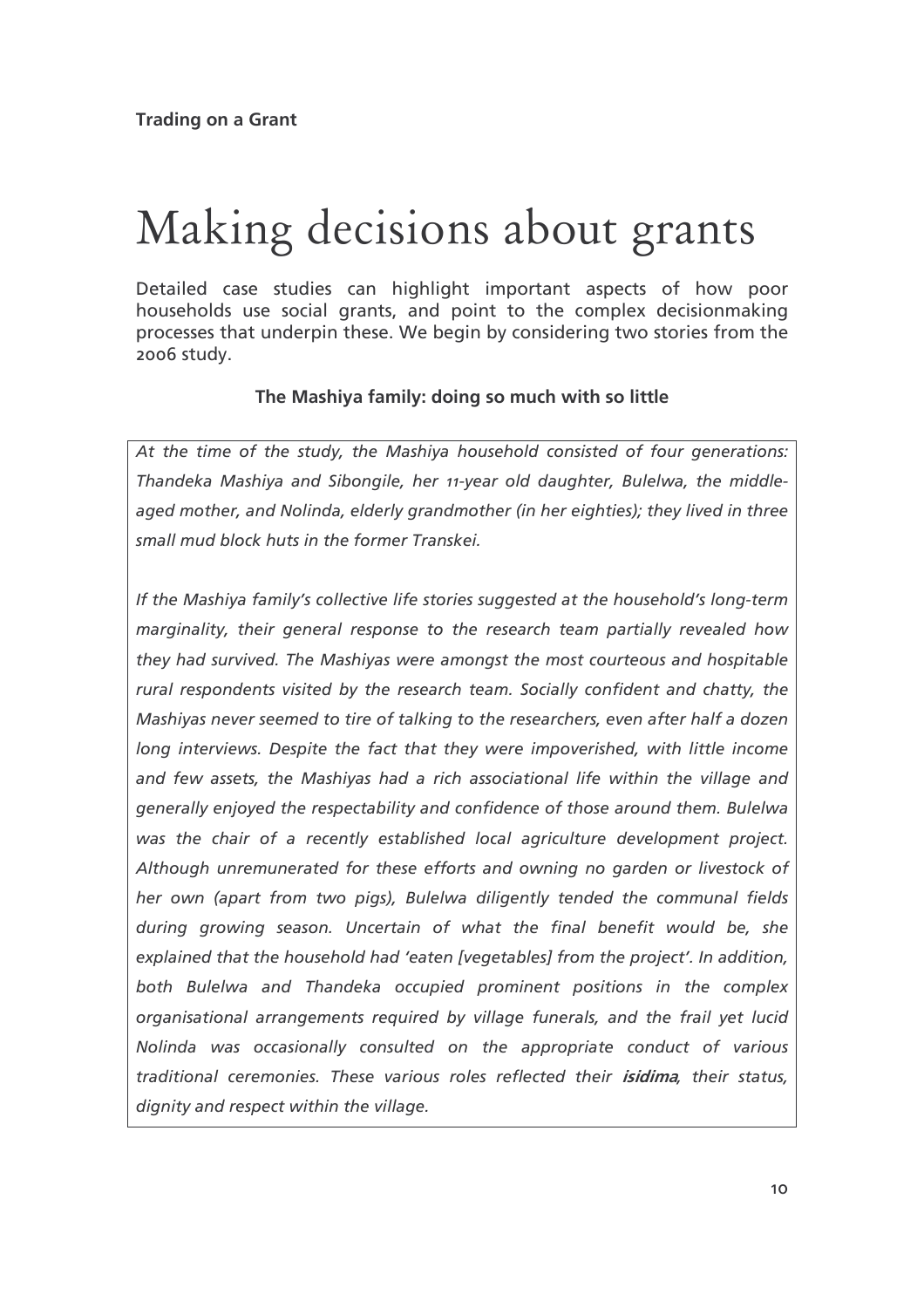## The Mashiya family (cont'd)

The most noteworthy aspect of the Mashiya family's livelihood was that they did so much with so little. Their income in 2005 consisted of R780 from the state old age pension, and some very minor informal trading. This consisted of keeping the money left over from monthly groceries in a small container to buy and resell

sweets in order to purchase a little paraffin: there was also some small and erratic remittances from Bulelwa's son or her married sisters (on average, about R150 per month). Finally, while Sibongile had received child support grant (CSG) payments for a few months, these ended abruptly, and their efforts to get the grant reinstated failed.

The Mashiyas had a long tradition of managing their resources carefully. During their employment as domestic workers in various urban centres, the three adult women took 'live-in' positions. The resultant savings on accommodation and food costs often allowed them to remit a large proportion of their salary (for example, Bulelwa reported to have sent home up to R450 out of her monthly salary of R500). Another remarkable aspect was the way in which they managed to provide funds for upgrading their accommodation and health related expenses. The current overhaul of the mud block hut cost about R3000 in building materials (corrugated iron roofing, timber, doors and windows), which were obtained from a hardware store with a small deposit. The regular pension income of the Mashiyas helped in part to convince the hardware proprietor that they were a sound credit risk. Their respectability and isidima obviously played an equally important role: the Mashiyas were well regarded, and would not renege on a debt, even if repayment took many months. In addition, the Mashiyas estimated that they saved R100-150 each month to be drawn on, if the elderly Nolinda were to fall ill. Although there was a village clinic, it was considered by many, including the Mashiyas, to offer relatively poor quality care (a clinic sister conceded that drug shortages were common).

Moreover, in the case of any serious ailment or referral to hospital, they would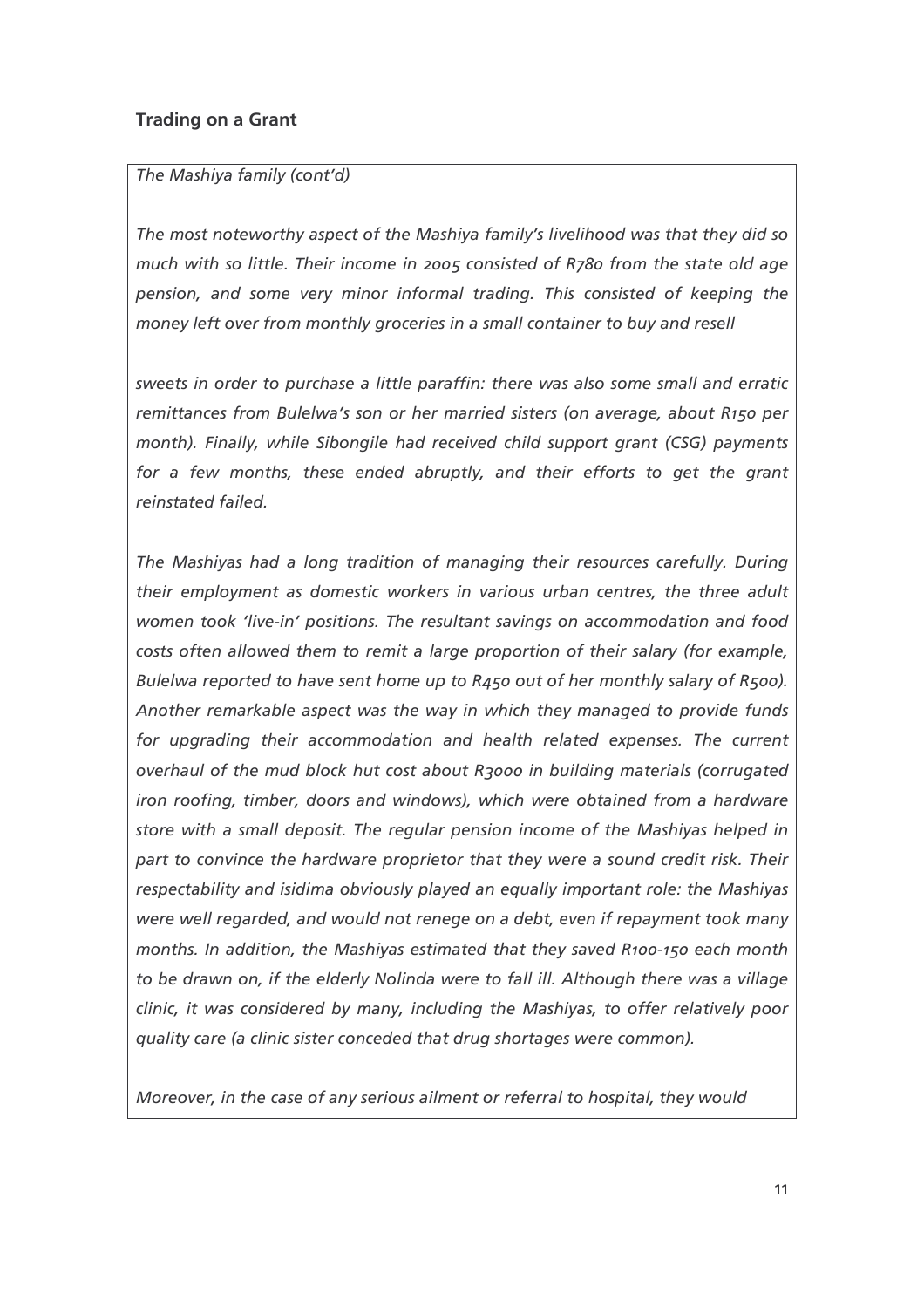### The Mashiya family (cont'd)

have had to rely on the chronically unavailable district ambulance. Instead, as the Mashiyas reasoned, it was better to catch the bus or hire a vehicle to get Nolinda to a private doctor in town.

Despite being income poor and subsisting on little more than a single old age pension and the odd remittance, careful leveraging of their resources enabled the Mashiyas to eke out a living and even make provisions for healthcare and improvements in the quality of their hut.

The interviews with the Mashiyas also highlighted some of the factors that had led to their current precarious and vulnerable situation. Although they were essentially living off Nolinda's old age grant from the state, all three adult women had, at various points, worked as domestics in urban centres. The household had for a long time been relatively marginal economically, even by the standards of their impoverished village. Nolinda's husband had absconded when her children were young, Bulelwa had 'divorced' decades ago and Thandeka had had Sibongile out of wedlock. Hence, the household had long been without male socio-political guardians, but even more crucially, without formal labour market remittances. The household's decade-long marginality was a reflection of (and perhaps even partially caused by) their comparatively recent and disadvantageous relocation to the current village under 'betterment' scheme (compulsory villagisation in the 1960s and 1970s).

Some of the factors that had thrown the three women together, mutually dependent on Nolinda's pension, were revealed by Thandeka's story. A quiet, softly spoken 32-year old woman, she was the third generation of the four-generation, matrifocal Mashiya household. Although born in Durban in the early 1970s, Thandeka grew up in the village of Phuzayo, a two-hour drive from the nearest town or tar road. As a young child, she lived in her uncle's house while her mother, Bulelwa, attended school. Thandeka's father had absconded, and she had grown up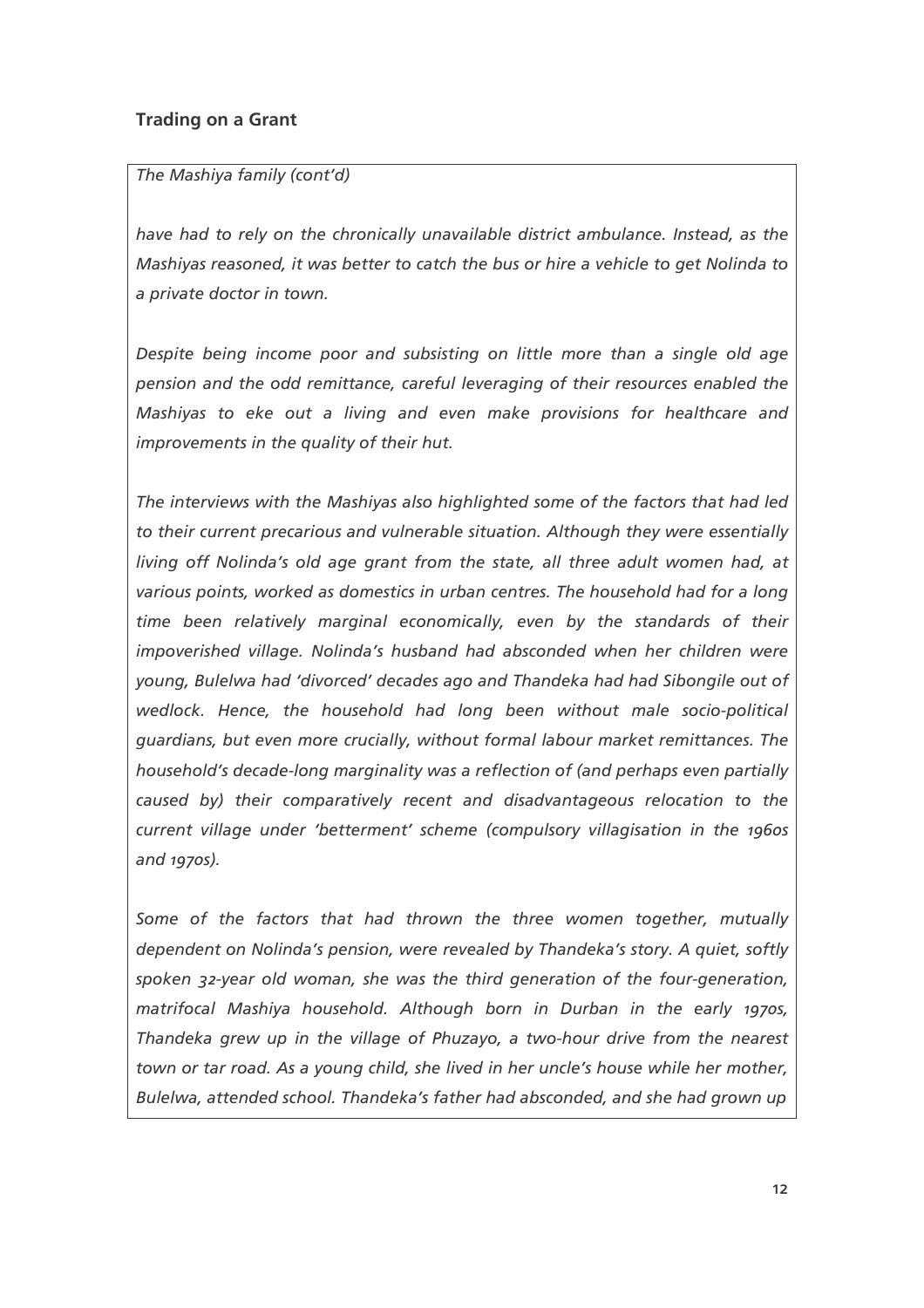## The Mashiya family (cont'd)

believing that her mother was her sister. Learning the truth, she told the team, had been a shock. Suffering from recurrent headaches, Thandeka struggled with school, and dropped out when she became pregnant in 1993. Grandmother Nolinda dispatched the pregnant girl to Bulelwa, who was in Durban at the time, working

as a domestic. Bulelwa secured a job for Thandeka with a Muslim family in Durban but after a few months, Thandeka left because of the advanced state of her pregnancy and because she did not get on with her employers. Unable to stay in her mother's 'servant's quarters' with a new-born baby, Thandeka spent several very unhappy months with a distant sangoma aunt in the former Transkei before eventually returning - shamefaced with her child - to the village.

Thandeka attempted to return to school, but this was impossible. She was again trying to cope with illness, and both her daughter Sibongile and grandmother Nolinda needed care. The situation changed in 1998 when Sibongile approached school-age, and her grandmother Nolinda grew frailer. It was then decided that the two generations would do a 'job swap': Bulelwa returned to the village, while Thandeka took her mother's place as a full-time domestic with the Durban employers. Thus two generations of the Mashiya women reorganised their jobs to comply both with the wish of middle-aged Bulelwa to return to the village and the care obligations of the family.

This arrangement lasted for more than two years, Thandeka worked happily for her mother's former employers and even managed to complete one more year of school. But this successful employment period ended when divorce dissolved the employer's household.

Thandeka was placed with Malawian friends of the former employer but this arrangement soon turned sour.

Thandeka was in a crisis. She had managed to find new employment, but the job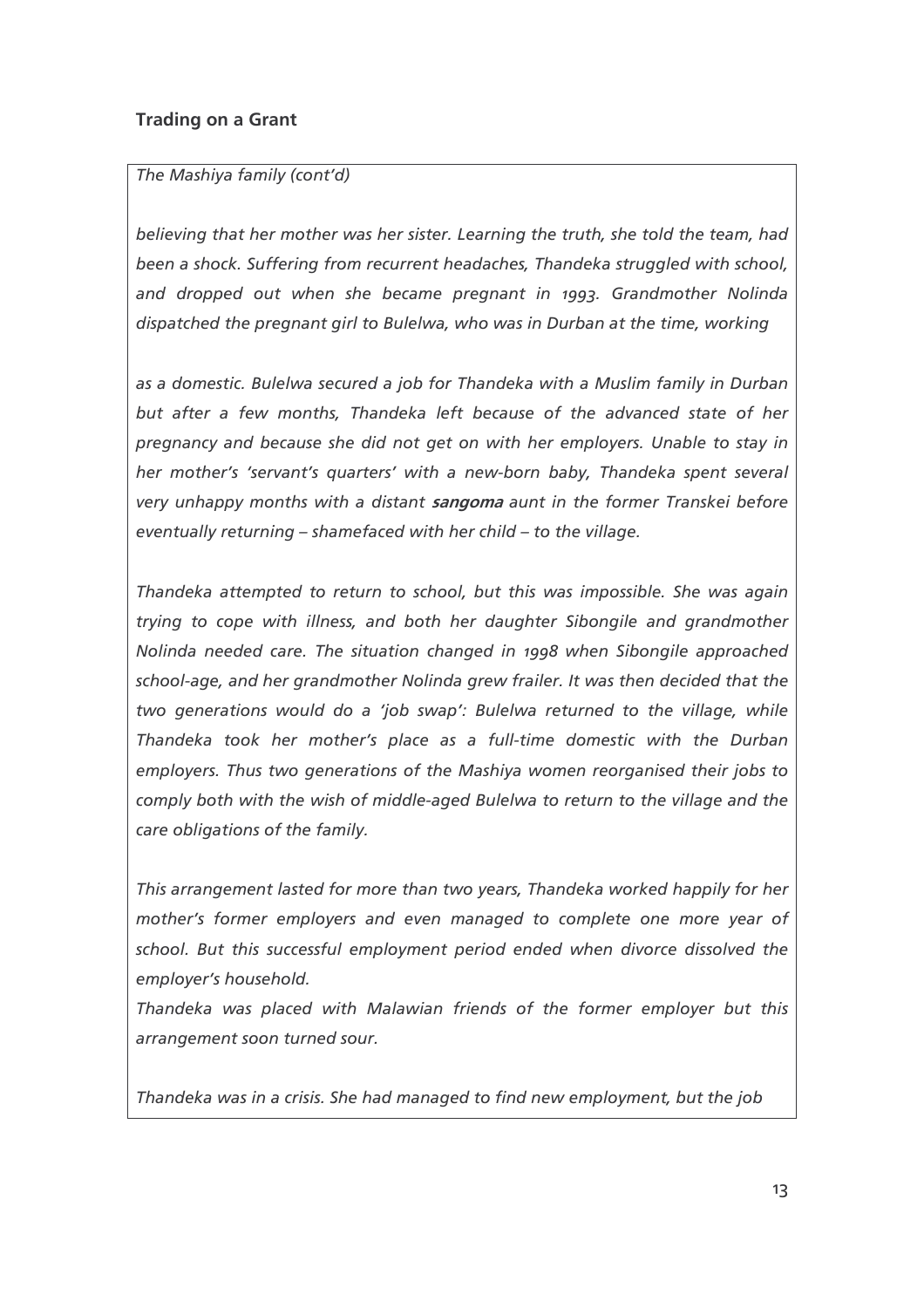#### The Mashiya family (cont'd)

did not only start for two weeks and she had nowhere to stay in the interim. Although she had made alternative accommodation arrangements with a friend in a working class suburb, this unexpectedly fell through. Thandeka knew no-one else in Durban other than her former employer (who had no space for her), and the Malawian employer, with whom matters had ended in an altercation. Her clothes

were still with her former employer (reportedly, some remained there to this day) but Thandeka decided that she had no option but to return to her village. She spent the night at the train station, unhappy and hungry as darkness fell. She did not have enough money to return to the village and at one point reportedly considered 'selling her body' (i.e., selling sex), but decided against it. After sleeping rough at the station, Thandeka offered her only real asset, her cell phone, to a man for R80, in order to get the travel fare. He generously gave her R120 for it. She went to the park, washed her face and combed her hair before catching a taxi back to the Eastern Cape. When she told her family about the past events, they agreed that she should not return to Durban.

Since then, Thandeka has not had much luck finding employment. Her problems of stress, nerves, and headaches had returned. A distant relative arranged a 'sleep-in' domestic position with a middle-class black family in Gauteng, where Thandeka looked after the house and a child for six months. Although she was happy there, the return of her incapacitating headaches put an end to the employment.

In 2005 Thandeka turned down an offer of employment as a housekeeper for a (single) Mthata based policeman (she based this on the fear of sexual harassment and endless suspicion from the bachelor's girlfriend). Although Thandeka had hopes of leaving the village, she explained that she felt constrained by her delicate health. She tries to take one day at a time and was stressed by having no job. When asked what she had done about her headaches, she replied that she had gone to the clinic when it was really bothering her, but this was generally ineffective.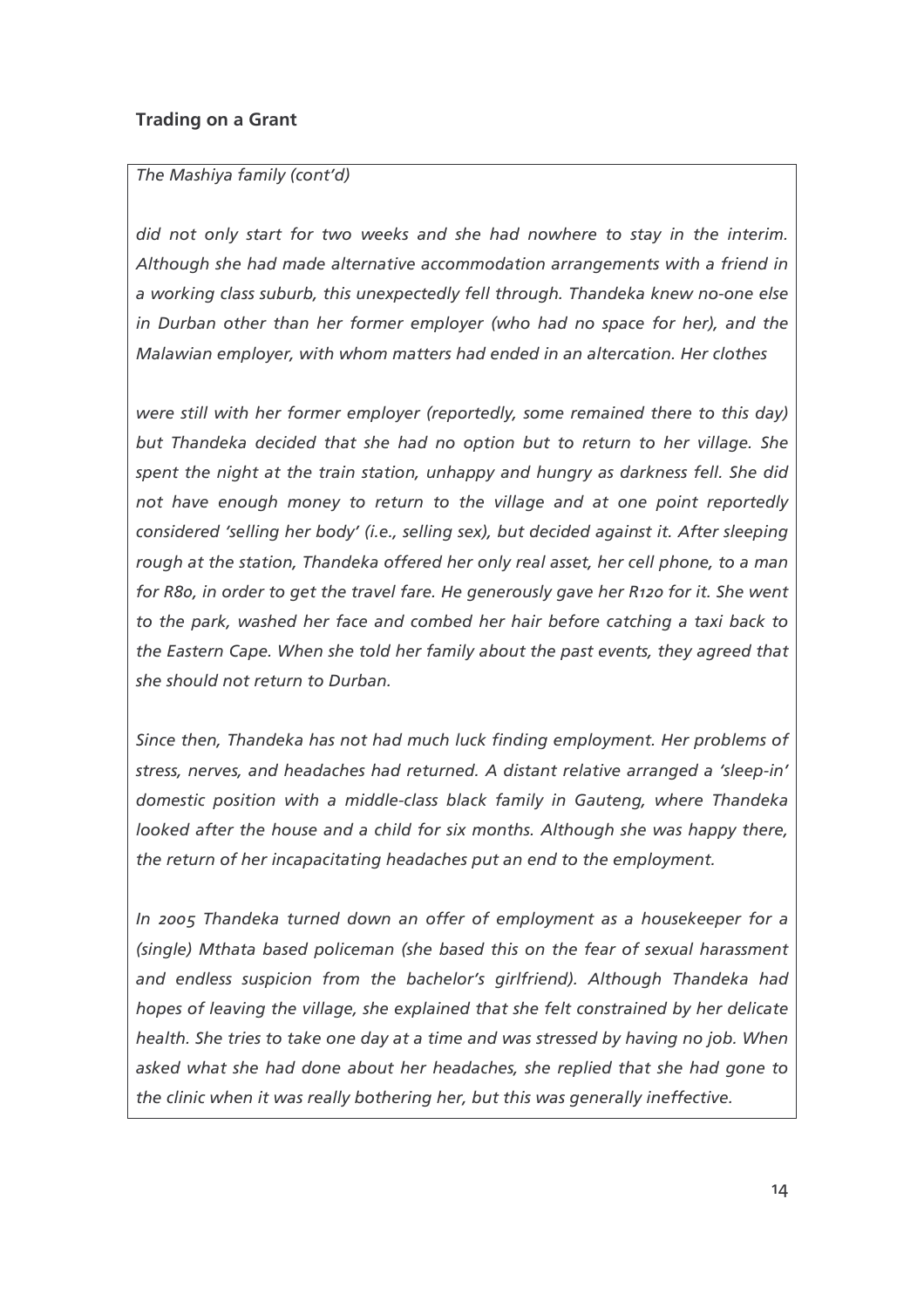In considering the story of the Mashiya household, it is important to understand how their vulnerability and poverty relates not only to their individual and collective life stories, but also to the broader structural aspects of their location within South African society. The possibilities for survival and accumulation in the environment where they live are deeply constrained by the history of Transkei's adverse incorporation into South Africa's market economy - decades of neglect and underinvestment, incorporation of the traditional authorities of governance into the lower tiers of the apartheid bureaucracy, the deeply rooted dependency on migrant labour, the impoverishing effects of betterment planning, and the neglect and decline of smallholder agriculture. In this context, a small elite is able to accumulate wealth, using positional advantage to monopolise whatever local resources are available - be it position in local government, government jobs as teachers, police, nurses, and local businesses. Elite and poor households alike survive through hybrid livelihood strategies, linking together incomes from a variety of different sources: smallholder agriculture, informal self-employment, grants and remittances, and different kinds of service provision and reciprocal exchange. The better-off households – or at least those that have avoided deep poverty – typically have strong links into the formal economy. They are usually well connected with both the local and spatially extended social networks that give them access to different streams of income and access to resources. Furthermore, these households are often fairly large, making it possible for them to draw on significant pools of labour and a wide range of value-creating activities. Individuals, who do not have the advantage of being members of such households or households without members who have secured some source of formal income, become marginalised. Local dialogue and the ideology of reciprocal exchange generate a measure of social protection, but those without resources of their own, those who are cultural outsiders, lack status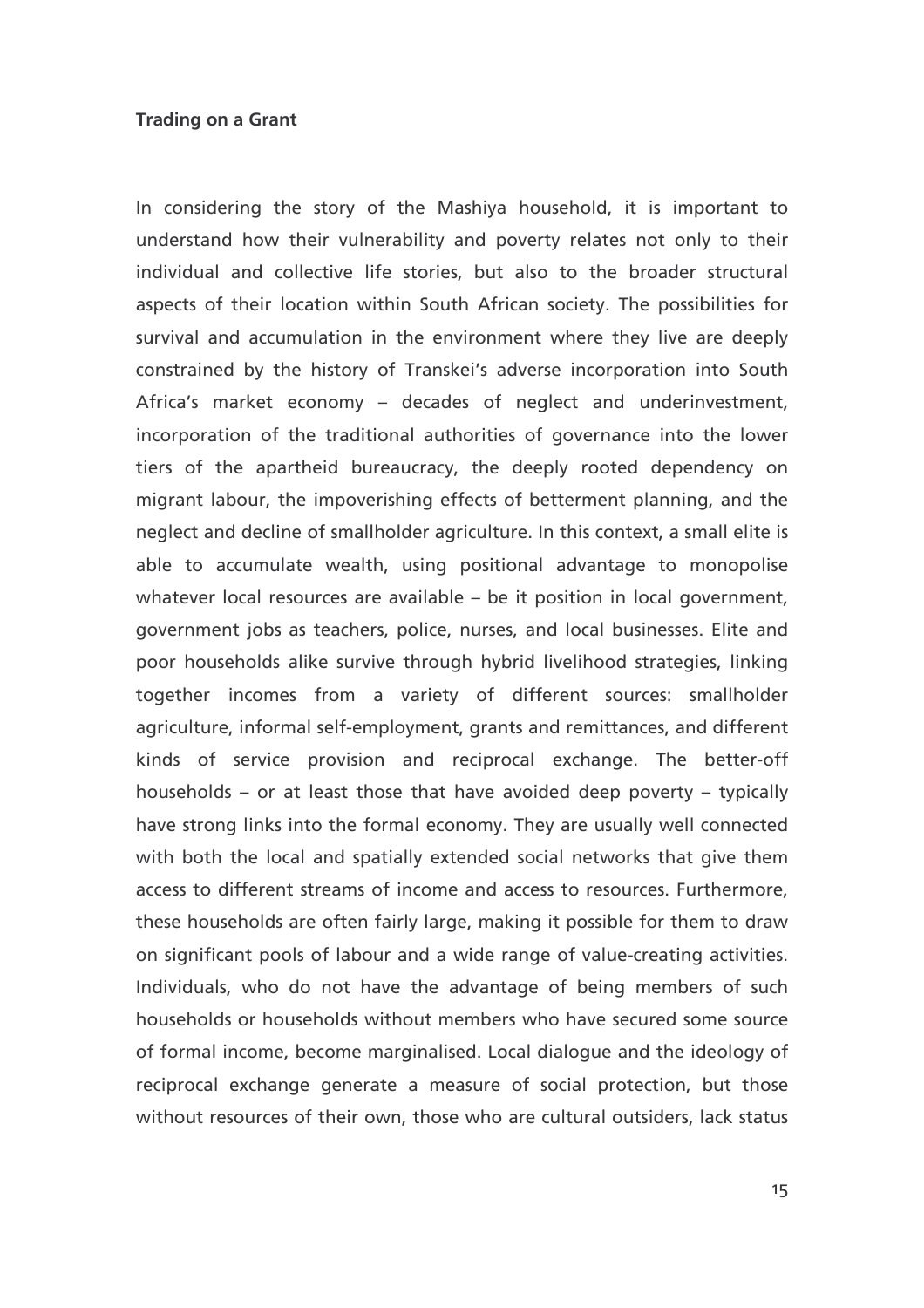or rank, or are disadvantaged by patriarchal discourses and gender roles, are often severely disadvantaged within these networks and are unable to act to their advantage (du Toit and Neves 2008). They are unable to make effective claims on relatives or kin for scarce resources, or then end up at the losing end of exploitative arrangement.

Understanding these broader dynamics clarifies the precarious position of the Mashiya household. Without access to productive land, and lacking the labour power and resources to farm effectively, they had become very reliant on wage employment in urban areas. Being 'unskilled' and female, the only opportunity for urban employment was the poorly paid and insecure domestic labour. Thandeka's story bears particularly acute testimony to the vulnerability of an unskilled rural woman trying to survive in the urban metropolis. When the fragile social arrangements of her urban employment broke down, she found herself in desperate circumstances, in which her only option was to retreat to the frail 'safety net' of her grandmother's household. Having lost or foregone any long-term relationships with male partners, the Mashiya women had no strong links to the urban areas and only limited access to remittances. Located in a remote isolated rural village, there were few opportunities for non-agricultural or informal employment. As women heading a household in a deeply conservative area, the Mashiyas lacked the local voice and authority that would normally fall to a male household head. As a small household, they were labour-poor, so responsibility for both generating income and for the significant burden imposed by household maintenance as well as the care of elderly grandmother and child fell on the shoulders of Bulelwa and Thandeka. The case study also suggests that their marginality had lasted for decades. This was evident from the fact that they had been one of the last households to have moved to the village in terms of 'betterment' planning. The dispossession inherent in the betterment scheme was frequently more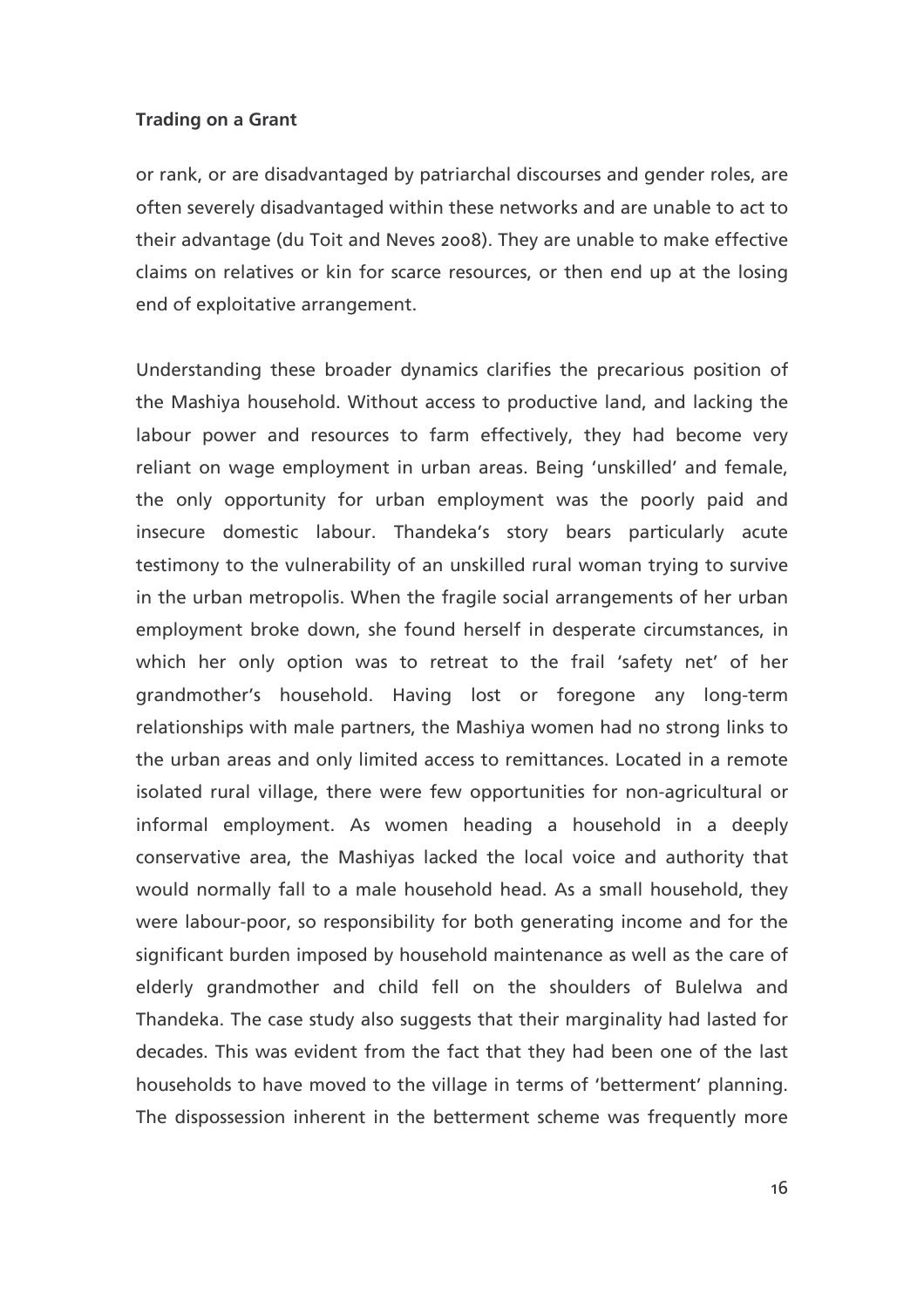acute for families unable to pay taxes (a precondition for relocation to a new site) or those less able to absorb the economic shock of rebuilding homesteads (McAllister 1986, 1989)

The case study shows how the Mashiya women in these difficult circumstances worked carefully with both their material and non-material resources to create a precarious foothold for themselves. Clearly, the centrepiece of their entire survival strategy was Nolinda's state pension. Although a small sum of money, its regularity enabled them to stretch it out to make bare survival possible for all four women. The pension, aside from its essential contribution to food security, also allowed the family to secure credit with the local hardware store for the maintenance of their house. Without this income, in all probability they would not have been able to stay together as a household at all: either Bulelwa or Thandeka would been driven to search for urban employment, leaving Nolinda and Sibongile to rely on remittances and the care of the single remaining woman. Their decision to pay for private medical care for Nolinda was significant in this context. While their concern for the elderly Nolinda was no doubt motivated by a sense of filial duty, her continuing health ensured the household of the regularity of the pension that constituted the bulk of its income.

But the survival of the Mashiya household depended on more than the pension and their scarce monetary remittances. A key contributor was the very careful way in which they worked together to marshal scarce funds. The 'job swap', when Bulelwa and Thandeka exchanged positions is a case in point, as it enabled them to continue meeting Nolinda's and Sibongile's care demands and yet, to hold on to an urban job. The careful and ingenious ways in which they 'leveraged' the pension income through the sale of sweets for paraffin money is another example of the way the women cooperated to maximise their minimal finances. Similar resourcefulness can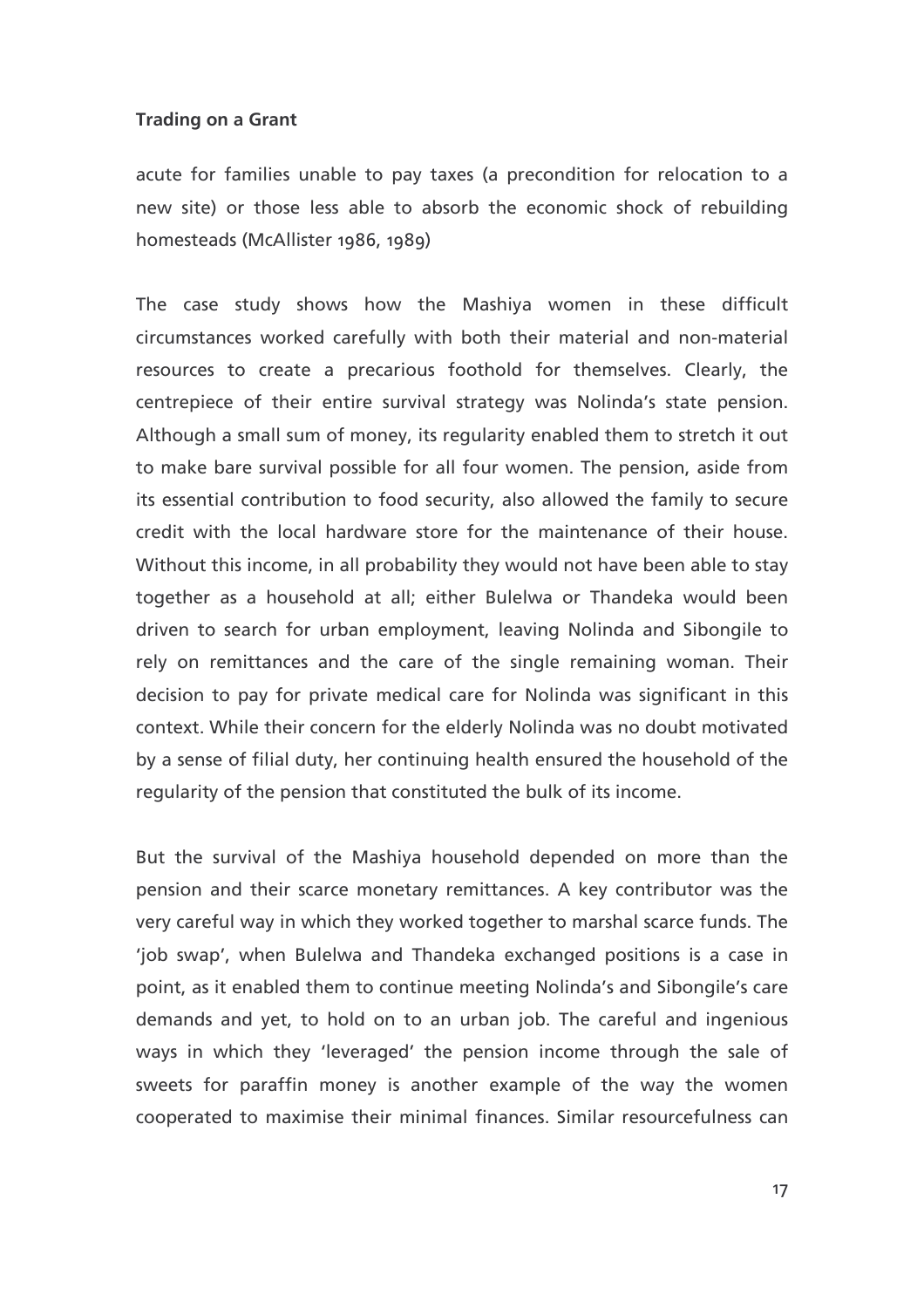also be seen in their decision to replace the hut's leaking thatch roof with corrugated iron. It was an important improvement in the quality of their lives (particularly in view of the household having two physically vulnerable members, and being located in an area known for winter snowfalls), but the corrugated roof will free them from the ongoing process of renewing the thatch, an important consideration in a household with few hands to spare.

This careful management of resources extended to the behaviour of the Mashiya women within their wider social environment. Their carefully cultivated respectability, evident in Nolinda's role as a custodian of local ritual advice and tradition, and in Bulelwa and Thandeka's participation in important rituals and ceremonies, was an important resource. These roles were evidence of their isidima, their good standing as solid members of their community; this good standing was essential to their survival. It was the means of access for participating in the collective economic life of their community, for example Bulelwa's chairmanship of the agricultural committee, and through it, access to rural employment opportunities. It was a key part of their ability to interact within the world of social reciprocity and mutual assistance. Even their petty trading of sweets for paraffin money is difficult to understand outside the context of their status in the community. The interaction that takes place in the context of village life with its deep overlaying histories, friendships, animosities and gossip is never totally isolated asocial economic activities. Reciprocal exchange is one of the elements of these social networks, and in many cases, a place in these networks and membership in a community is a prerequisite for entering into an exchange relationship in the first place. But it is important to recognise that membership and status in these networks can be fragile. While the Mashiyas had been able to gain respectability, it is very easy for a femaleheaded household such as theirs to become marginalised and forgotten, or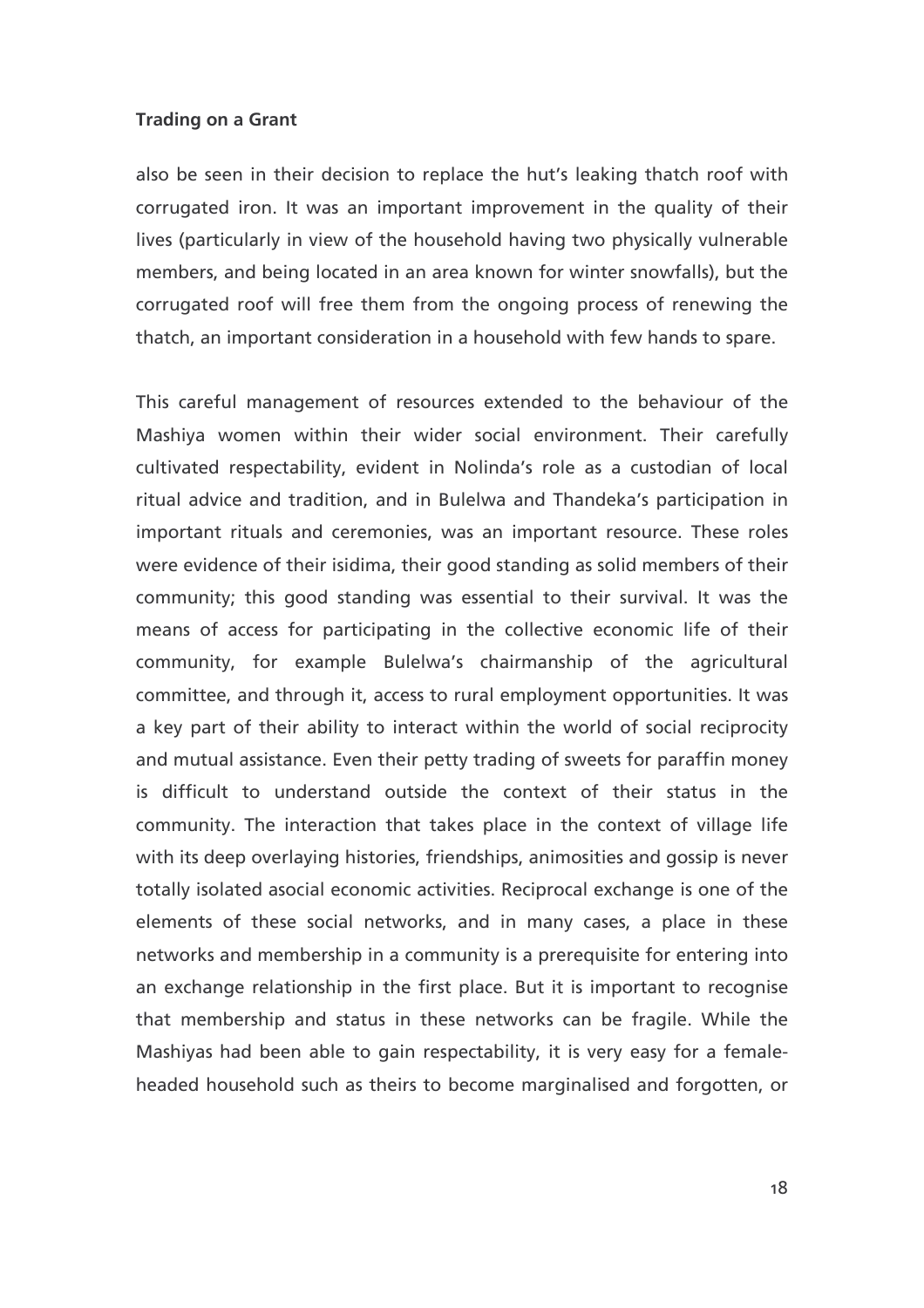worse, to become the target for gossip and devastating accusations of witchcraft

The impact of the pension on the ability of the Mashiya household to survive extended beyond its mere monetary value. The case study illustrates that the importance of social grants is in their regularity and predictability (Ardington and Lund 1995; Cross and Luckin 1993). In addition, the story illustrates the importance of the Mashiyas' ability to 'trade on their grant', and to use it and other resources carefully in the relational economy of inter- and intra-household links. Their ability to cooperate with each other, to invest in their status as respectable community members, and to engage in reciprocal interaction with one another and those in their wider social network allowed the Mashiya household to augment the monetary value of their grant in a number of ways, making it possible for four people to manage their extreme vulnerability at the margins of South African society.

## Crowding out remittances – or re-allocating them?

The previous case study has shown how one small household 'traded' with its access to social grant and other resources in order to carefully combine and allocate these assets to secure a precarious existence in vulnerability and poverty circumstances. It is important to understand that this type of decisionmaking is evident not only within a given 'household' context but also between households. As anthropological and sociological research has made clear and the authors' earlier paper (du Toit and Neves 2009) points out, households should not be perceived as bounded 'units of analysis'. Instead, they are fluid, porous, extended, open-ended systems. This puts the concerns of some scholars in perspective that social grants could 'crowd out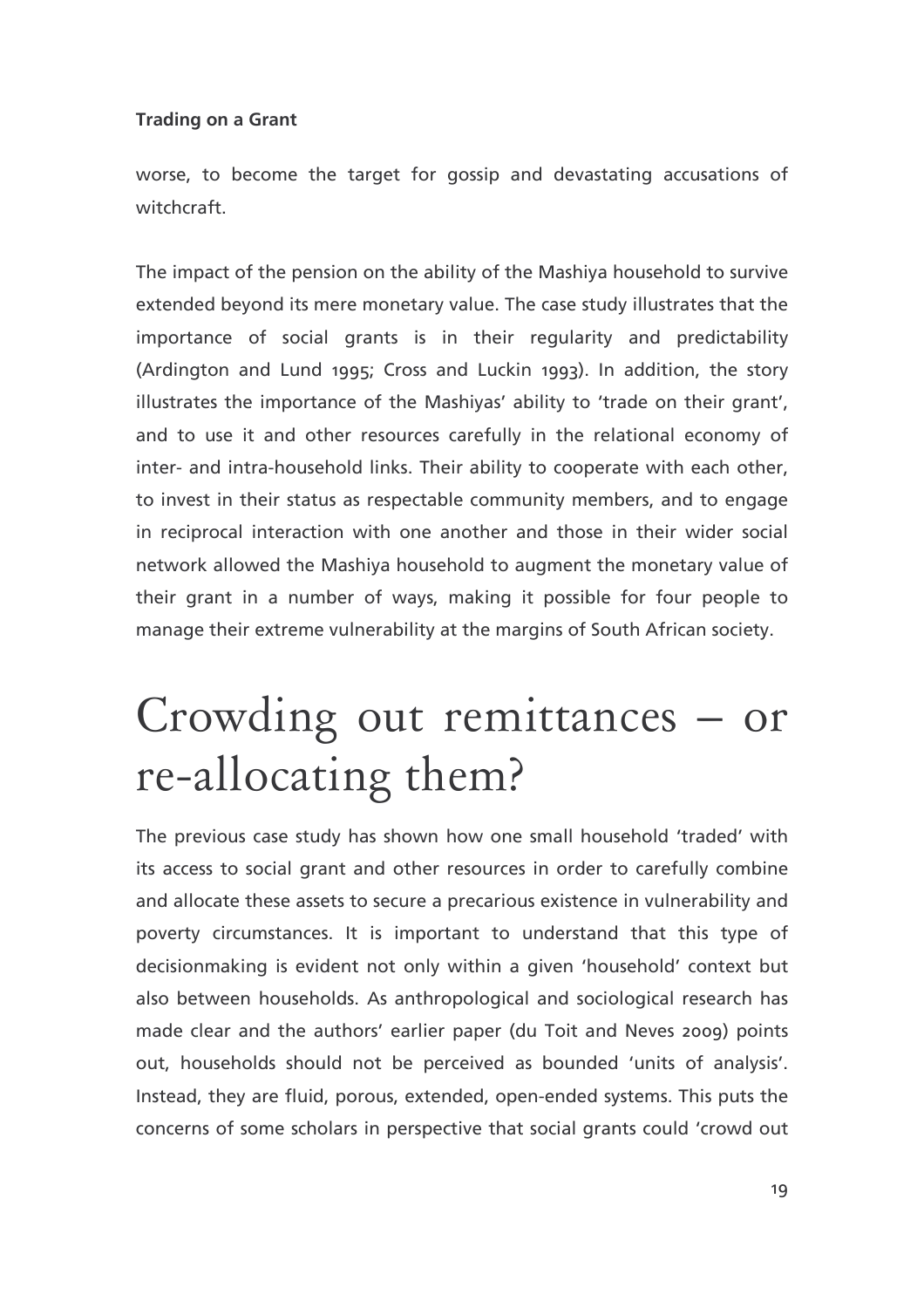remittances', which would presumably lead to a reduction in the effectiveness of social spending. Decreased remittances accruing to a household because of access to pension funds is a 'zero sum game', only if the households are considered in isolation. A different perspective emerges if the decisions made by individuals in households are located within the context of spatially extended reciprocation networks. A key aspect of understanding decisions related to social grant expenditure, and understanding the indirect consequences of social grant receipt complies being aware of how people make decisions over time on the distribution of costs, resources, shocks and opportunities within these larger networks. The second case study from Phuzayo village illustrates some of these dynamics.

## Supplementing the pension: Mamzoli Fikile, Phuzayo, Eastern Cape

The 2002 survey revealed Mamzoli Fikile's household as being very poor, in the poorest income quintile of the rural sample, barely scraping by. Mamzoli reported she had no 'paid work', and the month-by-month recall question indicated no other income except her pension and a wage income of R200. Yet while Mamzoli was monetarily poor, there were indications that she was able to invest in some household durables and assets: the household was listed as having a refrigerator and had some livestock (seven goats, 19 chickens, two geese and one pig).

The 2005 team to Mamzoli in her large compound met an obese and moderately immobile elderly woman with a complex livelihood strategy. The team was received at a comfortable and well furnished reception room. The refrigerator listed in the 2002 survey (a large LPG gas-powered chest freezer) gurgled away in the corner. These material endowments hinted that Mamzoli might not be amongst the poorest of the poor.

A series of interviews revealed that Mamzoli relied greatly on her adult children who worked in various urban areas, but in particular on her son, Simpiwe, whom she described as 'a very important son'. A bakery manager in a nearby town,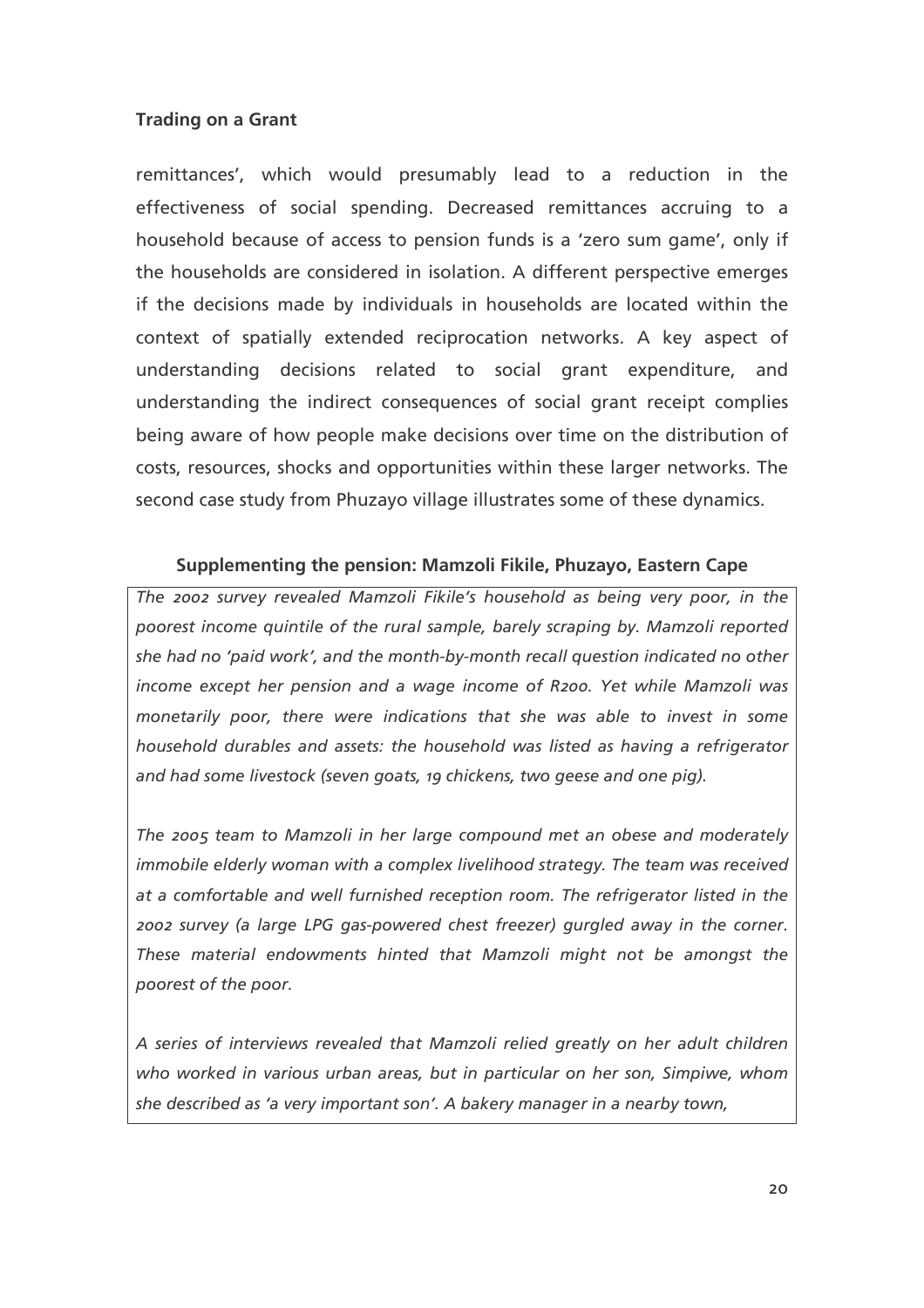#### Mamzoli Fikile (cont')

Simpiwe remitted about R400 per month to his mother. When Mamzoli was struggling to support her many grandchildren, Simpiwe bought her the chest freezer so that she could go into the meat-selling business. She reported that she made a monthly profit of about R500 from the business, which was mainly used to support the grandchildren's schooling. The team also noted beer crates and empty bottles stacked in the yard: evidence of the small tavern that Mamzoli operated. While she obtained the meat from Matatiele, the average seven cases of beer that constituted her weekly sales were from a local bottle store. Her two grandsons, aged 11 and 14, were an integral part of the business, as they not only fetched the beer for their grandmother whose mobility was limited, but also helped to sell it. Mamzoli estimated that she made about R600 from the beer per month. In addition, she stored food for other villagers in her freezer, a considerable favour in a village without electricity

The in-depth interviews thus revealed a household with a web of family relations, and one that had more than doubled its pension income through informal economic activity. Mamzoli further noted that the pension supported her business by allowing her to buy stock and facilitating in extending the all important credit to her customers.

Meeting the 'very important' son, Simpiwe, was revealing. A large and confident man, Simpiwe worked as a bakery manager for a large supermarket in KwaZulu-Natal. Throughout the interview he remained busy, taking phone calls, barking terse instructions to staff and wordlessly signing notes presented to him - he exuded the energy and the determination of a man who had fought his way up from extreme poverty. and was brinaina his family  $UD$ with him. Coming from an impoverished background, he and his siblings had lived with their grandparents in the Transkei while their mother was a domestic worker in distant Durban. Simpiwe started as a cleaner in the early 1990s in a supermarket and worked slowly his way up the ranks in the bakery. He had said his aging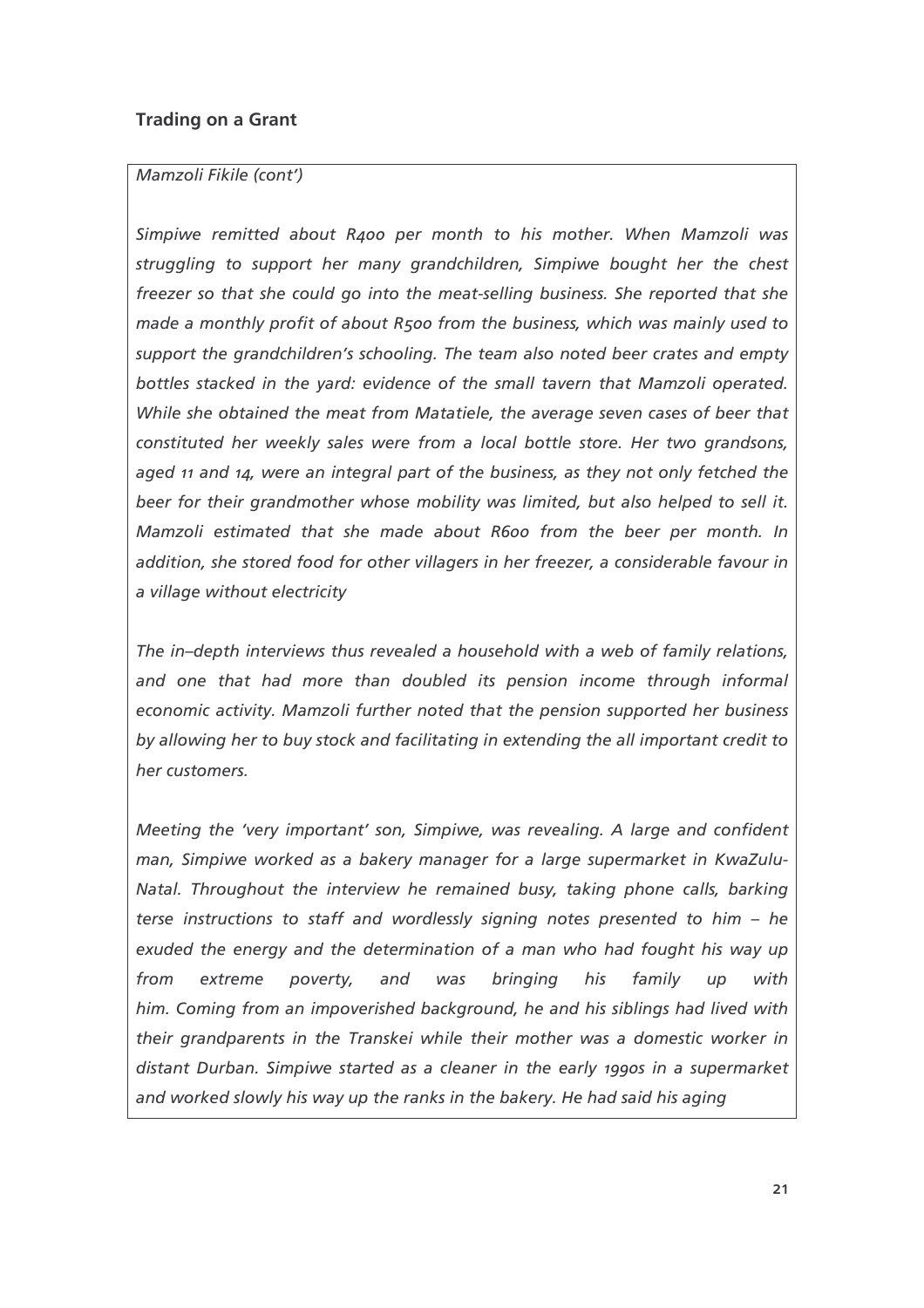### Mamzoli Fikile (cont')

mother, a domestic worker at that time in Durban, to 'go home' – i.e., to return to the village – and supported her by remitting money. He also bought her the fridge so that she could start her business.

In 1993, when Mamzoli secured the state old age grant, pressure on both eased. Because of the pension, she did not need to earn as much money, and managed with selling less. And in turn as Simpiwe was able to reduce the assistance, he could limit his job at Spar to evening shifts, enabling his return to school. Simpiwe Mamzoli Fikile (cont')

graduated in 1993, continued his training as a baker, and gradually rose in the employment hierarchy at Spar. During this time he supported his brother, Thabo, who had been made redundant from his job in the coal mines in Gauteng as well as Thabo's pregnant girlfriend (later wife) who had been disowned by her parents. Simpiwe subsequently 'pushed' (his words) Thabo's wife to complete her schooling after the baby (she subsequently became an adult basic education and training instructor). He also supported his younger sister, Thozama, through agricultural school in Pietermaritzburg (she worked as a chef making in-flight meals for an airline). Another person he 'pushed' though education was his wife, whom he married in 1999. She completed her ambulance attendant training and her drivers' license, but she subsequently joined one of the state's pension pay-out contractors. Simpiwe subsequently left Spar and worked in Bizana before securing the middle management position he held at the time.

Simpiwe had aspirations to ascend higher within the store; in the interim he had bought a house near Matatiele. During the week he rented a house in KwaZulu-Natal. Because his older brother had neither the time nor the mobility to take care of family business (he was often away working), the responsibility of sorting out family problems fell on Simpiwe, and on weekends he either visited his mother or he went to stay in Durban where he also had family. He himself did not want to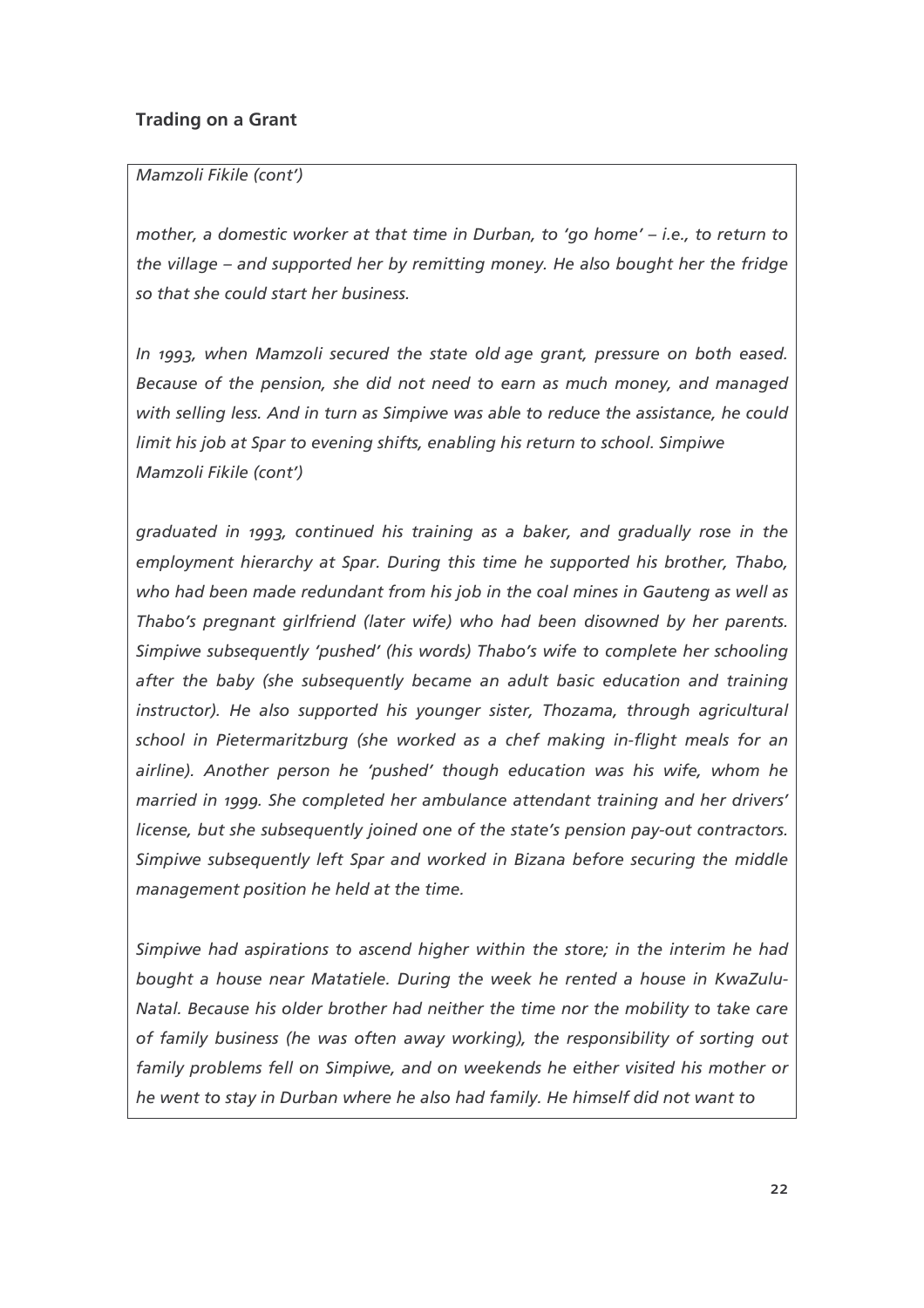#### Mamzoli Fikile (cont')

move too far from Phuzayo, because he worried about his elderly mother. Speaking of her with obvious fondness, he explained: 'If something can happen, I will run there in the night'.

This story vividly captures not only Simpiwe's economic mobility but also his support to his mother's household. It is useful to examine Simpiwe's social mobility against the backdrop of the South Africa political economy in general. Despite the fact that Simpiwe had been born into poverty, he had successfully achieved middle-class prosperity. Simpiwe's material success is a reflection of his successful adaption to urban migration and formal employment, the few trajectories of accumulation available to those in rural Eastern Cape. In contrast to many males in his age cohort, whose prospects for independent household formation have been undercut by the collapse of formal labour migration, Simpiwe succeeded in gaining formal urban-based employment, mainly because he had the educational qualifications needed to ascend within the formal labour market and the broader post-apartheid deracialisation of the middle class. This is much the same strategy he applied to assisting his close kin, as investment in their educational qualifications has facilitated entry into the formal labour market. The resources from formal labour-market employment have enabled Simpiwe to support his retired elderly mother's household. Simpiwe's tale repeats some elements from the previous case study, notably the support for kin, but Simpiwe interacts across several households, unlike the Mashiyas. The livelihood system, which his efforts have helped to build, is based on his formal employment (and that of his immediate kin's) as well as the safety net of rural residence and provisioning. It is useful to carefully consider within this system the flow of resources and entitlements between Simpiwe and his mother.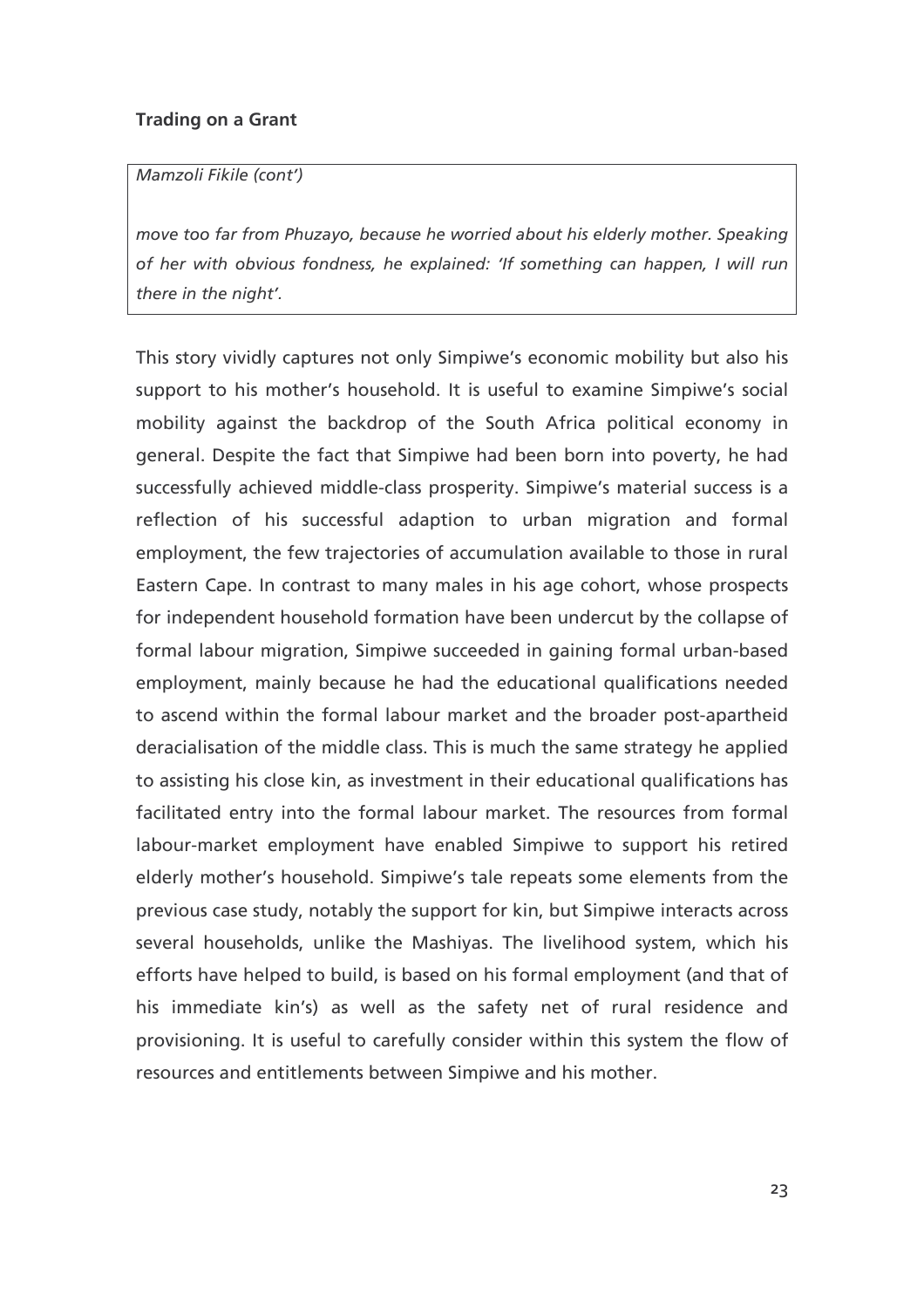Simpiwe's employment enabled Mamzoli to retire from her position as a city-based domestic. The purchase of a gas-powered refrigerator enabled his mother to supplement his monthly remittances with an informal retailing endeavour within the village. Her ownership of comparatively rare fridge in an isolated village without electricity was not simply a lifestyle accessory; it was a significant income-generating asset.

From the case study it becomes clear that Mamzoli's (circa 1993) receipt of the state's old age grant changed the flow of resources within her immediate household and in relation to urban based-Simpiwe. Mamzoli was under less pressure to generate income, and her son was able to scale back on his monthly support to her. Released from this fiscal obligation, he worked fewer hours, making it possible for him to complete his matriculation schooling. As was so clearly understood by Simpiwe, the matric certificate<sup>1</sup> is a prerequisite for mobility within the formal labour market. A more limited econometric enquiry or one with a more truncated timeframe might have suggested that Mamzoli's receipt of a state pension 'crowded out' her son's remittance. Yet, this detailed case study presents a far more nuanced picture, showing how a decline in Simpiwe's remittances to his mother facilitated his own education, enhanced his employment prospects, and thus enabled greater investments in the education and employment opportunities of his kin at a later time.

The case study also clearly reveals the importance of Simpiwe as the lynchpin within wider pattern of familial provisioning. Simpiwe's support to his mother was part of the system of material support and moral encouragement to his various extended family members. Not only did Simpiwe assist his temporarily unemployed brother, he also actively encouraged the educational attainments of his sister, sister-in-law and wife.

<sup>&</sup>lt;sup>1</sup> Also known as the Senior Certificate and is equivalent to 12 years of schooling.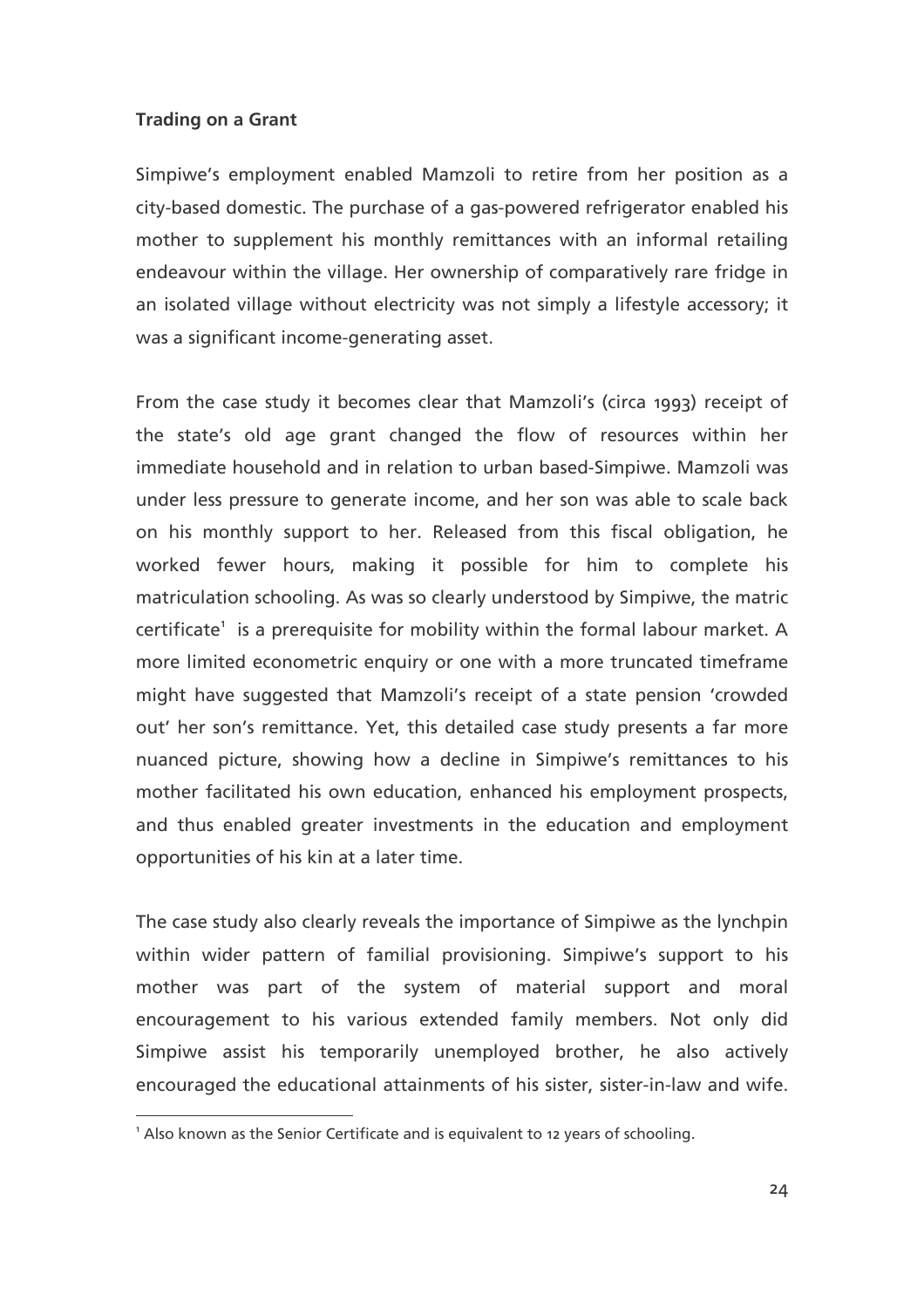This enabled them to secure the coveted, relatively stable formal-sector jobs. Their educational achievements and the resulting opportunities have offered various family members secure employment also in fields other than their specific vocational training.

As for Mamzoli, income generated by the refrigerator helped her to supplement both the remittances from her son and her state old age grant. Here, social protection from both the formal system (the state old age grant) and informal system (her son's remittances) are intertwined, making her informal economic efforts easier. The regularity of the state pension provided the operating capital, and enabled her to offer credit to her frequently poor patrons. This is an important consideration in a resourcepoor environment. But the refrigerator potentially generated other kinds of value. By her own account, Mamzoli allowed fellow villagers to store perishables in her fridge/freezer (she readily cited the example of a recent school function where she had kept the refreshments cold). This concession was of considerable benefit in a village without electricity, as keeping the refrigerator operational meant the expense and effort of procuring heavy bottles of gas. Mamzoli's benevolence, therefore, helped to support her position within local, intimate patronage networks, and represented an ongoing, renewable source of 'social capital'. Despite the impact of the fridge in promoting Mamzoli's status in local obligation and reciprocity networks, it is useful to bear in mind that operating a business venture dependent on the fridge (particularly the alcohol retailing endeavour) was reliant on the input of others. Mamzoli's obesity and limited mobility meant that the running of the tavern was crucially contingent on the young grandsons who purchased and transported the beer to restock the refrigerator. (Note, too, the informality of the village: minors purchasing alcohol for resale.) Thus, even the teen-aged grandsons were a part of the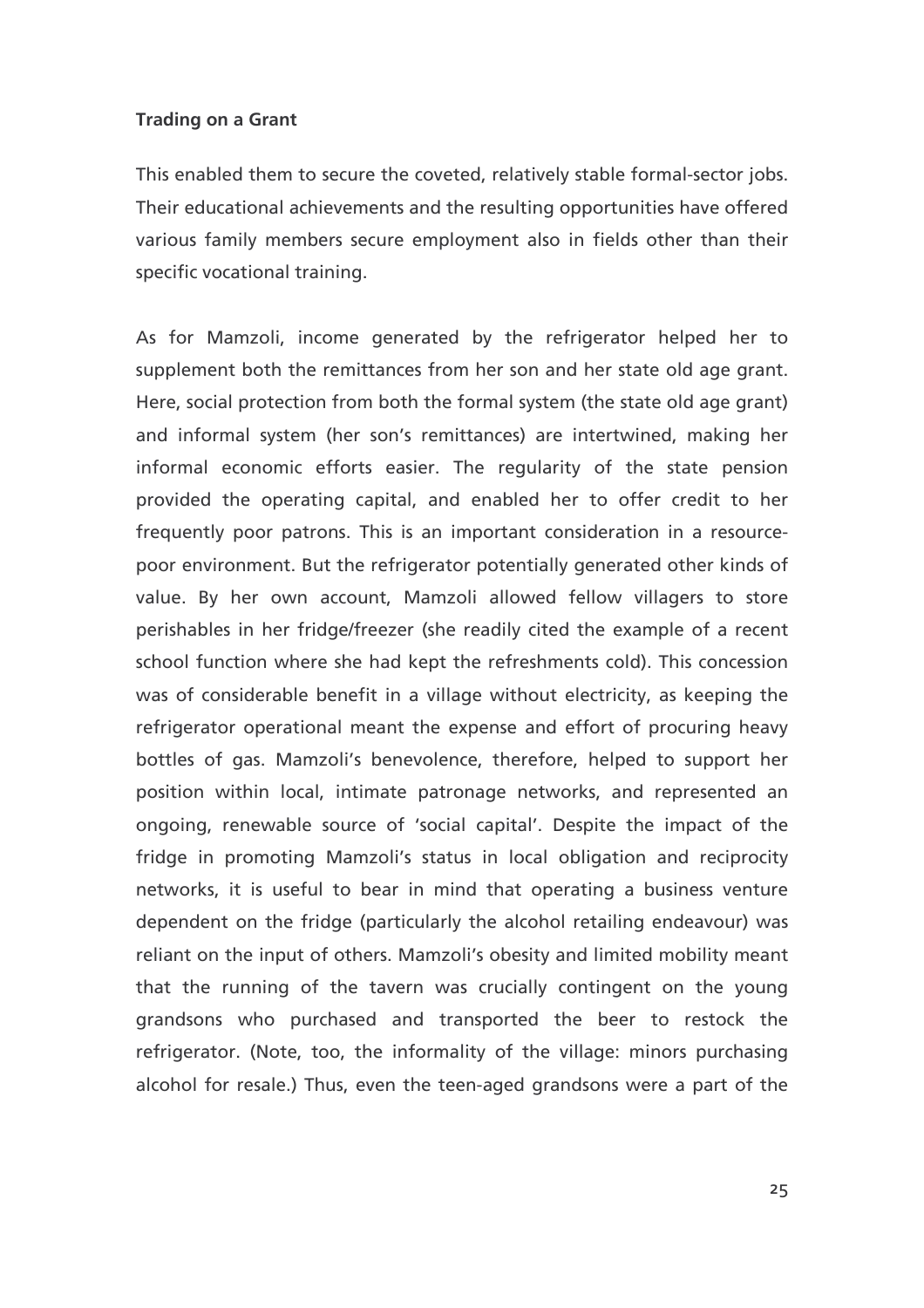social reciprocity web on which the economic activity of the household was hased

Finally, an important point to note here is that the process of household decisionmaking needs to be examined not only within a wider spatial context but also within its temporal trajectory. Exchange and reciprocation evolve between people linked together in a complex and spatially extended social network, but this process also needs to be understood within the context of long, complex personal histories. In the case studies decisionmaking also evolved within a temporal context; therefore, a firm longitudinal view is needed to understand social reciprocity adequately in these cases. This highlights the importance of understanding not only the nature of the trade-offs and transactions that take place within and between households but also how these fit into a larger and longer timeframe. Limiting the analysis to one point in time could introduce the risk of a greatly diminished understanding, and a limited temporal frame, for example, could have generated misinterpretations with respect to Simpiwe's decreasing remittances.

# The short end of the stick: adverse impacts of grant allocation

The case studies have highlighted various aspects of the allocation of resources between households within social networks, including how they shift over time and are shaped both by past events and future expectations. However despite the contemporary valorisation of social reciprocity and exchange (often under the rubric of 'social capital'), acts of social reciprocity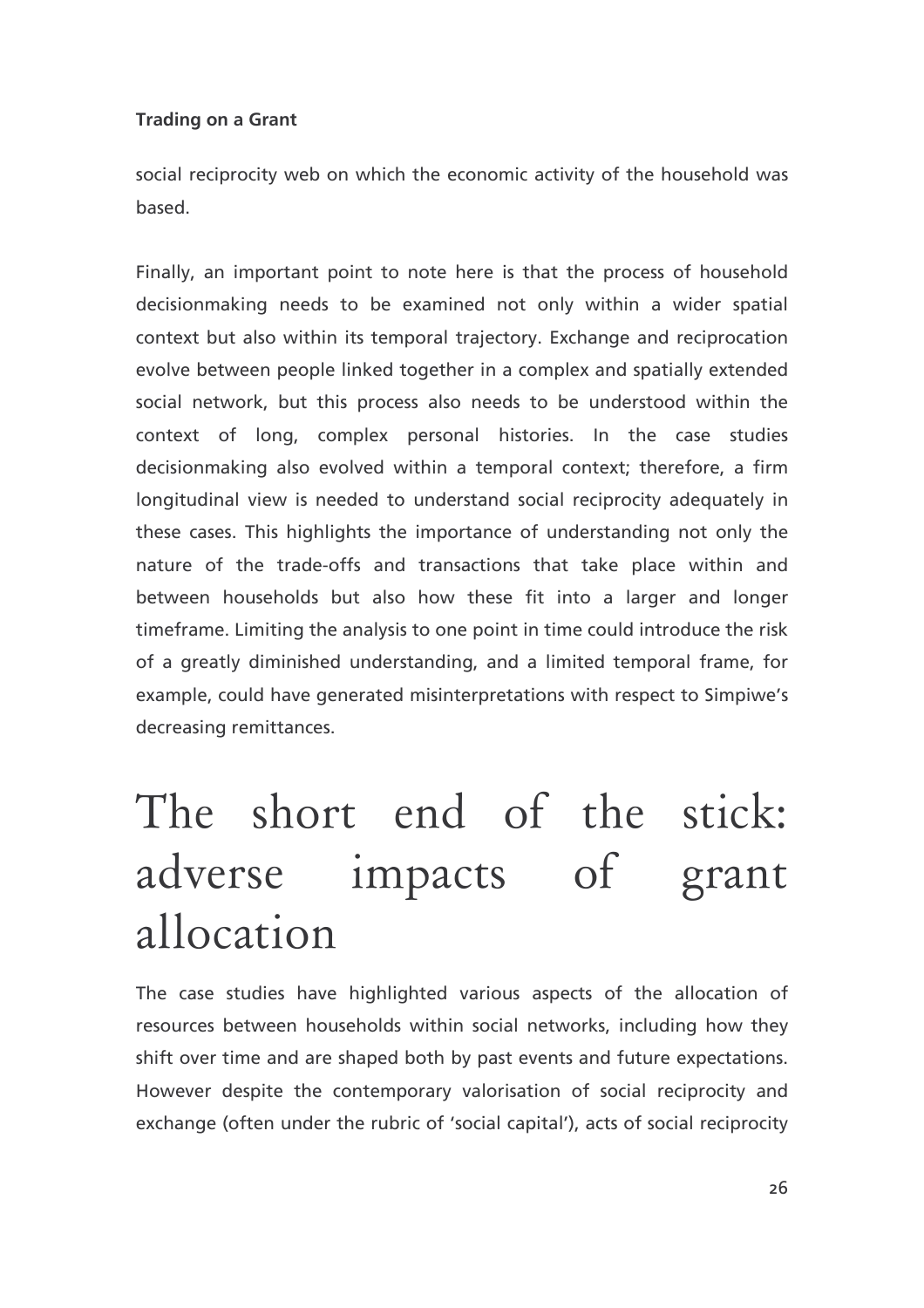or of 'trading' within social networks do not necessarily benefit all participants equally. The following two vignettes demonstrate how the circulation of resources within social networks can be marked by ambiguities, contestation and inequality. In the first vignette, the key informants are relatively estranged from the social reciprocity network, while in the second, specific household members participate in the network on highly adverse terms.

## Relocating the child but keeping the grant

Lulama and Luleka were two sisters who jointly occupied a small corrugated iron shack in Khayelitsha on the outskirts of Cape Town, eking out a difficult existence. Lulama did informal 'piecework' most days of the week, hand-folding jewellery boxes for leading jewellery chain at a few cents each (earning about R70 per day for making about 1,000 boxes). Their brother, Vusi, lived on the same property, in a lean-to shack that he shared with his girlfriend, Delia. Both sisters had children: Luleka's child was nine years old and Lulama had had two children, in fact, one by a man who currently lived in the Eastern Cape, and the second child (aged six) by her boyfriend of the moment, who lived in his own shack not far away. The first child had drowned the previous year, an event that she recounted dry-eyed, in a matterof-fact manner. The fact that she had been unable to bury her own child was an indication of her and her family's poverty, and of how little money there was. The funeral was arranged by the father's family, and Lulama was the only one of her own family to attend.

The sisters' most substantial difficulties were related to the care of their children. They simply did not have enough money to pay for childcare. Lulama's erratic piecework kept her away from home for most of the day, but paid only between R70 and R100 a day, an amount she, her sister and their two surviving children had to live on. Were Luleka to find a job, it was unclear who would have looked after the children, particularly as the sisters had no local relatives.

An important source of help was their mother, who lived on her own in an RDP\*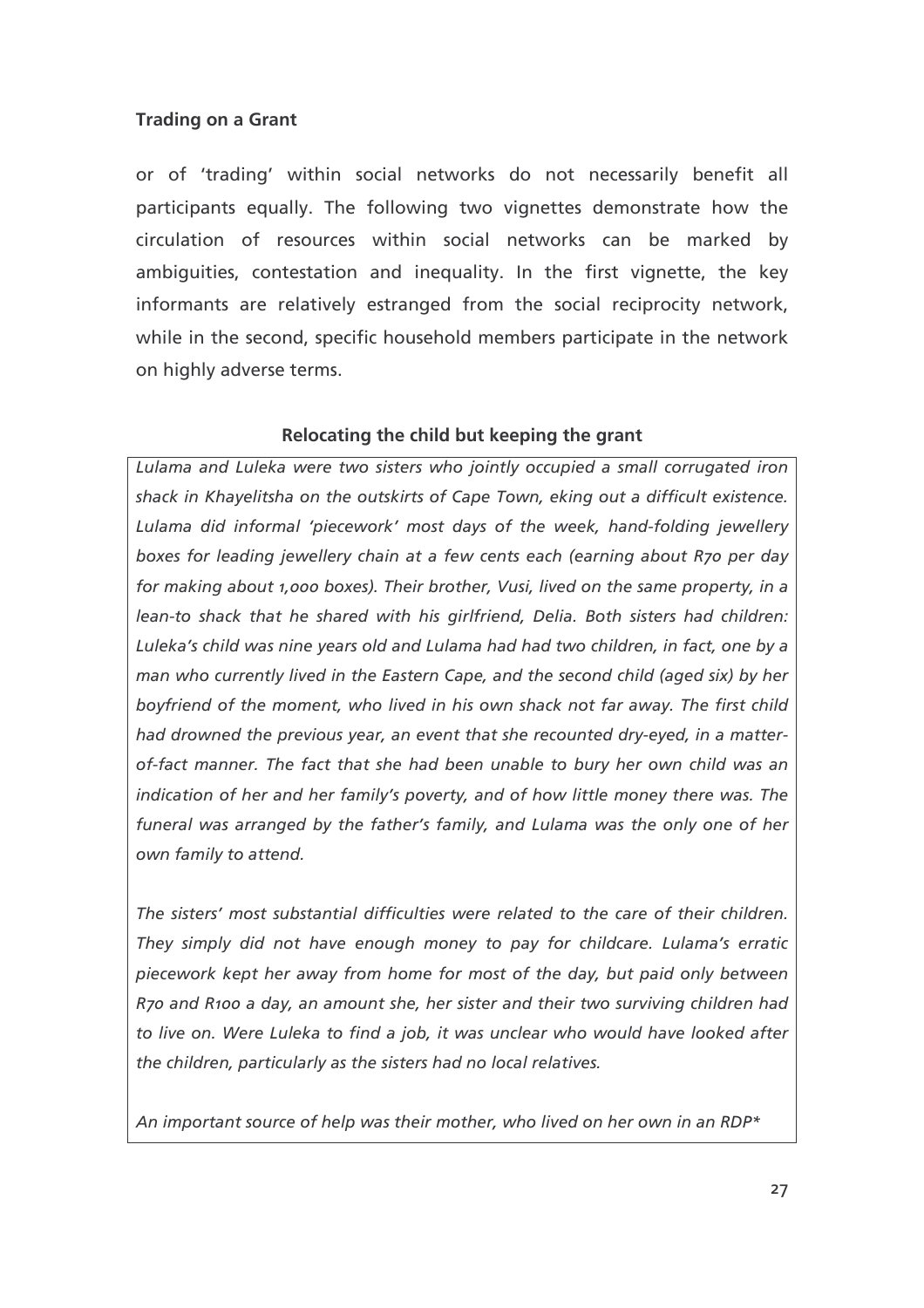### Lulama and Luleka (cont'd)

house in Port Elizabeth, surviving on the state's old age grant and earnings from part-time domestic work. During the course of the research project, she visited her daughters in Cape Town, and as a result, it was agreed that Lulama's surviving child would live with her in the Eastern Cape. Lulama and Luleka told the researchers that they discussed the matter of the child grant. Their mother had told them that she did not need the grant, as she had the pension and some wages from her work, suggesting that the sisters keep drawing the grant in Cape Town, to be used for school fees, clothes and food for Luleka's child. Delia, Vusi's girlfriend, had a more cynical explanation, stating that the sisters were not spending the child grant just on food for Luleka's child: Luleka liked pretty clothes, and a large proportion of the grant, she insinuated, also went to pay for Luleka's monthly clothing store account.

\* houses built as part of the post-apartheid governments' Reconstruction and Development housing programme

### Schooling daughters at the expense of a malnourished grandchild

Nomkazi Chebaza's rural household was the most impoverished among those visited by the research team. Occupying a mud brick structure, the immediate household was made up of a late middle-aged couple, their ten-year old child and three grandchildren. The interview was conducted with the 53-year old Nomkazi; her husband was blunt, confused and judged to either be intoxicated or neurologically impaired (he had sustained head injuries in an assault several months earlier). His past work history included migrant industrial labour but he had been out of the formal market for more than a decade. The couple's children were older and resided away from the homestead. The eldest, a 32-year old daughter, lived in close proximity at another homestead within the same village, which she shared with her ailing unemployed partner and their three children. The two older children, a 24-year old son and 28-year old daughter, both had their matric qualifications and were informally employed in a distant urban centre. As both siblings were impoverished, they made no remittances to the household, aside from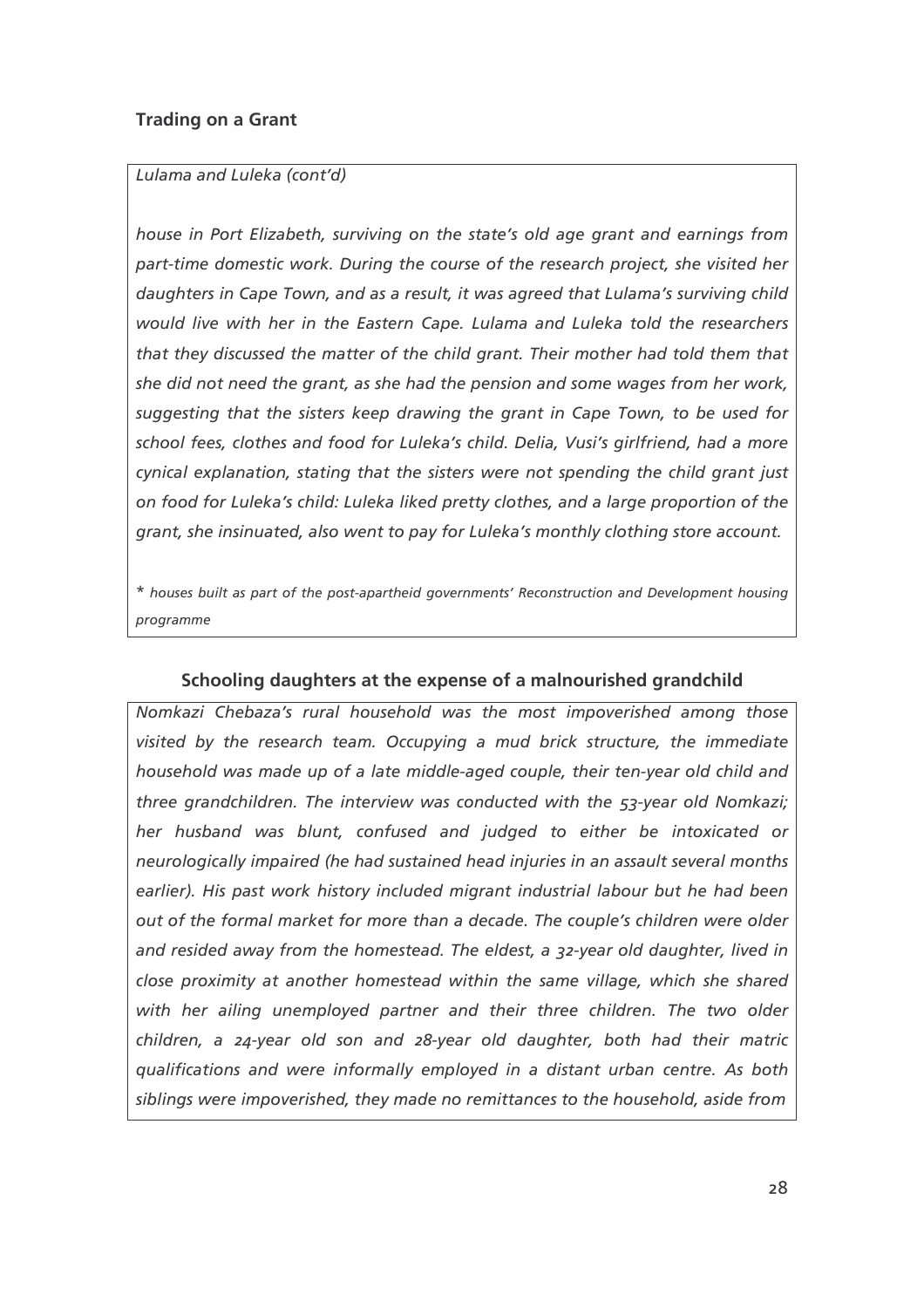#### Nomkazi Chebaza (cont'd)

the annual Christmas visit and groceries. The remaining two children, daughters, aged 21 and 17 years old, resided elsewhere in the district where they attended school. Three granddaughters, aged 11, three and two years-old lived at the Chebaza homestead. Kinship relations (including the mother of the resident grandchildren), monthly funds from the receipt and transfer of various social grants are indicated in Figure 1.

In this case study, of particular interest are the three granddaughters (bottom row). Nomkazi's 32- year old daughter, the locally living mother of the eldest grandchild, received R180 as child support grant, of which she passed R100 to Nomkazi, the household where the child was actually residing. The balance was retained by the daughter to support her equally impoverished five-member household. Nomkazi's two younger daughters were the mothers of the two toddler grandchildren, and in both instances, the father had denied paternity. The contrast between the two toddlers was marked. While the three-year old was clean and relatively well dressed, the two-year old looked dirty and neglected and also had the tell-tale distended belly and red-hued hair of a child suffering from Kwashiorkor (malnutrition). The research team privately puzzled over this difference, and the locally resident fieldwork later speculated that perhaps members of the disavowing paternal family were surreptitiously caring for the toddler.

The obvious malnourishment of the youngest granddaughter was a reflection of the poverty and vulnerability of the household in general, but was somewhat understandable when considered in terms of the flow of child support grant within the household. Nomkazi, the toddlers' grandmother received both CSGs (along with that for her own ten-year old daughter), a sum of R540 plus R100 from her eldest daughter, for a total of  $R640$ . From this sum she forwarded  $R300$  to her daughters (the two non-resident mothers of the toddlers) who were attending school elsewhere in the district. The daughters reportedly spent R100 on rent and R200 on food. The research team tried discreetly to question Nomkazi's decision of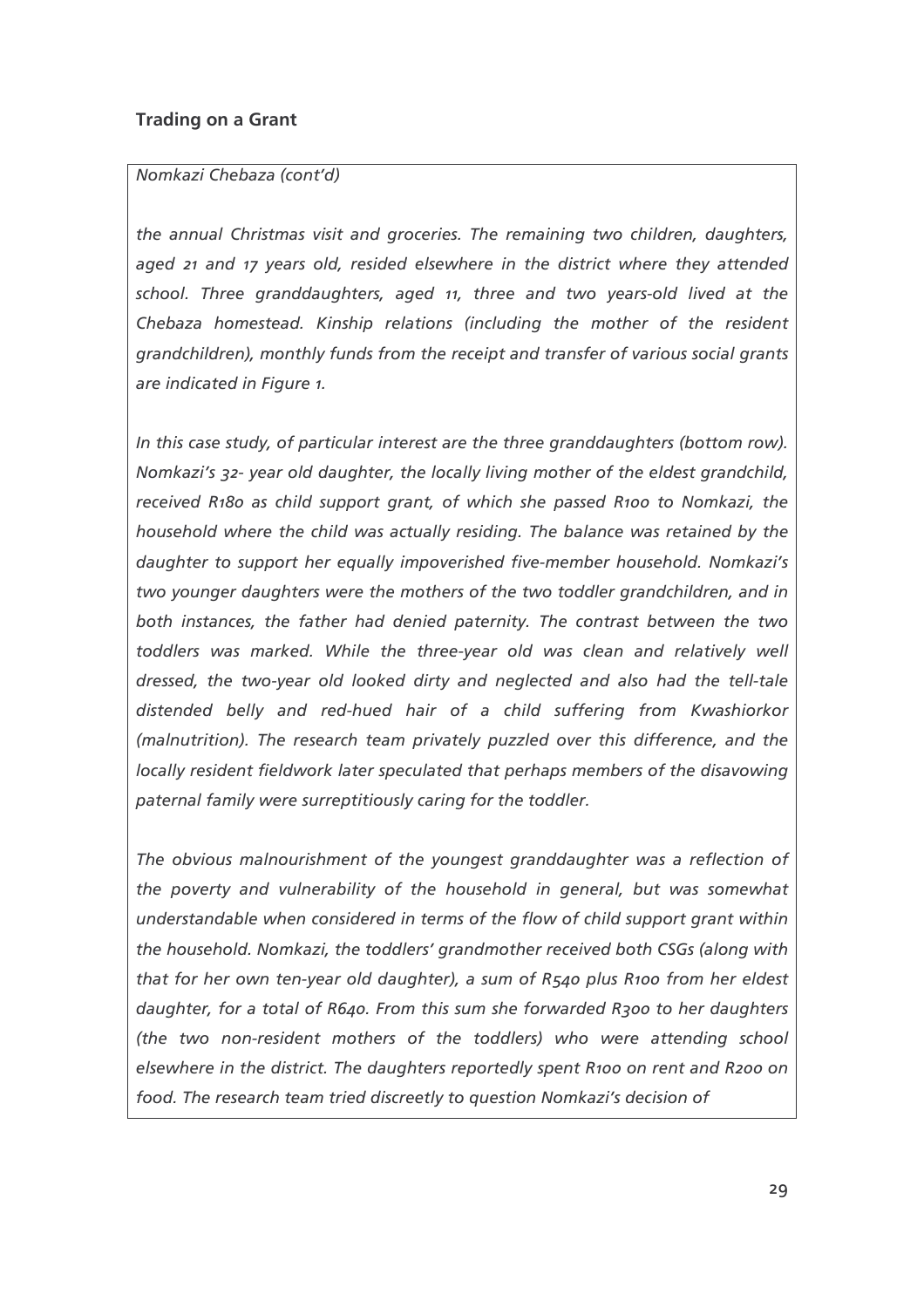#### Nomkazi Chebaza (cont'd)

supporting the two daughters and their schooling, seemingly at the direct expense of her granddaughter's health. In response, Nomkazi explained that the local school was of poor standard, with a low rate of matric graduation, unlike the more distant school where the two daughters were currently enrolled in grade 11. Despite the fact that their matric education had not translated into lucrative jobs in the formal economy for their older children, the couple remained optimistic that one of their youngest daughters would secure a coveted place in the formal labour market. Without the matric certificate, she explained, 'you can't do anything'. Her husbano nodded wordlessly.



#### Figure 1: Kin relationships and access to grants in Nomkazi's household

An element of reciprocity between Luleka, Lulama and their mother is evident in the first vignette. The sisters' small household suffered from a relative lack of surplus labour to fulfil its care obligations, and this proved to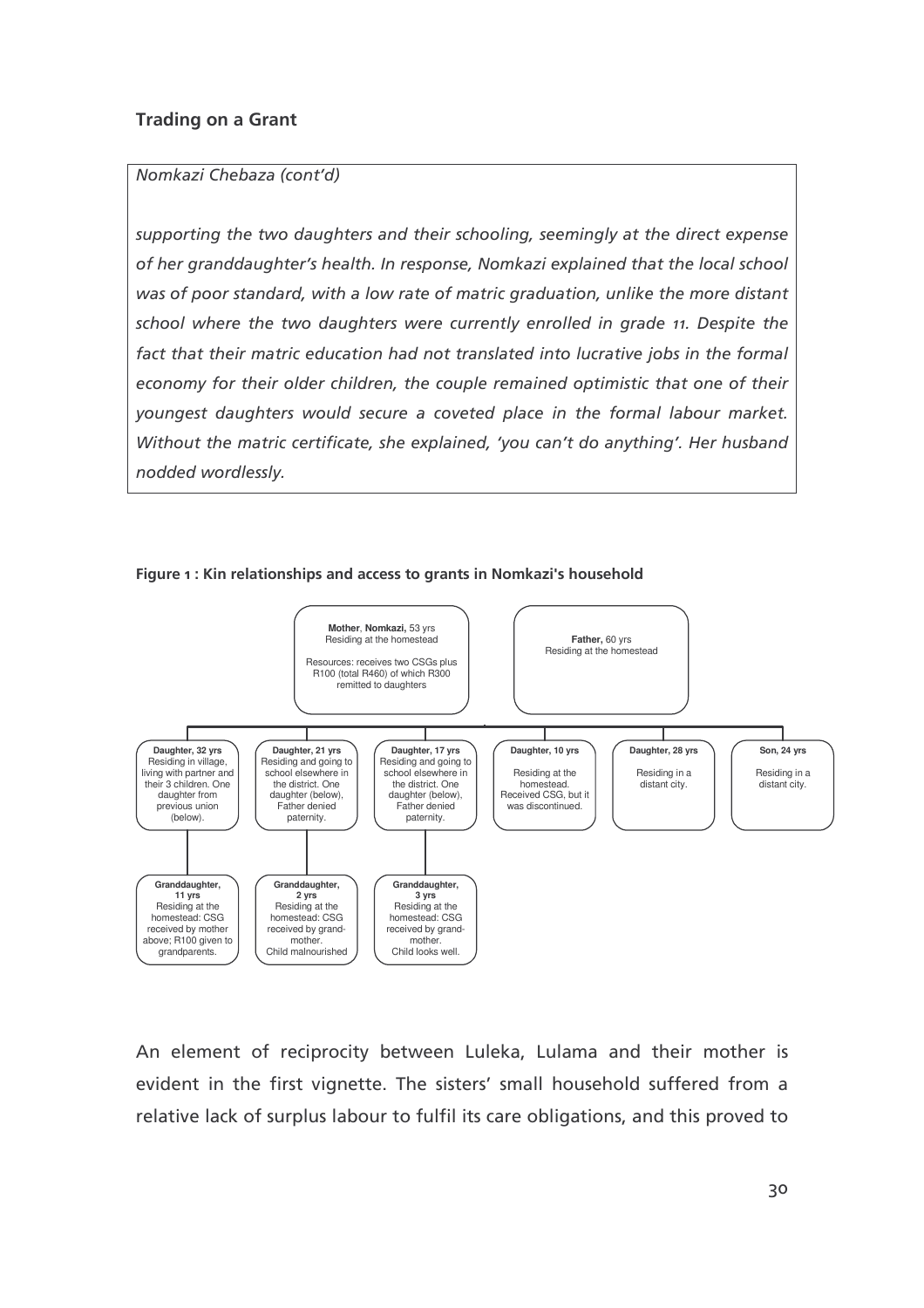be a major constraint on Luleka's capacity to seek employment. This lack of care work capacity reflected the sisters' relative isolation within urban Cape Town. Hochschild (2000) notes those at the bottom of the extended 'care chains' are frequently marginalised, however it was a measure of the sisters' extreme marginalisation that they were (initially) outside of any care chain. Being both impoverished and without proximate kin, the sisters were unable to externalise this aspect of social reproduction. Luleka and Lulama's subsequent arrangement with their mother allowed them to pool the two grants to look after one child. It is important to note that this arrangement was in turn facilitated by their mother's pension: without the pension, it would have been likely that she would have needed to work for more than a few days a week. The allocation of resources that accompanied the relocation of the child was significant, and the mother instructed her daughters to retain the grant. This arrangement reduces the child care burden on the two sisters (the grandmother was caring for the younger grandchild) and also increased Luleka's freedom to seek employment.

Although the pooling or transfer of social grants to beneficiaries other than the intended recipients is common, this is particularly pronounced in the second vignette. Even the relatively small child support grant (R180 in 2005) was reallocated within Nkomazi's' household. Less than half of the eldest granddaughter's grant (R80 out of R180) was retained by biological mother, and the balance forwarded to Nomkazi with whom the child was actually living. But it is the transfer of the younger granddaughter' grant that is of particular interest. Most of the R360 received by the grandmother was forwarded to her daughters, the mothers of the two toddlers. It seemed probable that this transfer to Nomkazi's daughters was undermining the nutritional security of at least one of the grandchildren. Although the research team puzzled over the contrast between the two toddlers, it is not uncommon for malnourishment to be the severest among the youngest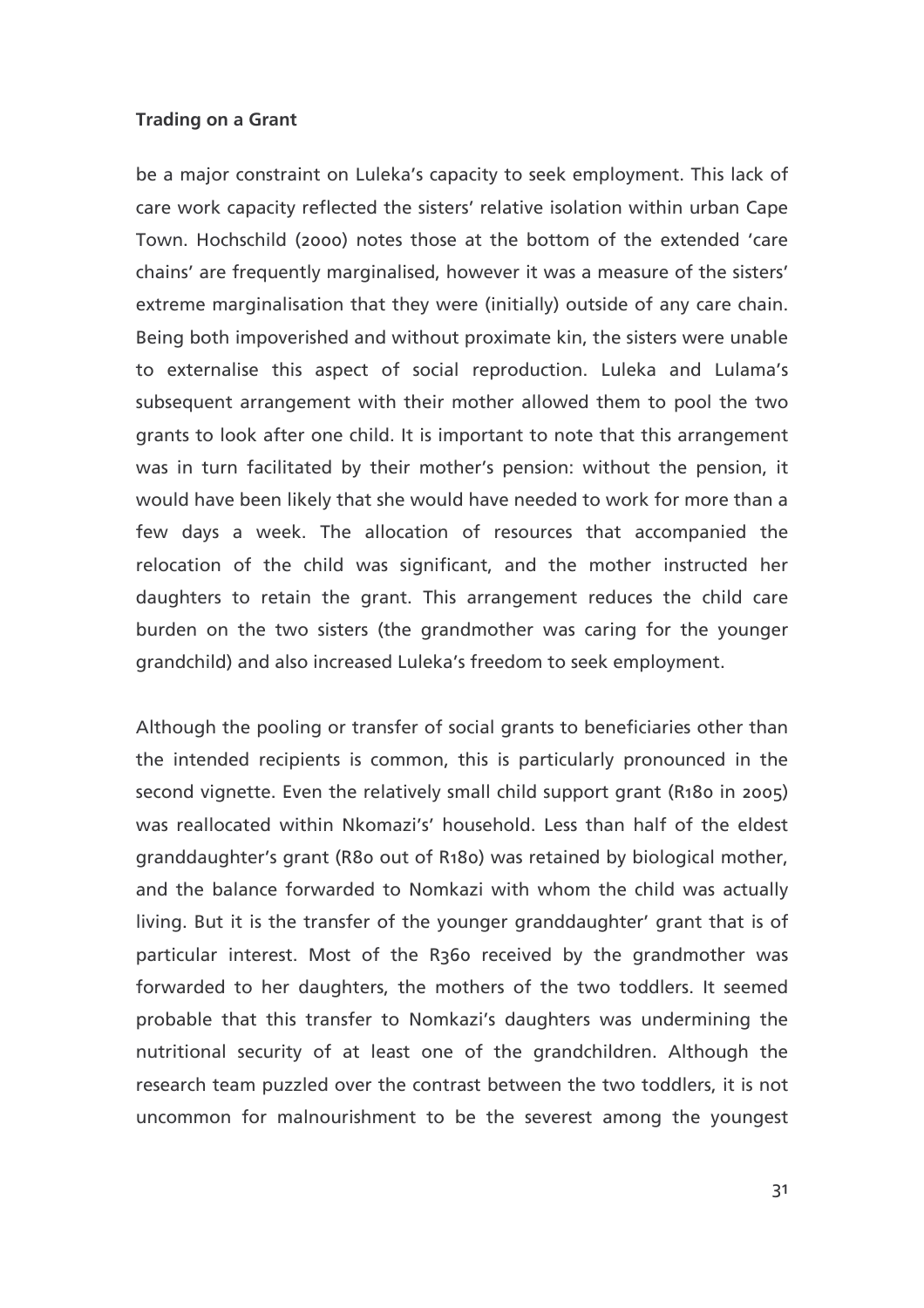household member. Significantly, it was not the toddler's mother who was withholding the allowance from the caregiver of the child, but more the case of the grant-receiving grandmother passing it onto her own daughters. The case study suggests this transfer was based on a conscious decision in which the household preferred to invest in the daughters' education, even at the cost of the grandchild's nutritional status. This is not what Geoff Wood (2003) terms the 'Faustian bargain' of the poor exchanging long-term security for short-term survival: it is, instead, a Hobsons' choice of gambling for long-term security at the expense of the long-term health and development of the toddler. The trade-off was between educational attainment as the way out of poverty, and the nutritional security of the household's youngest member. As Scheper-Hughes (1992) shows in her study of child mortality in Brazil, seemingly universalistic and normative notions of maternal affection and provisioning can deteriorate in the context of extreme scarcity, deprivation and violence. It is therefore perhaps less helpful to speculate on the appropriateness of the household's decision, or to ascribe malign motives to its members than to reflect on the livelihood dilemma that underpins the choice. The conscious deprivation of the toddler reflects more generally the economic marginality, limited prospects and insecurity of the household.

## Conclusions: Trading on a grant

Cash transfers - unlike many other poverty relief schemes such as public works and other forms of development aid - have the advantage that they are a relatively efficient way of directly affecting the monetary incomes of targeted people. The efficiency of social grants is, thus, not compromised by the limited capacity of the state or delivery institutions. Instead, a key factor affecting the social efficiency of grants is simply the way in which its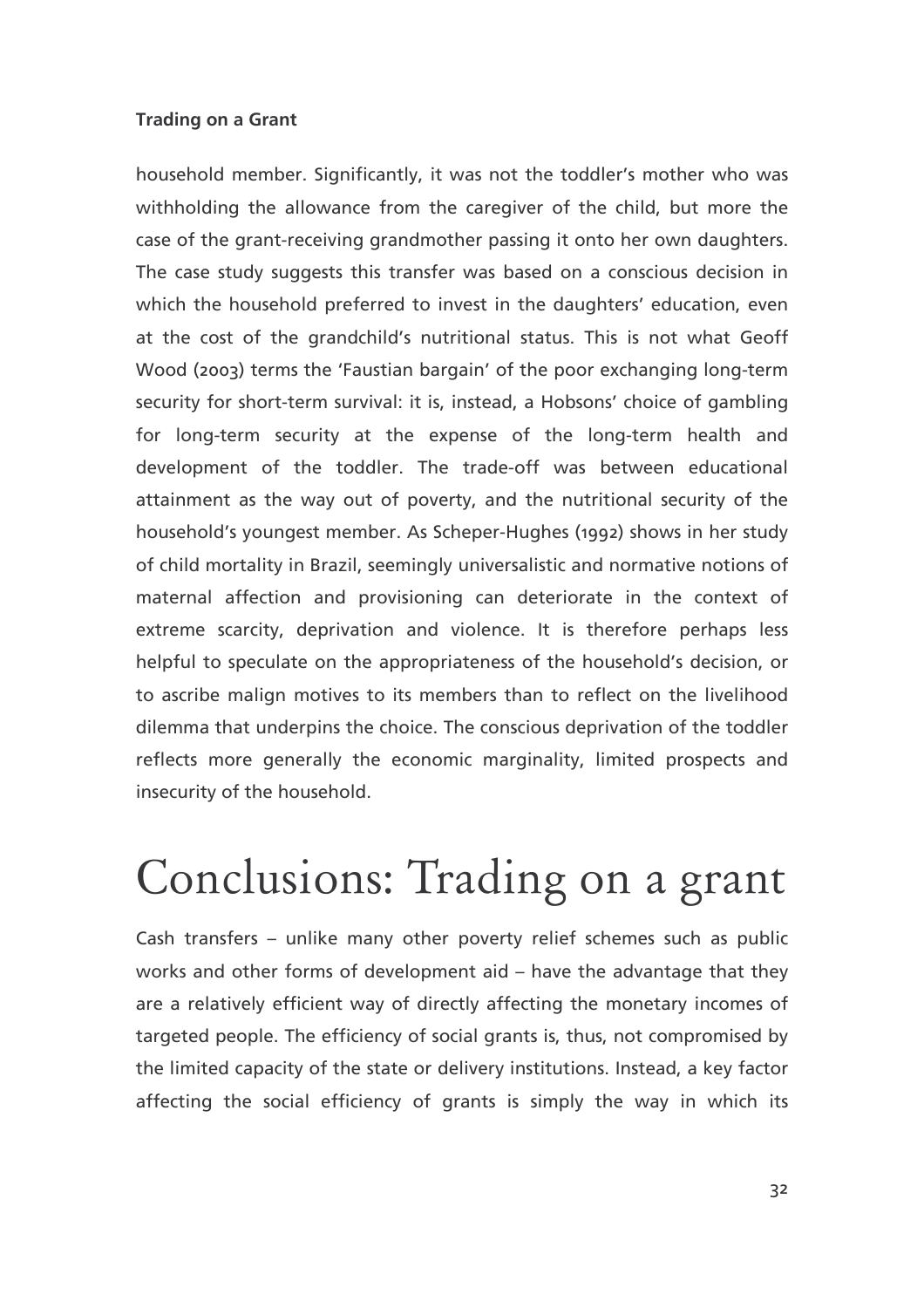recipients use (or 'misuse') them. Indeed, in policy debates, many arguments against the widespread use of cash transfers focus on moral hazard and the waste that are presumed to stem from their unwise, wasteful, misdirected or irrational uses by the recipients. Therefore, in order to appreciate the impact and effectivity of cash transfers as policy intervention, it is essential to have an understanding of how poor people use grants, and how grantexpenditure decisions are made.

This is a notoriously tricky area. Because of the fungibility of money, determining what grants are actually spent on is often quite difficult, and as mentioned earlier, opinions differ. Some surveys, by focusing on the positive impacts of nutrition experienced in some grant-receiving households, conclude that grant money is indeed used in ways that ameliorate some of the most important effects of poverty. Others argue that decisions by grant recipients can systematically reduce the social effectivity of a cash transfer programme.

Here and in a linked paper (du Toit and Neves 2008), we argue that qualitative research can illuminate the decisionmaking processes surrounding grant expenditure. As we have argued, these decisionmaking processes cannot be understood in isolation, but need to be situated in specific local social and historical context. In the case of the poor in South African migrant networks, we argue that a key role in this context is the complex and spatially extended kin relations, and the deeply embedded and culturally determined practices of reciprocal exchange and mutuality.

We have traced how grants are used in this context, and would argue that together these systems generate a 'pattern' of informal social protection that extends well beyond the limitations of the formal welfare system  $- a$ pattern offers the protection to vulnerable people who might otherwise be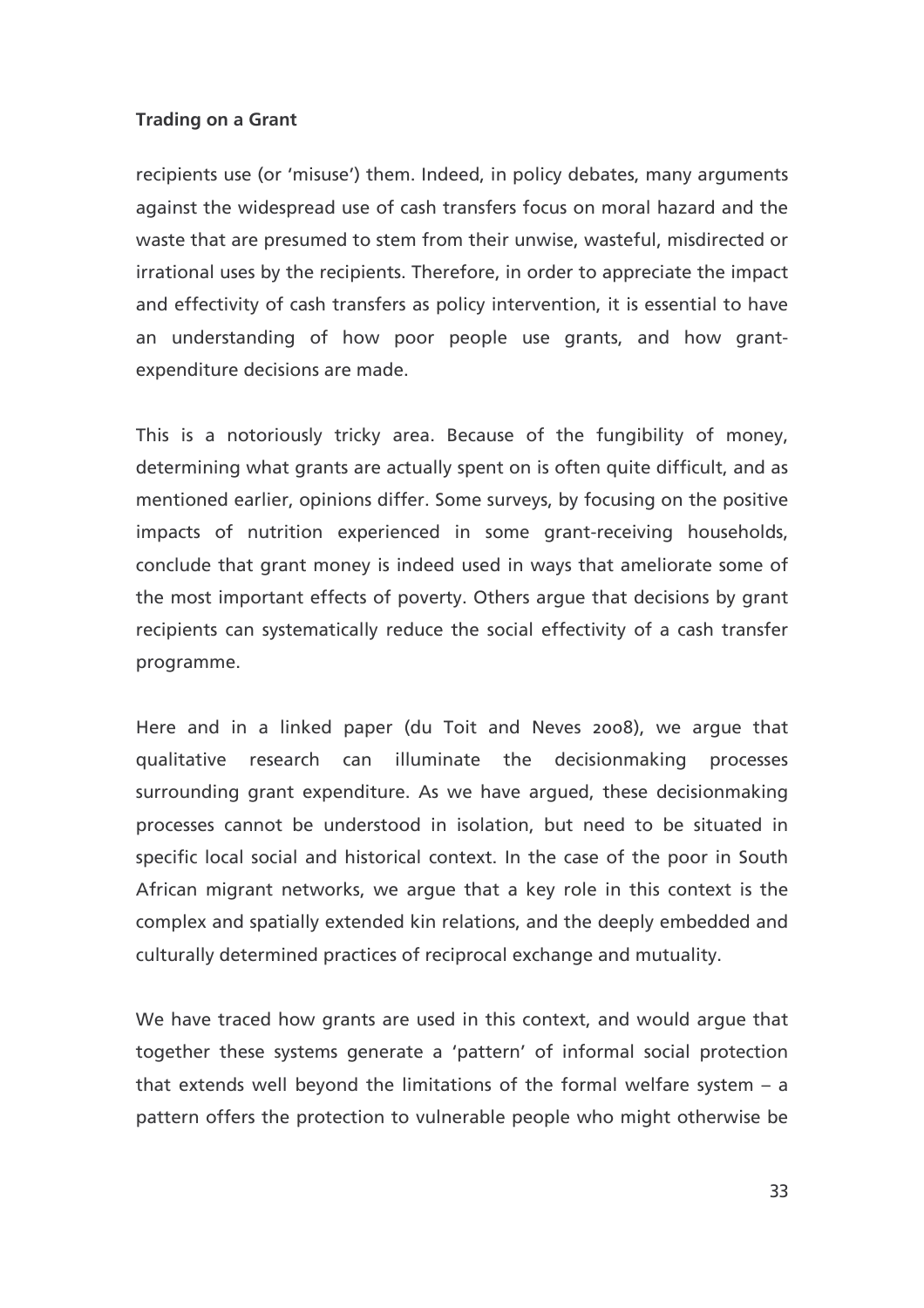unprotected, but a pattern that also places new and invidious burdens on others. Grant-expenditure decisions cannot be understood separately from the complex monetary and non-monetary debts, obligations, exchanges, claims, histories and links that these networks and practices imply. Consequently, policy design for poverty reduction and welfare should be shaped by an understanding of the nature of these systems of informal social protection.

The case studies in this paper have highlighted some key aspects of these systems. In general, they have shown how grants work to support the practice of informal social protection, but at the same time they have also revealed some key tensions, limits, costs and contradictions.

First, we have highlighted the unique role played by cash transfers in supporting informal exchange networks. In general, social grants are typically transferred and circulated with in these larger circuits. They are seldom consumed exclusively by the formally designated beneficiary; nor are they readily separable from the more general flow of resources between and within households. Accordingly, we argue that understanding the utility of social grants cannot be done with simple reference to the staples purchased for the direct use of the formal beneficiaries. The value of social grants lies not only in their contribution to subsistence consumption, but also in how they serve to enhance social reciprocity networks.

Second, it can be argued that the receipt of social grants can help reduce what we call the 'dark side' of social capital - the unequal and gendered manner in which social networks and informal reciprocal exchange often work. Social grants play a key role in reducing vulnerability by providing resources to those who would otherwise be disempowered within these informal protection practices. In an environment where social capital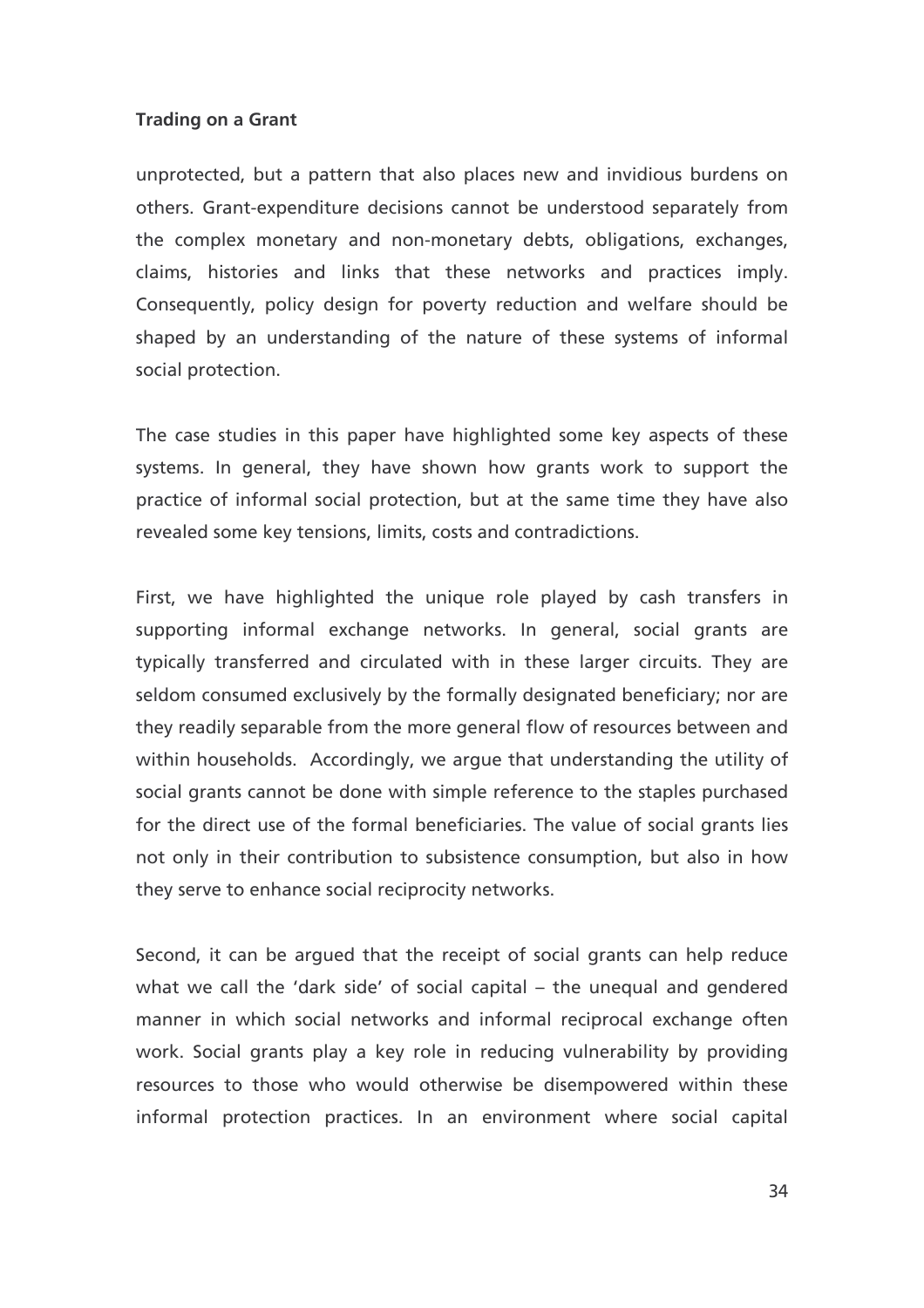depends on *reciprocal* exchange, and where the lack of resources, therefore, profoundly undermines one's agency as a social actor, the receipt of a grant (and its prudent use) gives the individual the means needed to secure for himself a role for exchange and negotiation within his social network. As Sagner points out (2000; see also Barrientos and Lloyd-Sherlock 2002), pensions can play an important role in helping those who would otherwise be marginalised to accumulate social capital on their own behalf.

Third, our case studies have shown how social grants can generate investment and improvement in wellbeing, not only directly within the receiving household, but also within connected households. We have already noted the concerns raised by some scholars that social grant expenditure may possibly lead to a reduction in private remittances. Jensen argues that this, indeed, is happening in South Africa, and that each rand of public pension provision leads to a 25 or 30-cent reduction in private remittances (Jensen 2003). Cox and Jimenez (1990), examining social grants beyond South Africa, argue that if private sources donate less when public transfers are increased, the effect of public programmes would be less than originally intended. But as Francie Lund (2002) notes, this is the case only if one considers households in isolation. If a household is perceived to be a strongly bounded, independent, autonomous economic unit, a reduction of remittances in response to the receipt of a social grant would indeed be a problem for social policy. But the households we have reviewed here were not so bounded, and the reallocations not a zero sum game. Rather, they formed a part of a larger process whereby resources were reallocated in spatially extended networks created by practices of social reciprocity, migrancy and kin relationships. It is a process that plays a key role in creating a network of 'distal social welfare' extending well beyond those actually targeted for the grant. As private remittances are used in the absence of a comprehensive social welfare system to reduce vulnerability, 'crowding out'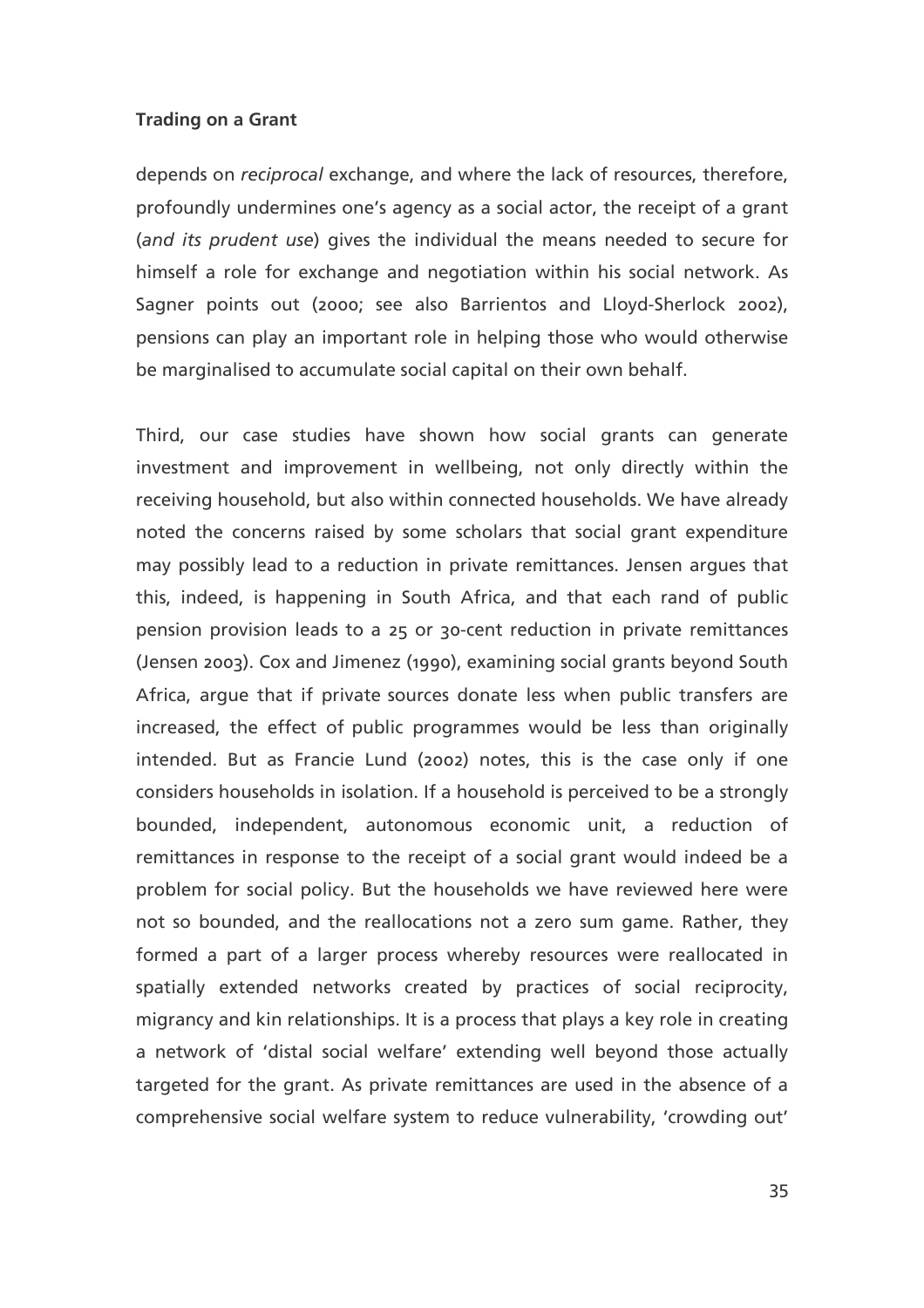should not be considered, as is done by Cox and Jimenez, as a drawback to the achievement of social objectives, but as a way for the poor to maximise the benefits of their social welfare assistance. The empowering effects of social grants, and the ways in which decisionmaking takes place within spatially extended networks of reciprocal exchange, enable the recipients to leverage and stretch out their resources. Social grants become a part of the system of intra- and inter-household exchange, and indirect benefits from cash transfers accrue even to those not formally covered by the system.

These three areas of impact highlight some important elements of social grant receipts. In general, the case studies recounted here highlight in particular the important positive role of decision making by grant recipients. Government officials, policymakers and consultants often emphasise the need for 'integration' on the part of government, but our paper focuses on the importance of something different, the integration from 'below' of practices and networks that allow economic systems, often perceived as separate entities by policymakers, to be linked and incorporated together. More specifically, the material presented here demonstrates the interaction between the system of social grants and popular practices of informal, proximal social welfare. The reciprocal exchange that underpins extended social networks, and the different kinds of 'transactions' (whether material, economic or non-economic) suggest that poor people act as 'bricoleurs': they weave together different livelihood activities, divergent streams of revenue and assets, formal and informal kinds of exchange, into more or less coherent livelihoods.

A key element here is the fact that the social grant is a cash transfer, and does not take the form of food stamps or vouchers, for example. Quite aside from the logistical and practical difficulties of converting grants into food stamps, the cash nature of the grant is central to the flexibility of the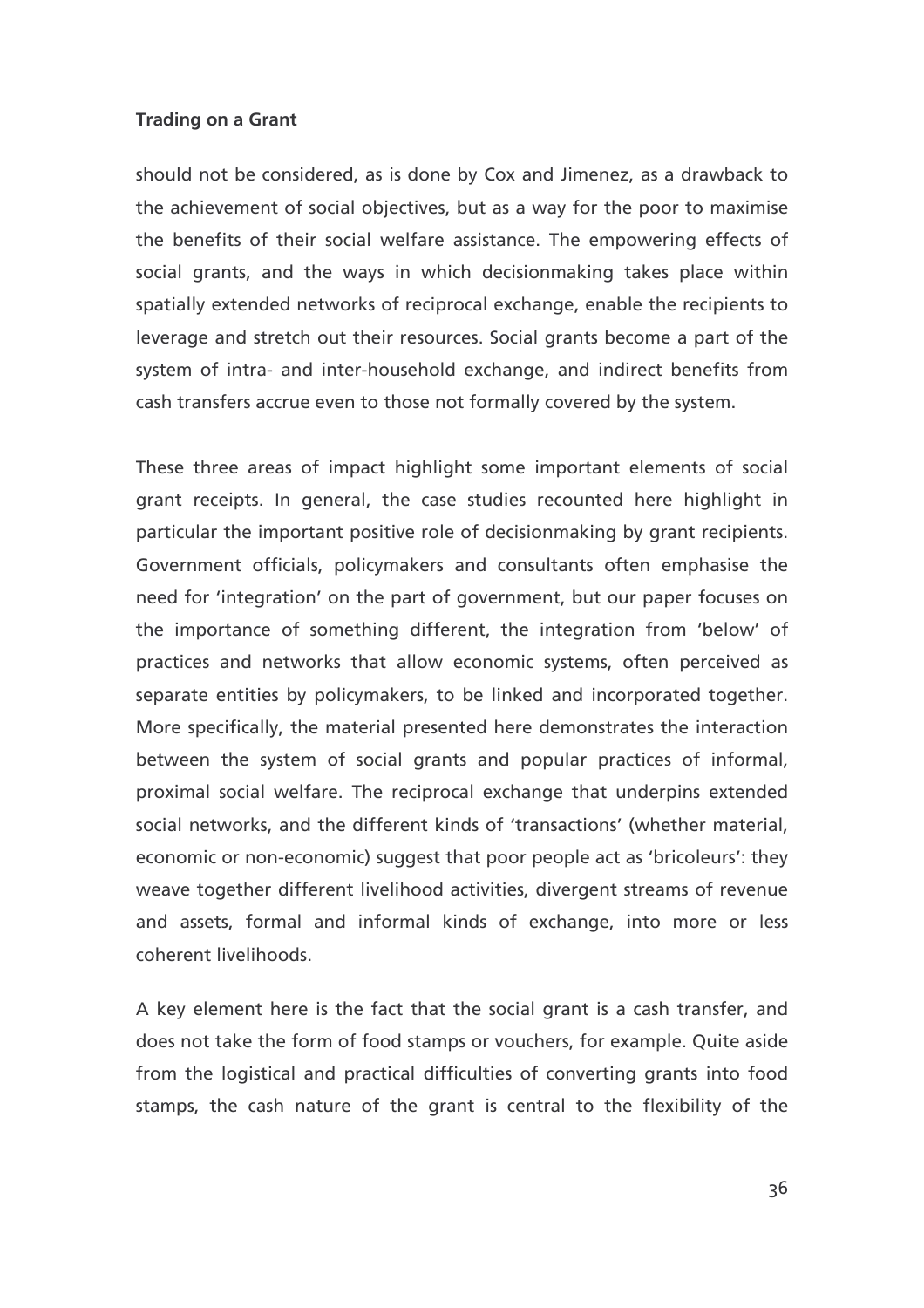decisionmaking process by recipients. In the case of Mashiya, receipt of the old age pension ensured their basic subsistence needs, provided capital for the petty sweets retail endeavour, and allowed provision to be made for medical care as well as upgrading their accommodation, thus supporting the continuation of their household independence. In another paper (du Toit and Neves 2008), the case study of one individual similarly demonstrated the multiple uses to which the social grant was put, serving at one point to provide seed money for a fruit and vegetable business, and later to facilitate the daughter's *izila* ceremony, thus investing in the daughter's respectability, allowing her to re-marry, and to return to work.

The number of case studies was relatively small, but still catalogued an array of benefits made possible by the social grants: goods or services purchased and activities supported, many of which extended well beyond the immediate food or energy requirements. These included expenditure on cellular communications, transporting beer for resale, purchasing sweets for resale, getting LPG gas for a fridge, schooling, accessing private medical care and obtaining building materials. In light of the fact that the livelihoods of the poor are hybrid and complex, the moral panic expressed over the appropriateness of expenditures on certain types of commodities often reflects a lack of understanding of the complexity of impoverished livelihoods. Instead of trying to integrate 'from above' by strict control of formal targeting, social policy should take advantage of the integrating and synergetic abilities of the 'bricolage' whereby the poor themselves integrate systems in pursuing coherent livelihoods. In addition, as the receipt of social grants animates reciprocity networks, it is difficult to designate certain types of expenditures as inappropriate, particularly in the absence of a comprehensive understanding of the ancillary economic activities and social connections it may enhance. Therefore, it is argued that policy and policymakers ought to be less worried about inappropriate expenditures or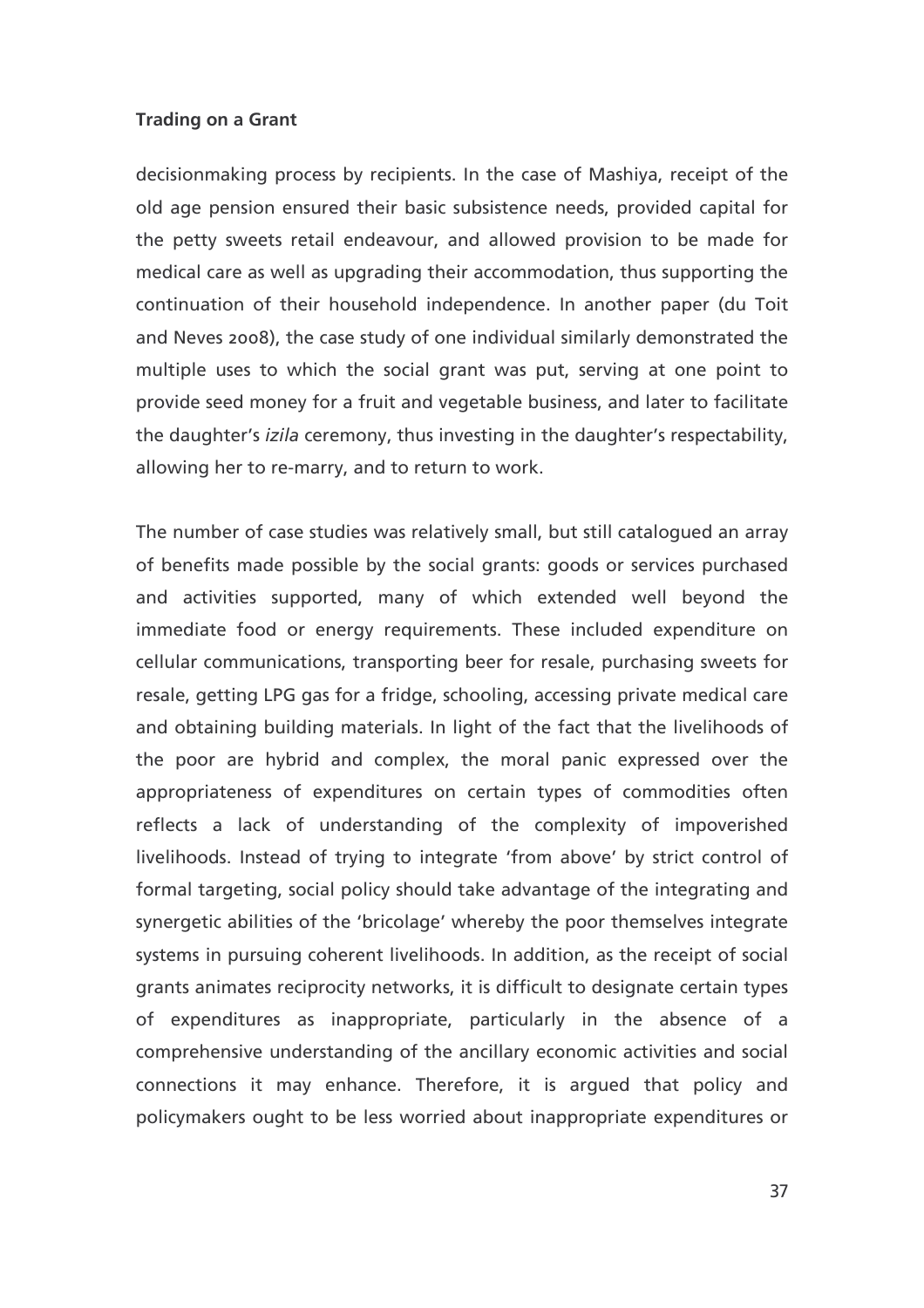dependency, and more concerned with creating better opportunities for hybrid livelihoods, which could promote links between the formal and informal

It is, of course, important to be realistic. There are numerous cases where social grants are used in less than optimal manner in attempting to promote wellbeing or security of the intended recipient. And there are many examples of profoundly unequal distribution of the benefits. Both the incident of Nomkazi's malnourished grandchild (page 27) and the complicated usage of the child grant usage in Luleka and Lulama's household (page 27) highlight the fact that grants often may be used in ways other than to the benefit their of intended recipient.

The circulation and use of social capital should thus not be romanticised. It is often accompanied by tension, conflict and disharmony. Neither should these decisions be seen, as they so often are, in terms of the tension between 'selfishness' and 'altruism' on the part of household members. They should be analysed, instead, against the background of the power relations and forms of leverage that shape inter- and intra-household distribution of benefits within the social networks and reciprocal exchange practices described here. The use of pensions and other grants for the broader welfare of the household is not the outcome of some form of selflessness or generalised goodness on the part of the grant recipient, but is the result of strong social pressures, and are intimately bound up with the personal hopes of the recipients, their histories of obligation, entitlement, expectations and the social credit they have already accumulated and hope to accumulate in their social networks.

How recipients use their grant will be partly shaped by their personal history, their disposition and the extent to which they themselves have been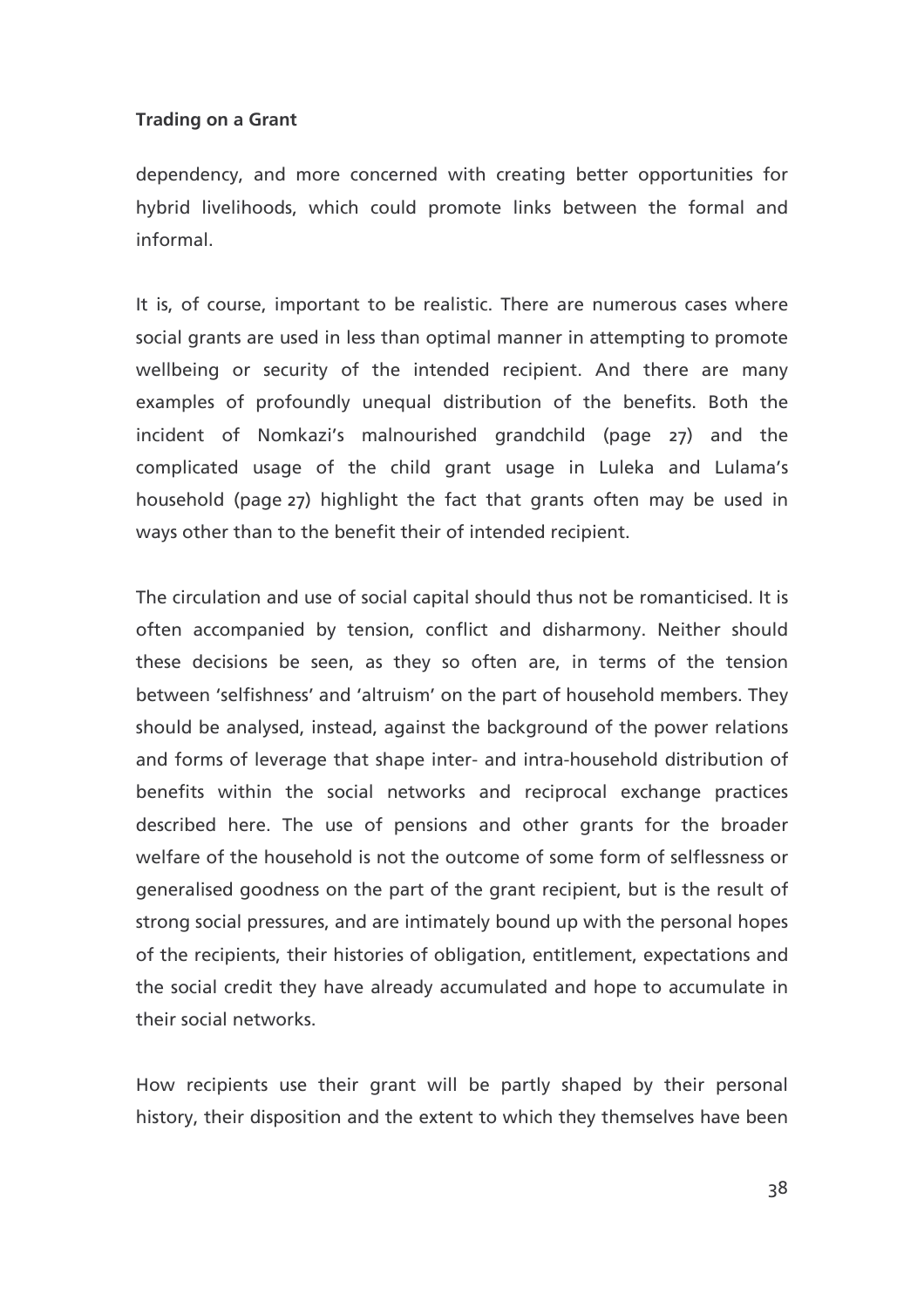bought into the familial, communitarian and domestic values of isidima and so on. It is also profoundly influenced by their social status and role within the horizontal philanthropy on which the survival of the poor so crucially depends. For instance, both men and women may choose to invest heavily in the wellbeing of their families but often do so in different ways. It is interesting, for instance to compare two individuals from our case studies: Simpiwe Fikile, who helped his family through economic assistance to the education and empowerment of his kin, while Mamzoli supported the family primarily through care work. Duflo (2003) and others highlight the particularly important role of older women and how they invest their pensions – we suggest that their importance is not just because only women invest in the broader wellbeing of their kin, children and families, but rather because women contribute to family wellbeing through direct and vital unpaid investments in household reproduction and care work.

An additional factor promoting the utility of social grants is the general efficacy and coherence of the receiving household. The cohesiveness of the household and the extent to which authority or decisionmaking is largely shared have an impact on the household's ability to leverage the grant to maximise its welfare. This point is suggested in du Toit and Neves (2008), and argues that relatively coherent and cooperative decisionmaking is associated with comparatively favourable welfare outcomes, as exemplified here by the case study of the Mashiya family. They were able to leverage maximum benefit from the state old age grant with the wise marshalling of their limited resources, and this enabled them to exploit opportunities (recall, for instance, the 'job swap' between Thandeka and her mother). In the absence of a relatively high degree of cooperative decisionmaking, this would have been difficult, but this does not suggest that cooperative households are entirely free of conflicts or that collective decisions are easily accepted by individuals. For instance Thandeka, despite her fragile health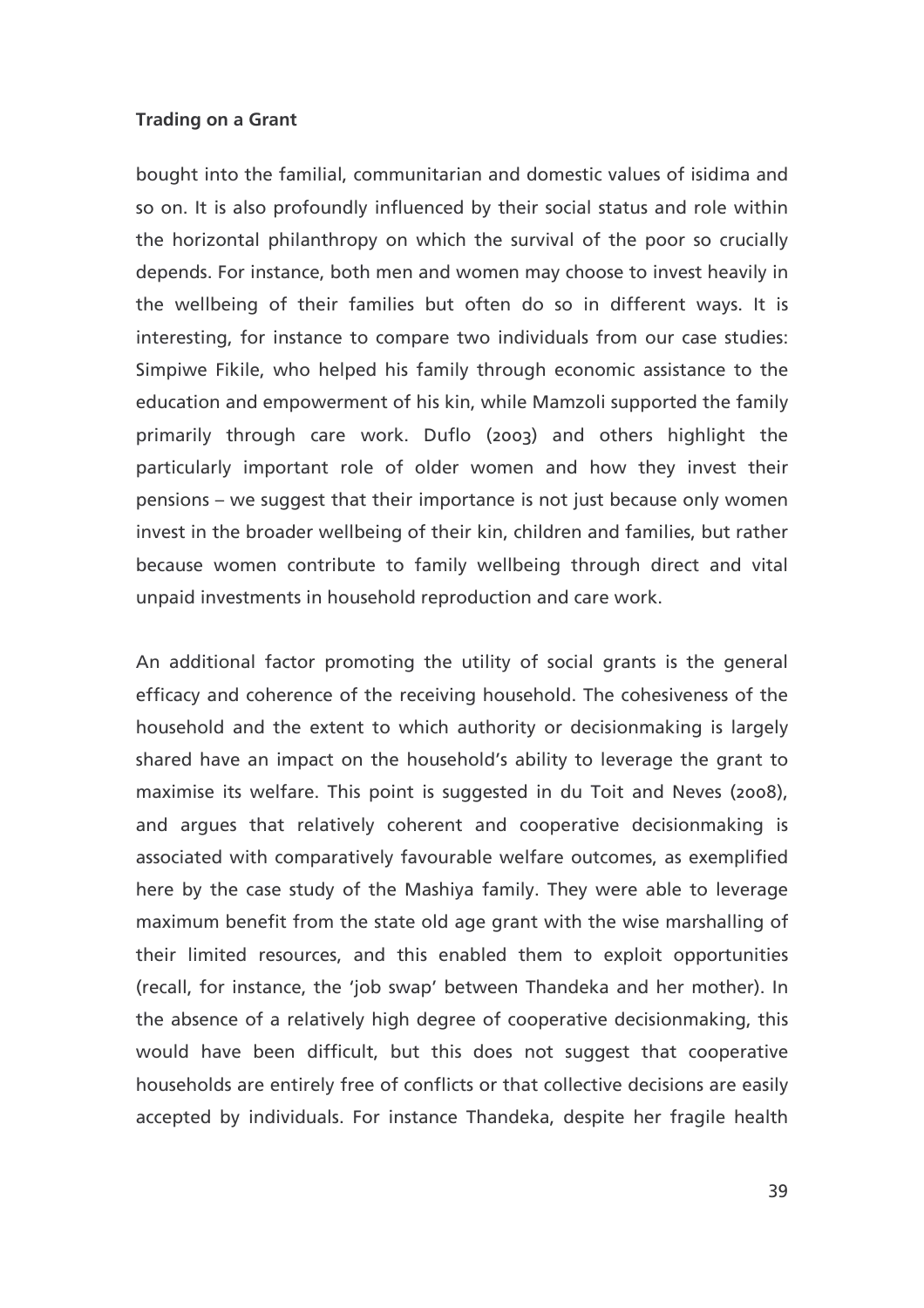and several failed attempts at urban migration, continued to feel an acute need to find city employment. Thus, we do not imply that household contestation or even conflict is absent in the attempts of impoverished households to survive: we merely suggest that the most enterprising households tend to be marked by a certain degree of coherence and cohesiveness.

Finally, the research emphasises the importance of grants in the documented life stories, but it should be stressed that the effects were, at best, ameliorative rather than fundamentally transformative, as shown, for instance, by growing gap in the social protection between the non-disabled, prime aged population and the unemployed (and arguably largely unemployable) adults. These are typically dependent on others, and for this cohort, there are few prospects of social protection providing a pathway out of poverty. In addition, while social networks do ameliorate vulnerability in some ways, they also create new forms of vulnerability. The politics of social networks is precarious for the chronically, structurally poor.

Our arguments suggest that policy should be informed by an awareness of both the advantages and disadvantages of cash transfers and social protection. Social protection is clearly the key to poverty reduction, and, as we have shown here, can at times encourage 'investment' and employment creation on a very small scale. These important and essential advantages, however, should not give the impression that these minimal forms of protection are sufficient for addressing chronic and structural poverty. Social protection can ameliorate poverty for some, but is not a solution on its own to the massive inequality and continuing poverty imposed by the skewed and relatively unredistributive nature of the South African economy. Left to itself, social protection can only offer a kind of 'sustainable poverty', mitigating its worst effects and heading off political challenges to the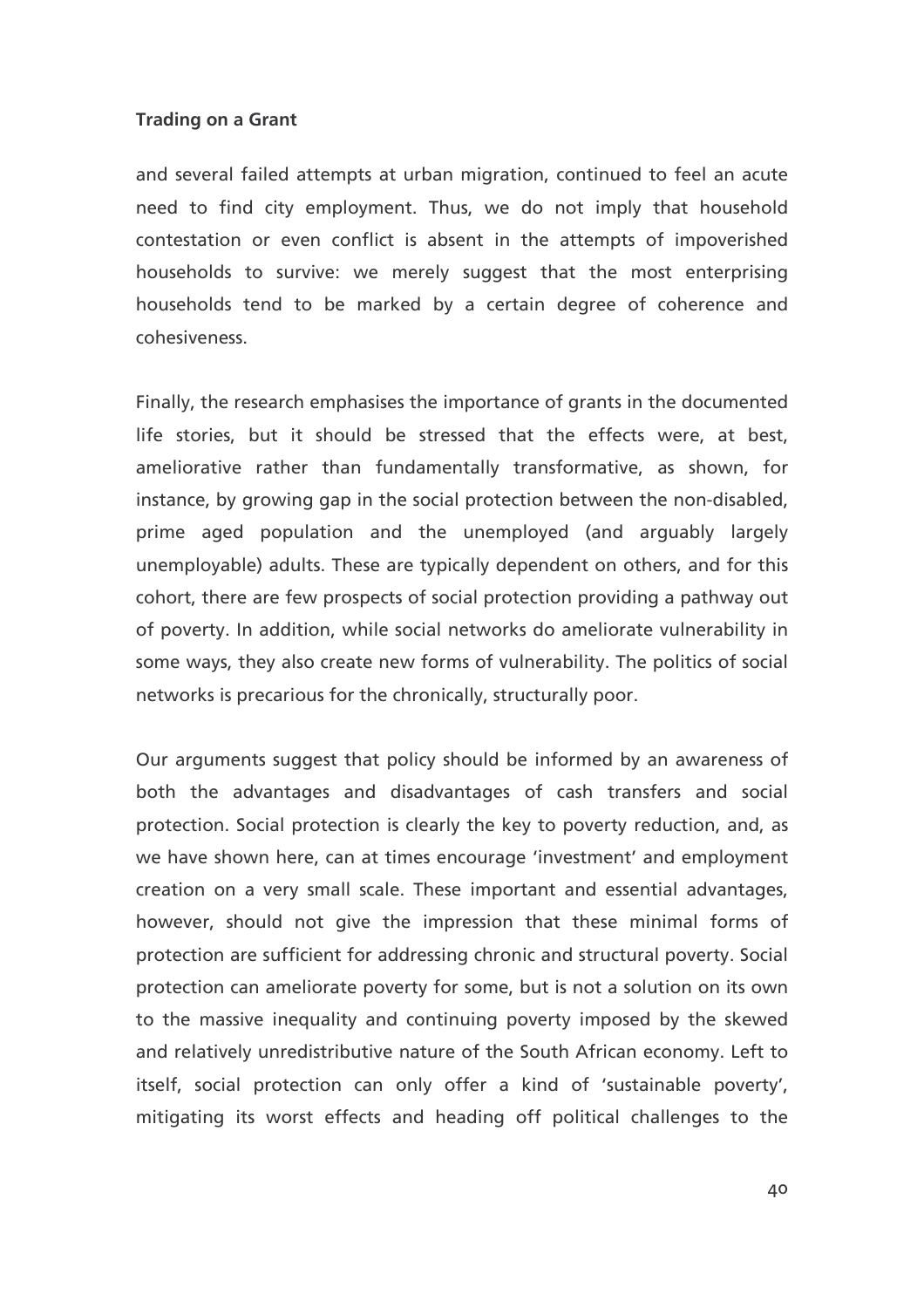legitimacy of the established order. To truly combat chronic and structural poverty requires addressing the root dynamics of South Africa's present-day capitalism that continues to drive social and economic marginalisation even long after the demise of apartheid.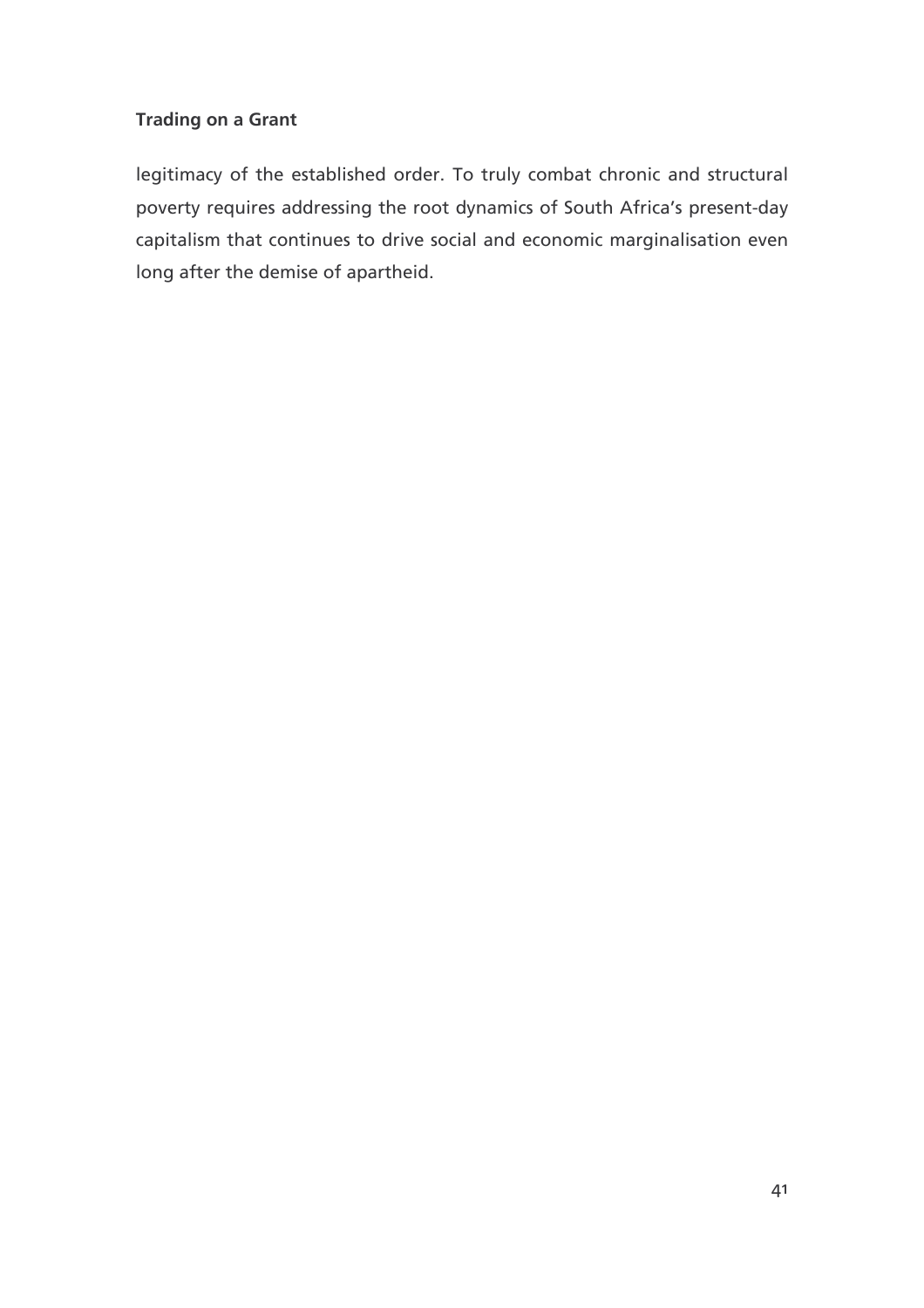## References

Ardington, E. and Lund, F. (1995). 'Pensions and development: Social security as complementary to programmes of reconstruction and development'. Development Southern Africa, 12(4), 557-577.

Barrientos, A. (2004). 'Cash transfers for older people reduce poverty and inequality'. Background paper prepared for World Development Report 2006: Equity and Development. Manchester: IDPM. Unpublished.

Barrientos, A. and Lloyd-Sherlock, P. (2002). 'Non-contributory pensions and social protection. Paper prepared for the series Issues in Social Protection, Social Protection Sector, ILO.

Bertrand, M., Mullainathan, S. and Miller, D. (2003). 'Public policy and extended families: Evidence from pensions in South Africa'. The World Bank Economic Review, 17(1), 27-50.

Bracking, S. and Sachikonye, L. (2006). 'Remittances, poverty reduction and the informalisation of household wellbeing in Zimbabwe'. GPRG-WPS-045. Available Global Poverty Research Group. at http://www.gprg.org/pubs/workingpapers/default.htm

Case, A. (2001). 'Does money protect health status? Evidence from South African pensions'. NBER Working Paper 8495. Cambridge, MA: National Bureau of Economic Research.

Case, A. and Deaton, A. (1998). 'Large cash transfers to the elderly in South Africa'. Economic Journal, 108, 1330-1361.

Cross, C. and Luckin, L. (1993). 'Anthropological evaluation of the DBSA farmer support programme: Second report'. Rural-urban Studies Unit. Durban: Centre for Social And Developmental Studies, University of Natal.

Cox, D. and Jimenez, E. (1990). 'Achieving social objectives through private transfers.' World Bank Research Observer, 5(2), 205-18.

du Toit, A. and Neves, D. (2006). 'Vulnerability and social protection at the margins of the formal economy: Case studies from Khayelitsha and the Eastern Cape'. Cape Town: South African National Treasury. Mimeo. Available at: www.plaas.org.za/publications/researchreports/Vulnerability and Social Protection PLAAS report Dec2006.pdf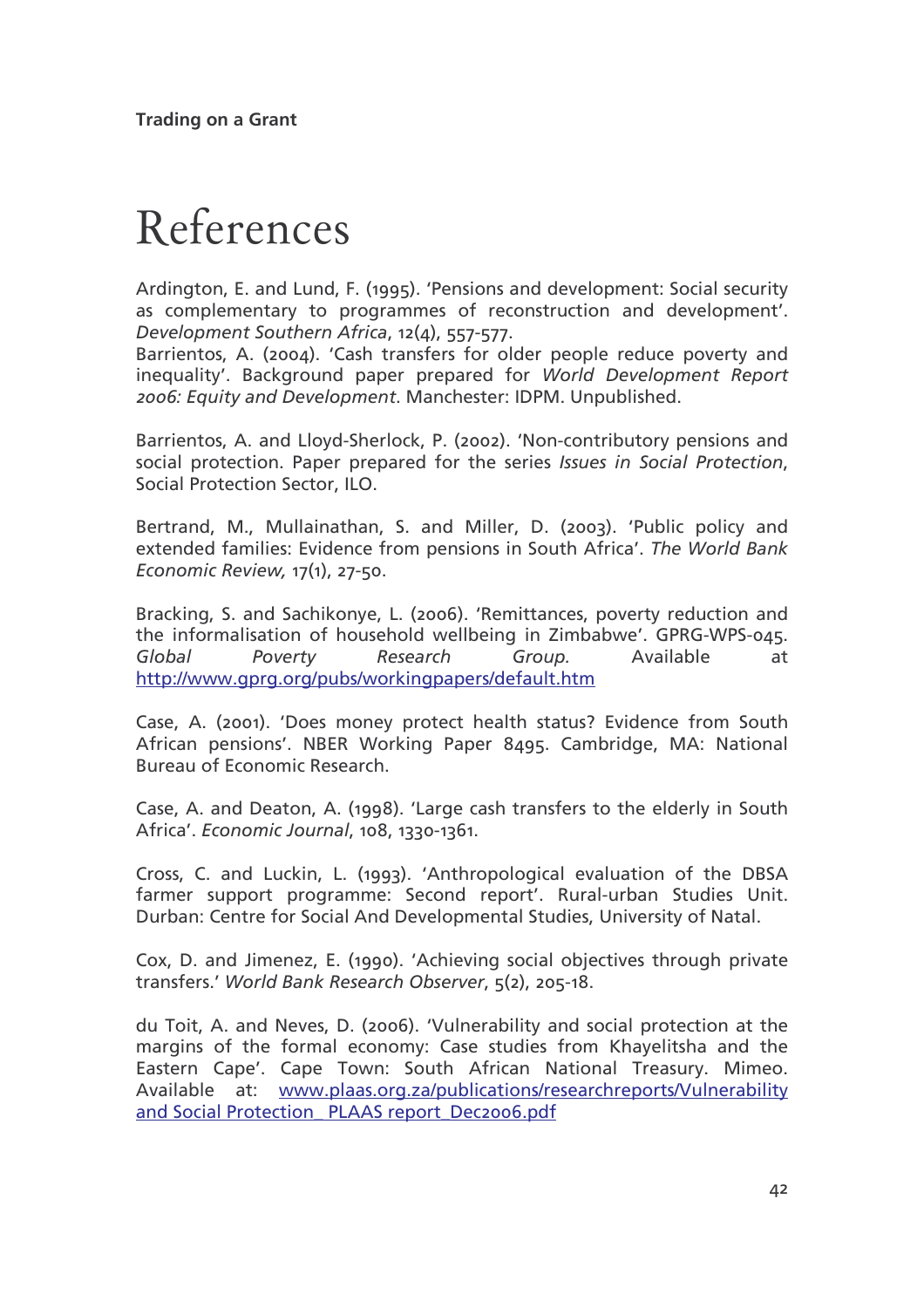du Toit, A. and Neves D. (2008). 'Informal social protection in post-apartheid migrant networks social networks: Vulnerability, social networks and reciprocal exchange in the Eastern and Western Cape, South Africa'. PLAAS Working Paper No. 2. Bellville: PLAAS.

Duflo, E. (2003). 'Grandmothers and granddaughters: Old age pensions and intra-household allocation in South Africa'. The World Bank Economic Review, 17(1), 1-25.

Goldblatt, B. (2005). 'Gender and social assistance in the first decade of democracy: A case study of SA's CSG'. Politikon, 32(2), 239-257.

Hochschild, A.R. (2000). 'Global care chains and emotional surplus value'. In W. Hutton and A. Giddens (eds), On the Edge: Living with Global Capitalism. London: Jonathan Cape.

Jensen, R. (2003). 'Do private transfers "displace" the benefits of public transfers? Evidence from South Africa'. Journal of Public Economics, 88, 89- $112.$ 

Lund, F. (2002). ' "Crowding in" care, security and micro-enterprise formation: Revisiting the role of the state in poverty reduction and in development. Journal of International Development, 14, 681-694.

McAllister, P.A. (1986). 'The impact of relocation on social relationships in a "betterment" area in Transkei'. Development Southern Africa, 3(3), 467-478.

McAllister, P.A. (1989). 'Resistance to betterment in the Transkei: A case study from Willowvale district'. Journal of Southern African Studies, 15(2),  $346 - 368$ .

Posel, D., Fairburn, J.A. and Lund, F. (2006). 'Labour migration and households: A reconsideration of the effects of the social pension on labour supply in South Africa'. Economic Modelling, 23(5), 836-853.

Sagner, A. (2000). 'Ageing and social policy in South Africa: historical perspectives with particular reference to the Eastern Cape', Journal of Southern African Studies, 26(3), 523-553.

Scheper-Hughes, N. (1992). Death without Weeping: The Violence of Everyday Life in Brazil. Berkley: University of California Press.